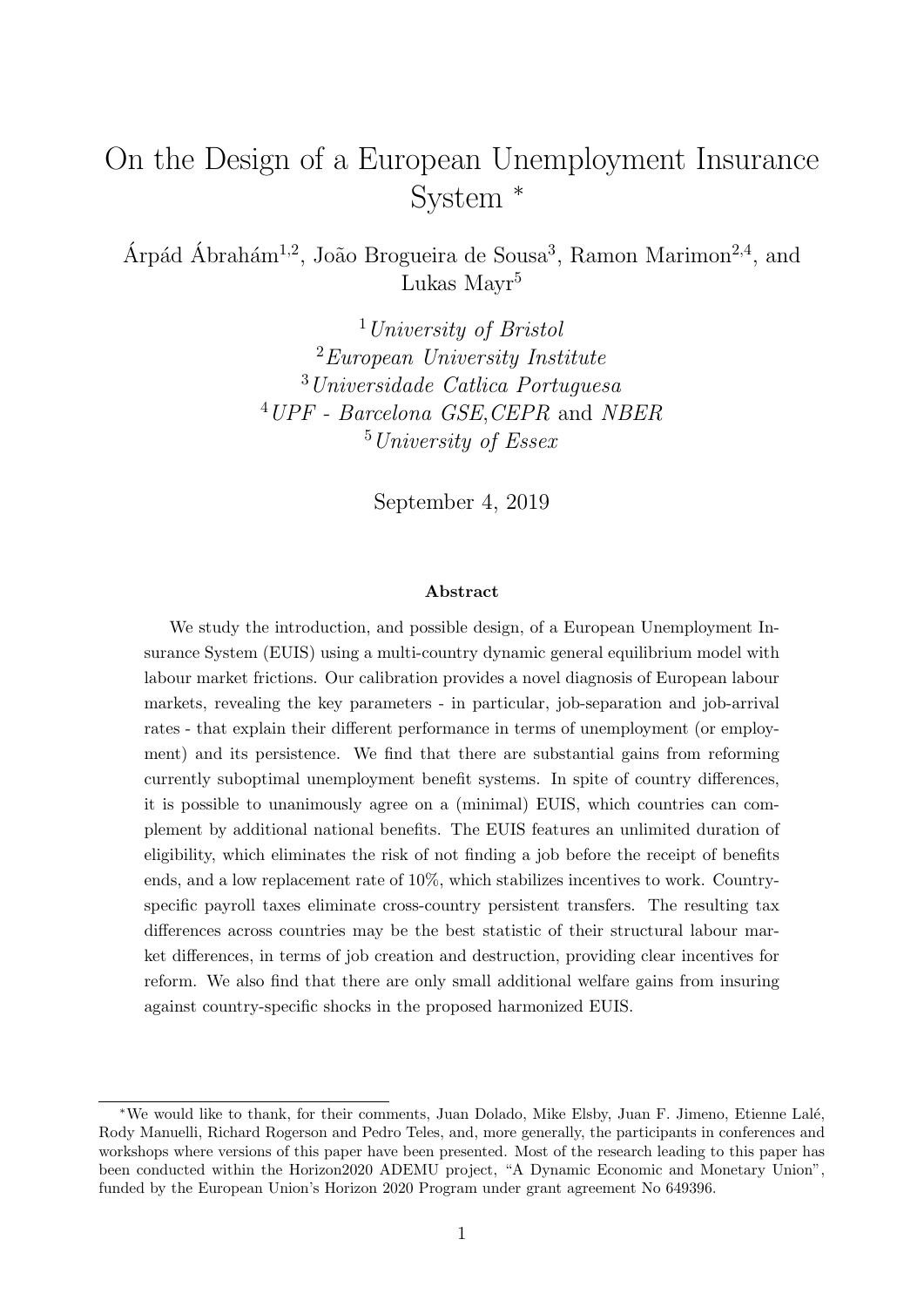# 1 Introduction

The recent financial and sovereign debt crises have affected European labour markets asymmetrically both in terms of duration and severity of unemployment. In particular, stressed countries - such as Greece, Portugal and Spain - have experienced high levels of unemployment, making it very difficult, if not impossible, to provide adequate insurance for the unemployed without violating the low-deficit (Fiscal Compact) commitments. This has raised interest in proposals for a Europe-wide – or, more specifically, Euro-Area-wide – unemployment insurance scheme.

As business cycles across Europe are not perfectly correlated<sup>[1](#page-0-0)</sup>, a European unemployment insurance system (EUIS) would provide risk-sharing by reducing the countercyclical impact of unemployment expenditures on national budgets, thereby also mitigating the long-lasting recessionary effects which follow severe crises. Proponents of an EUIS further emphasize its ability to strengthen cohesion and solidarity across Europe. Moreover, a harmonized system could improve labour mobility and market integration, since unemployment benefits, and the corresponding active policies of surveillance, do not need to be tied to a specific location.

However, implementing a European Unemployment Insurance may not be politically feasible. European countries differ in their unemployment rates not only because they are, at a given point in time, in different phases of the business cycle, but also because they have structurally different labour market institutions. As a consequence, long-term averages of unemployment rates vary substantially across Europe (see Figure [1\)](#page-2-0). It may seem unlikely that national governments of countries with structurally low unemployment rates would agree to participate in an EUIS if their countries are persistent net contributors to the system, while others are persistent net receivers. Moreover, the differences in labour market institutions may imply very different optimal benefit schemes, making it potentially difficult to agree on one common system.

The goal of this paper is to provide an answer to the following related questions:

(i) Is there a design of a European Unemployment Insurance System which could achieve unanimous support among member states?

If there is such a system:

(ii) How is it characterised, in terms of replacement rate and duration of benefits?

<sup>&</sup>lt;sup>1</sup>For an overview on business cycles in the Euro Area see, for example, Böwer and Catherine  $(2006)$ , [Giannone et al. \(2009\)](#page-48-0) and [Saiki and Kim \(2014\)](#page-48-1).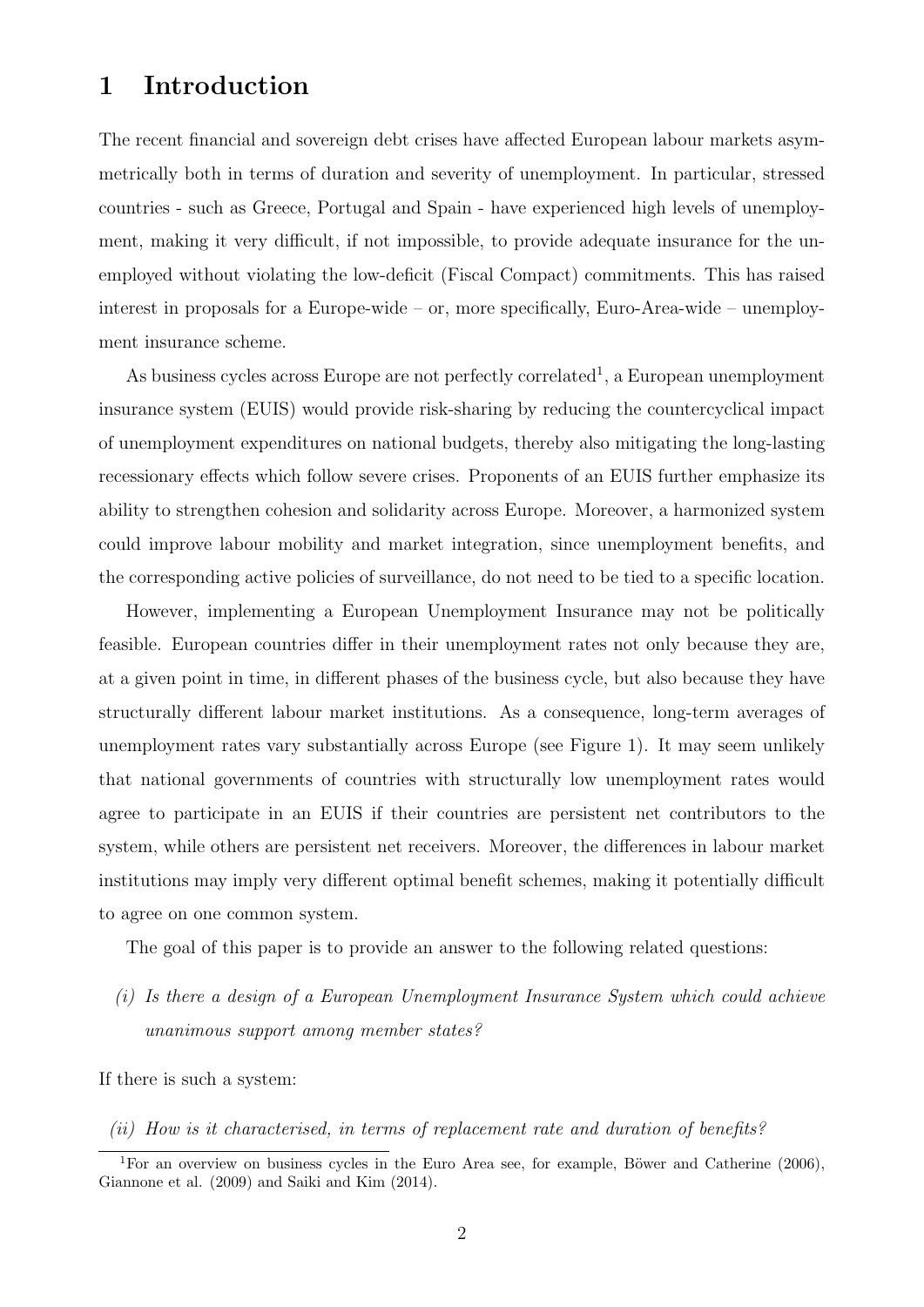#### (iii) What are its gains and costs, in terms of economic efficiency and welfare?

To answer these questions, we develop and calibrate (to the Eurozone) a multi-country dynamic general equilibrium model, in which unemployment insurance affects agents' decisions along the dimensions that we would expect to be the most relevant in reality: the decision to accept job offers; to quit jobs; to search for new jobs; and to save (and thereby to self-insure against job-loss). These decisions in turn have aggregate consequences: on the aggregate stocks of employed, unemployed and inactive; on national budgets, in particular on taxes needed to finance unemployment insurance expenditures; on the aggregate capital stock; on wages; and on interest rates.



<span id="page-2-0"></span>Figure 1: Average European Unemployment Rates: 2005-2015.

This model economy serves as our laboratory to analyse the impact of a set of potential reforms to the unemployment benefit system (and its financing), both at the national and at the Eurozone level. The results of these experiments enable us to answer the posed questions:

- (i) Yes, it is possible to design an EUIS in a way that leads to positive welfare gains in all Eurozone countries.[2](#page-0-0)
- (ii) This system features an unlimited duration of eligibility, which eliminates the risk of not finding a job before benefit receipt ends, and a low replacement rate of 10%, which

<sup>&</sup>lt;sup>2</sup>To be precise we analysed all Eurozone countries except Cyprus for which we do not have the data on flows between employment, unemployment and inactivity that we require for our calibration.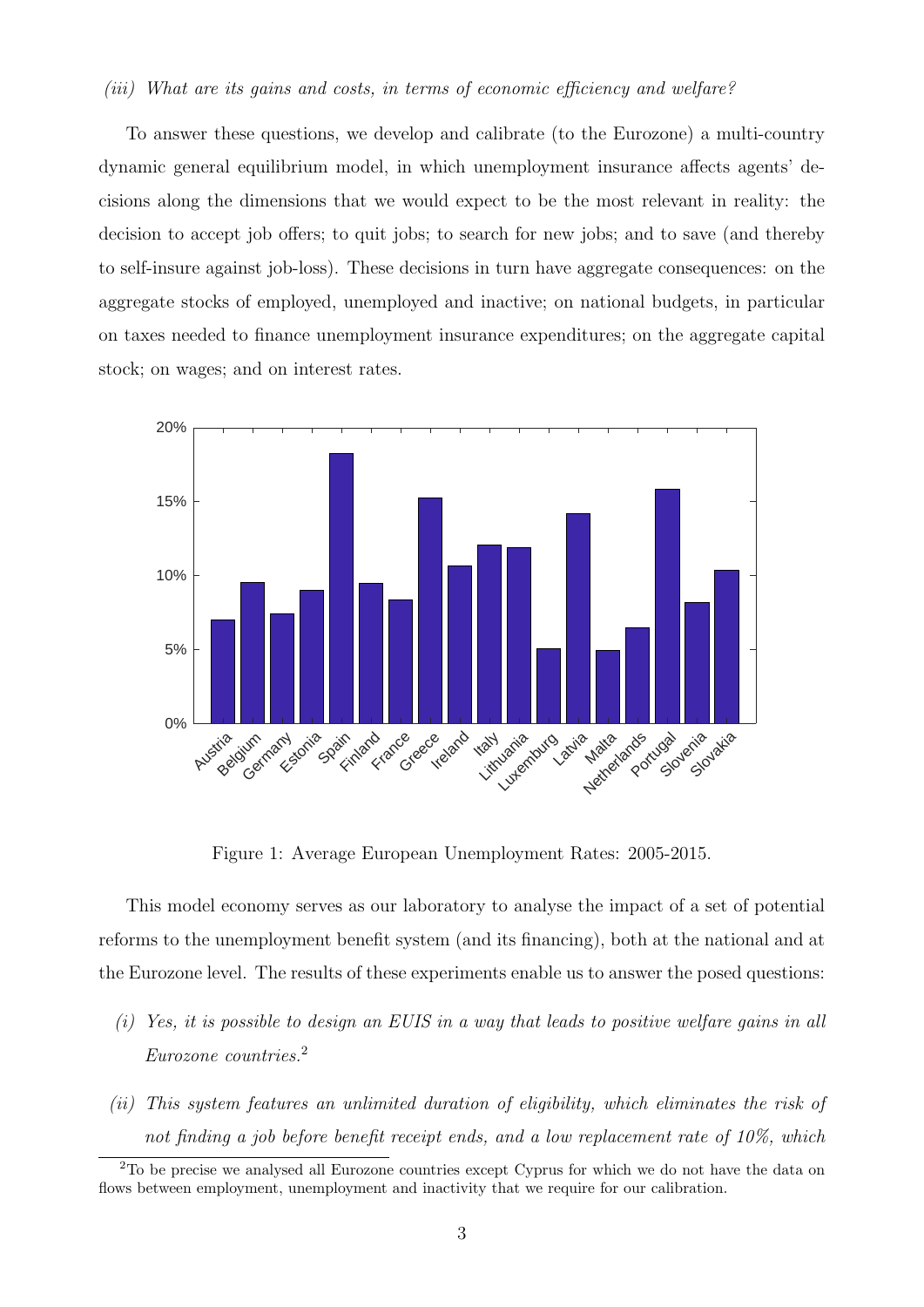stabilizes incentives to work. Importantly, it is financed by country-specific taxes, which ensure that no country is a net contributor, or recipient, to the system. Furthermore, countries may be allowed to complement the EUIS by additional national benefits.

(iii) While a common EUIS insures against cyclical fluctuations in unemployment expenditures, we show that these (pure) insurance gains are relatively small in terms of life-time consumption equivalent welfare gains. The bigger gains arise from the reform of currently suboptimal national unemployment benefit policies. According to our results, the proposed basic EUIS (10% replacement rate, unlimited duration) would imply positive welfare gains in all the 18 countries studied. Several countries could potentially further increase these gains by providing additional national benefits.

In Section [3,](#page-8-0) we present the model we use to arrive at these conclusions, which is a multi-country version of the model in [Krusell et al. \(2011\)](#page-48-2) and [Krusell et al. \(2017\)](#page-48-3). In this model, agents can be employed, unemployed or inactive and they face idiosyncratic labour productivity shocks in all states. They transit between these three labour market states partially through their endogenous decisions (job acceptance, quitting, search effort) and partially through exogenous forces (job arrival and separation shocks). They can self-insure against these and against productivity shocks by saving in a risk-free asset.

In Section [4](#page-15-0) we calibrate our model such that the equilibrium stocks of employed, unemployed and inactive, as well as the flows between these states, are in line with their empirical counterparts in each Eurozone country. More specifically, our model consists of three sets of parameters: (i) generic parameters of preferences and technologies common to all economies: agents' discount factors, idiosyncratic productivity processes, and so on; (ii) country-specific structural or institutional parameters of their economies: specifically, job-separation and job-arrival rates, which in turn are a summary of different factors determining job creation, destruction and matching; and (iii) the (current) country-specific unemployment insurance policies, summarized in two plus one parameters: the two are the replacement ratio (unemployment benefits to wages) and the duration of unemployment benefits, the third is the unemployment payroll tax rate needed to balance the budget. By allowing structural parameters to vary across European countries, our model accounts for the rich heterogeneity in European labour market institutions. At the same time it is parsimonious enough to allow for a meaningful comparison between countries revealing how different European labour market institutions are.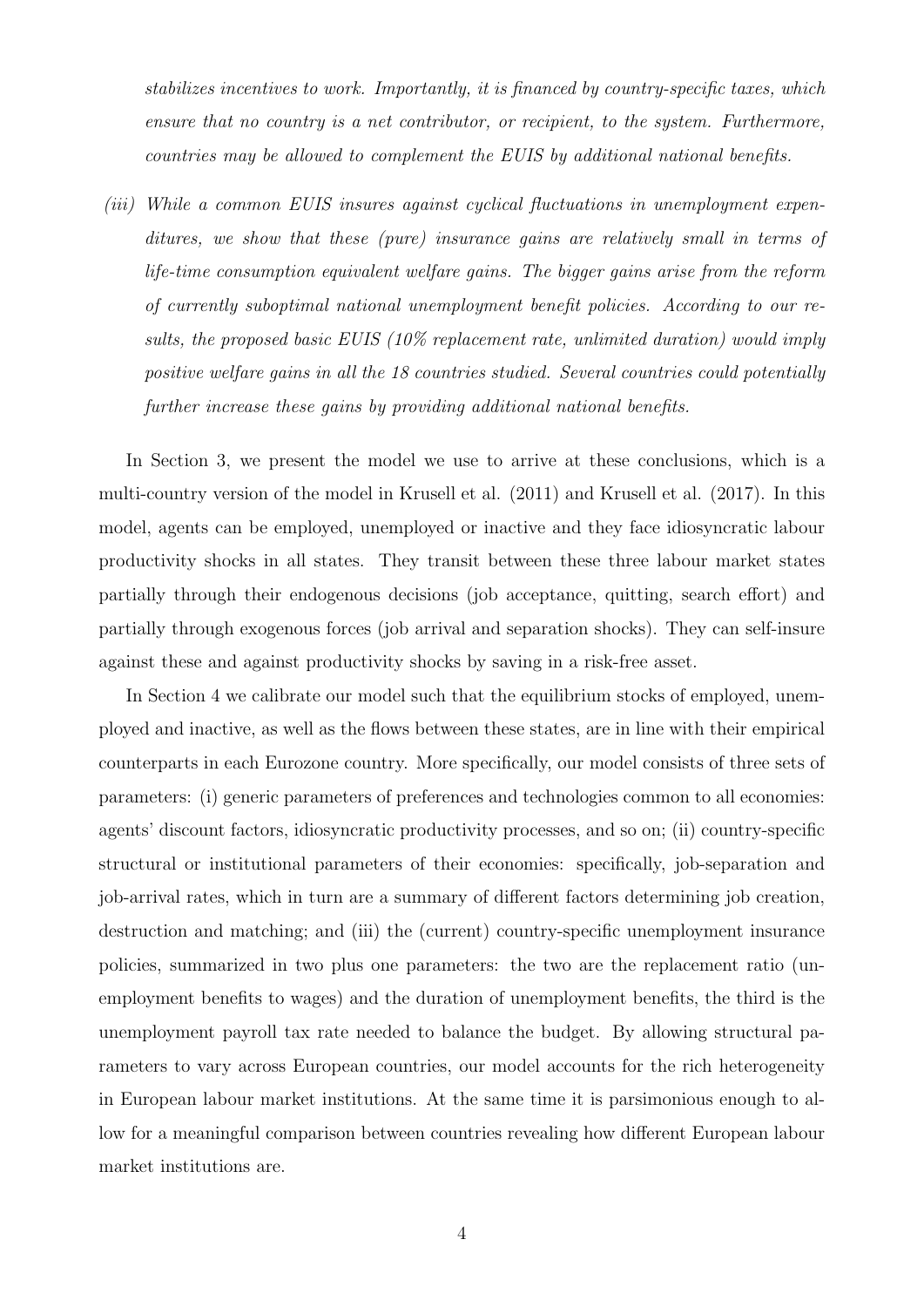We see our multi-country model and its flexible parametrization allowing for countryspecific features of labour markets as a contribution itself because it can be adopted to study many other relevant research questions where asymmetries across European labour markets are important. Moreover, it allows us to to consider the general equilbrium effects of these institutional reforms.

Our model and its calibration provide the framework for our policy experiments, the main goal and contribution of this paper. The observed heterogeneity in labour market institutions suggests that the optimal benefit systems could differ substantially across European countries, making it potentially very difficult for governments to reach a common ground. Given this, one can doubt the political feasibility, or desirability, of a European unemployment insurance system (EUIS). To evaluate the feasibility, and desirability, of a EUIS, in Section [5](#page-21-0) we first compute the optimal unilateral reform of the unemployment benefit system in terms of a constant replacement rate and expected benefit eligibility duration (financed at the national level), separately for each country. We find that in most cases substantial welfare gains can be achieved by changing currently suboptimal benefit policies. A major risk for unemployed agents is the loss of unemployment benefits before finding a new job. Given search effort, this risk is not under the control of the agent, hence it is optimal in all Euro area countries to have unlimited duration. At the same time, it is necessary to adjust the replacement rate, such that incentives to take job opportunities are maintained, therefore optimal replacement rates are lower than existing ones, but still different across countries.[3](#page-0-0)

Motivated by these results, we then move on to the analysis of harmonized European benefit systems. In Section [6,](#page-27-0) we compute the set of combinations (replacement rate, duration) that would achieve welfare improvements compared to the *status quo* in each single country of the Eurozone. Not surprisingly, this set is empty when the EUIS is financed with a common tax rate on wages that is the same in all countries, as several net contributors would suffer welfare losses in this case. Perhaps more surprising is the result that, even with this way of financing, some payers would gain from the reform, indicating that current unemployment benefit systems in these countries are far from optimal. However, such a system is unlikely to achieve unanimous support across member states as it would imply persistent transfers from countries with structurally low unemployment to high unemployment countries.

<sup>3</sup>This result is in line with the results of [Shimer and Werning \(2008\)](#page-48-4). In that paper, the key friction is also the rejection of offers. The authors show that constant benefits with infinite duration approximate very well the fully optimal unemployment insurance plan in terms of welfare.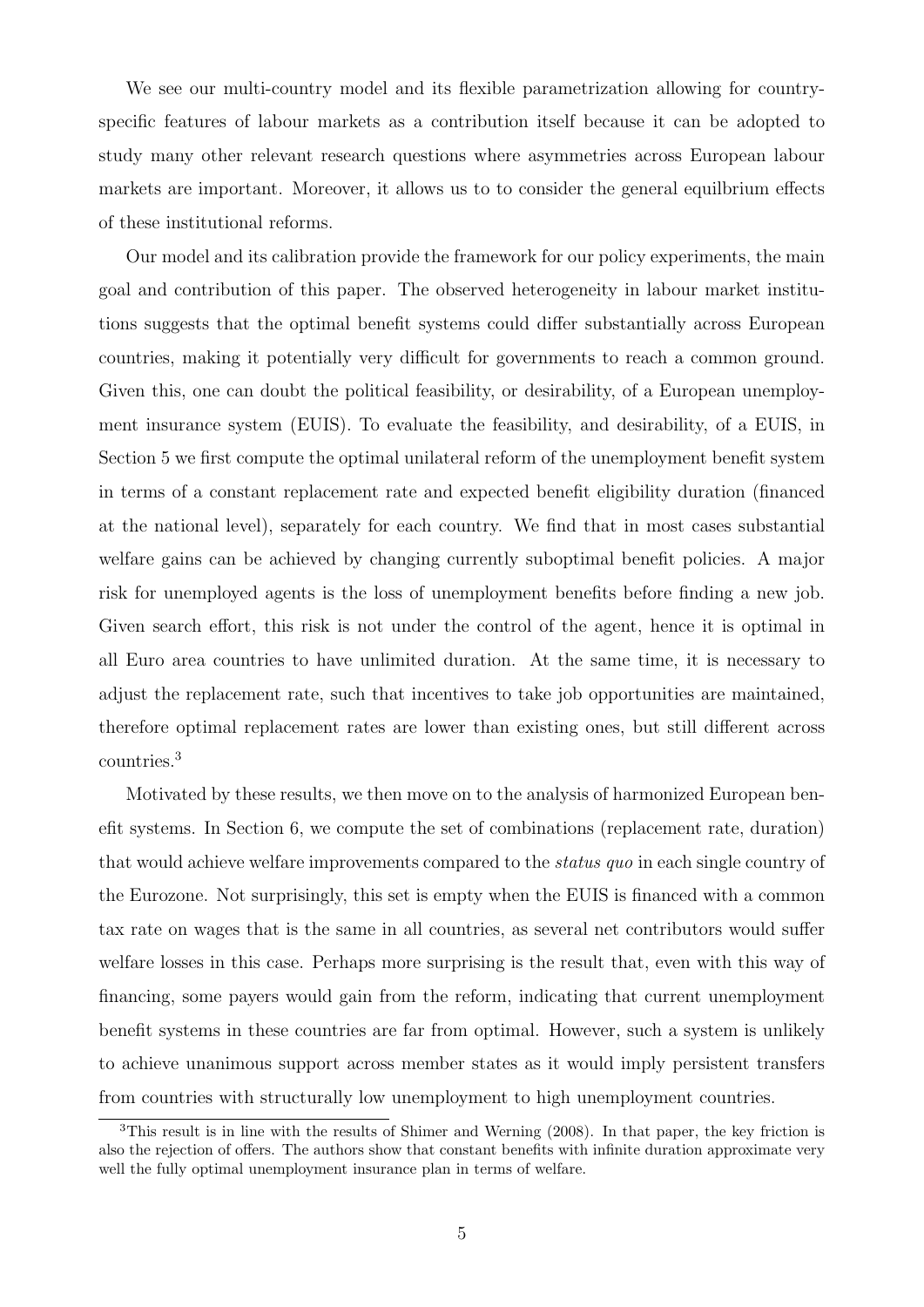Our main contribution is to provide a better alternative, in which the EUIS is financed by country-specific contribution payments ensuring that no country runs a deficit or surplus. In this case there are several combinations of (common) replacement rates and duration that lead to welfare gains in every single country of the Eurozone, which is modelled as a close economy, to fully account for possible general equilibrium effects of introducing a EUIS. In particular, each country would gain from changing the current benefit system to one with a 10% replacement rate and an unlimited duration of benefit receipt. We show that such a radical reform has moderate aggregate effects (i.e. in savings and employment, as well as interest rates and wages), even it has significant effect at national level (i.e. on employment and savings), but these effects mutually cancel-out. The low replacement rate, combined with the unlimited duration, provide a combination of sufficient amount of insurance with a minimal distortion on employment through low taxes and high incentives to accept job offers.<sup>[4](#page-0-0)</sup> Although the insurance vs. job-incentive trade-off is different for countries with different 'labour market institutions' the reform is a (Benthamite) welfare improvement for all Eurozone countries, nevertheless, in some countries, this reform will result in welfare losses among those who are unemployed at the time of the reform as they may face a dramatic decline in unemployment benefits. We show that, if national top-ups are available, in all countries the vast majority of unemployed agents would support such reform as well, although these national complementary reforms need to be coordinated to account for their potential general equilibrium effects (considering the Eurozone as a closed economy, national top-ups may reduce aggregate savings, resulting in a 'pecuniary externality' for other countries). A positive side effect of such a system is that the tax differences may still serve as an incentive device for individual countries to structurally reform weak labour market institutions in order to reduce their contribution payments.

Perhaps the most frequently used argument in favour of an EUIS is that it may provide insurance against large fluctuations in unemployment, which - with limited fiscal capacity result in fluctuations in the tax burden associated with its financing. Our last experiment, in Section [6.5,](#page-37-0) targets a quantitative evaluation of the potential pure risk-sharing benefits of an EUIS when one country suffers a severe negative shock. To this end, we compute the labour market and welfare consequences of a deep recession, under autarky and with an EUIS described above (with unlimited duration and a low replacement rate) that can

 $4A$ bdulkadiroğlu et al. (2002) study the optimal design of unemployment insurance at a national level in a similar environment. They also show, in a general equilibrium model with incomplete asset markets similar to ours, that the optimal replacement rate can be very low (i.e.  $5\%$ ).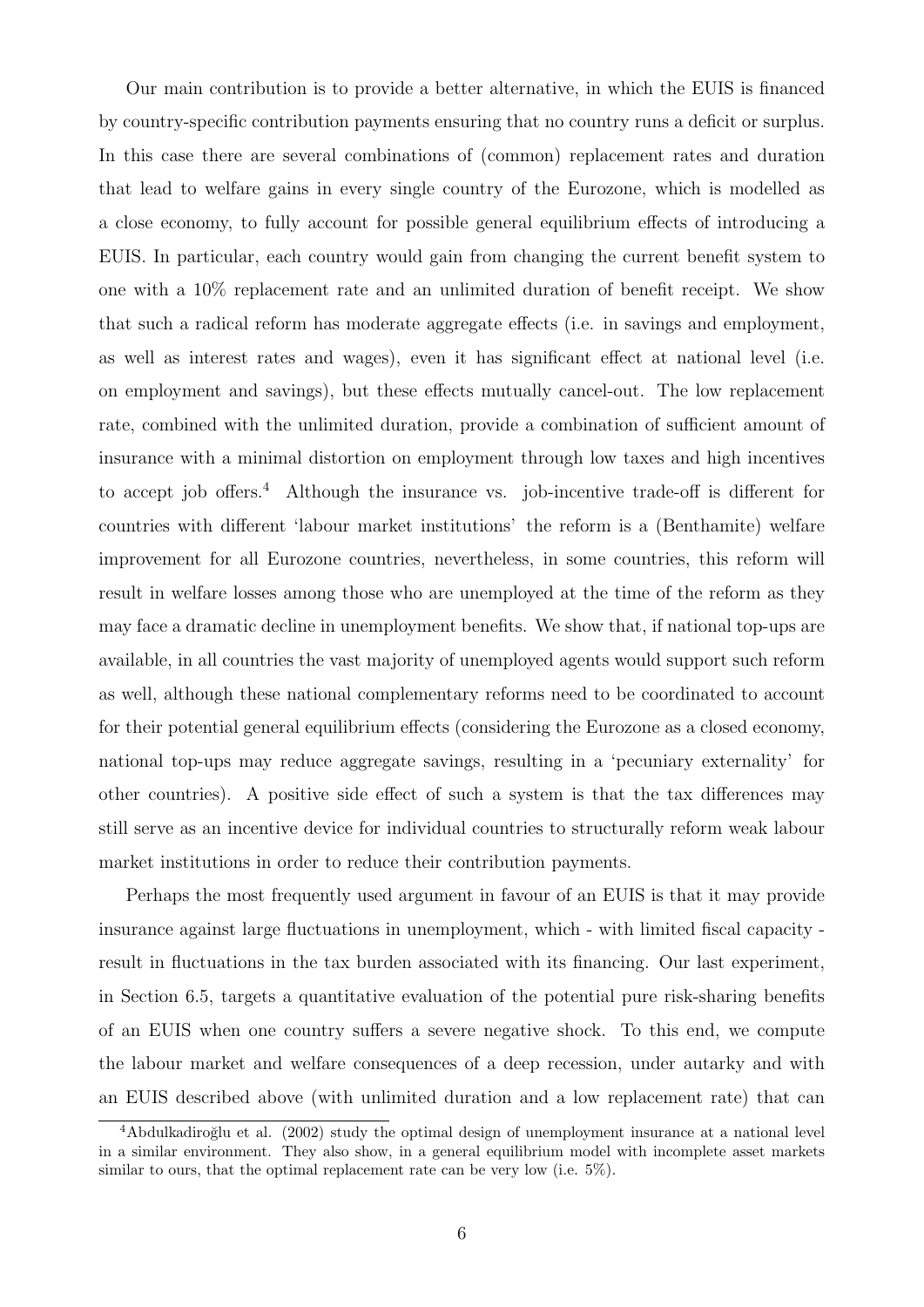also fully insure the fluctuations of the tax burden associated with the rise in unemployment benefits. We find that although the EUIS brings sizeable relief for those who keep their jobs during the crisis through reduced taxes in the short run, these welfare gains are relatively small from the perspective of an average consumption equivalent measure.

The detailed description of exact implementation of the EUIS is not the subject of this paper. Nevertheless, we briefly discuss how this new system can be implemented using a combination of the existing national unemployment benefits systems and a European EUIS fund in Subsection [6.6.](#page-43-0)

### <span id="page-6-0"></span>2 EUIS Literature Review

There are a few recent papers that also study different aspects of the design of an EUIS coming both from academic scholars and from policy institutions. In this section, we review briefly some of the most recent and relevant papers on this issue.

On the one hand, [Ignaszak et al. \(2018\)](#page-48-5) study the optimal provision of unemployment insurance in a federal state containing atomistic (and symmetric) regions. The focus of their paper is different from ours in three important dimensions. First, in their environment, the regions are ex-ante identical, hence they cannot study the asymmetric effect of an EUIS on the different participating nations as we do. Second, their model does not allow for an intertemporal saving technology for any agent (households, regions or the union altogether) and hence it abstracts from self-insurance as key mechanism of households' response to unemployment risk. Third, at the same time, their model allows for a rich interaction between federal and local policies as regional governments have a wide set of instruments, that they can use to respond to the introduction of new federal policies. Their main focus is indeed to study the crowding out of regional incentives due to generous federal insurance schemes. The main moral hazard problems arise from the ability of regional governments to use federal transfers for arbitrary purposes. These effects do not arise in our economies since there is a specific payroll tax to cover unemployment benefits. Furthermore, a well designed EUIS fund, isolating funds for unemployment benefits, should avoid this type of moral hazard problem.

On the other hand, [Claveres and Clemens \(2017\)](#page-47-2) and [Moyen et al. \(2016\)](#page-48-6) study unemployment insurance and international risk-sharing in a two-region DSGE model with frictional labour markets and calibrate their model to the core and the periphery of the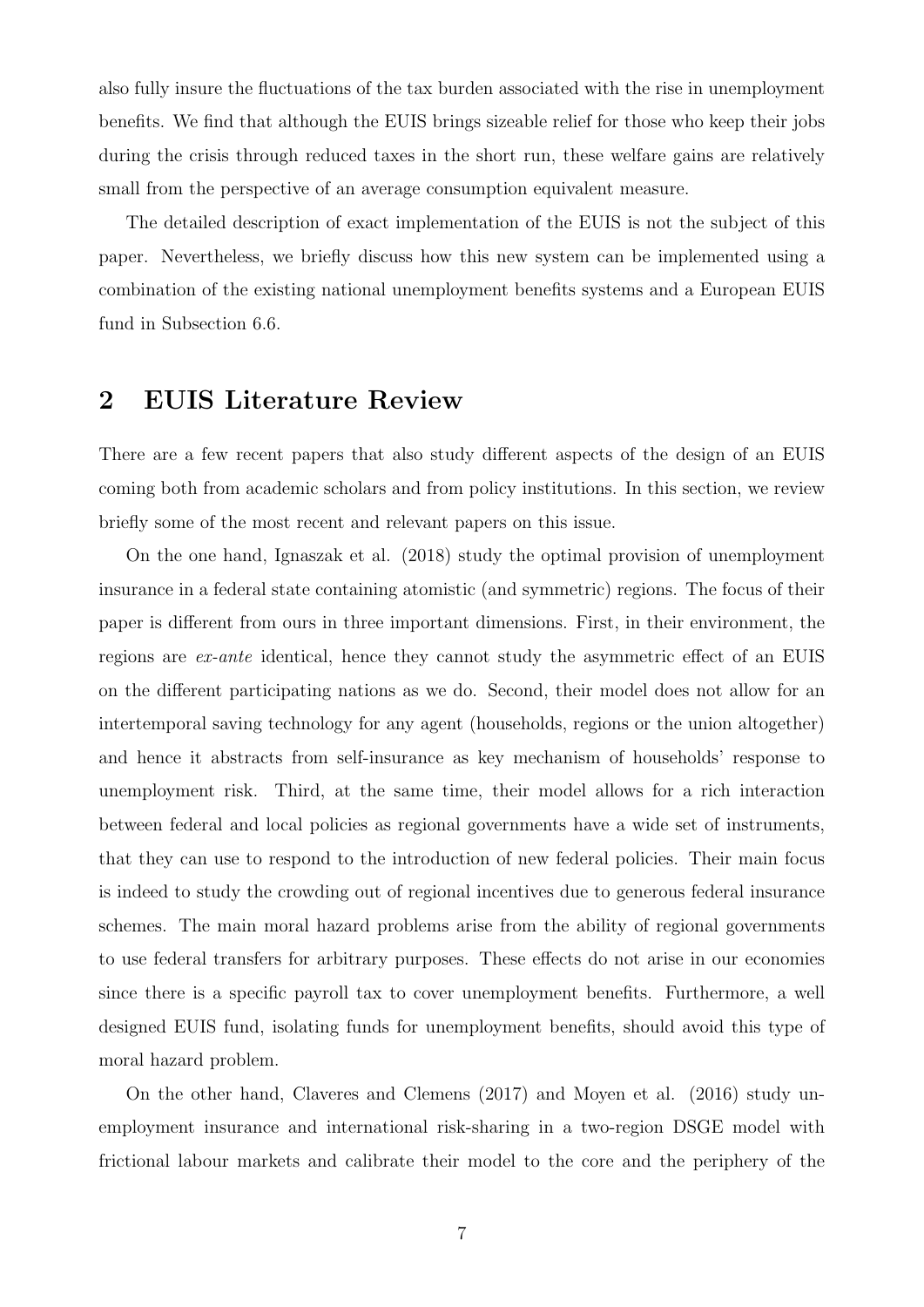Euro-zone. In both papers, a supranational agency runs an unemployment insurance scheme that triggers transfers to recessionary countries but has zero transfers in expectation. Such a scheme allows recessionary countries to maintain unemployment benefits and simultaneously reduce taxes, thus dampening recessionary effects similarly as in our experiment assessing the potential insurance gains of an EUIS. Our model differs in many dimensions from these papers. First, our model features a higher degree of heterogeneity both across and within countries. In particular, our policy experiments are performed with 18 countries of the Euro area instead of two regions. As we show, labour market institutions and consequently flows across employment, unemployment and inactivity are as heterogeneous across countries within the core (and the periphery) as across the core and the periphery. For example, we found that certain implementations of an EUIS have significantly different effects on Belgium and Germany, two core countries. Finally, our paper provides an extensive welfare evaluation (across and within countries) of different EUIS implementations both with business cycle fluctuations and by studying the transition to a new steady states after a policy reform.

In contrast to the previous papers, [Dolls et al. \(2015\)](#page-47-3) and [Beblavy and Lenaerts \(2017\)](#page-47-4) take into account the rich heterogeneity within the Euro area. They provide quantitative exercises that measure the possibilities for intertemporal and interregional smoothing of unemployment benefits and social security contributions under different versions of an EUIS as a 'rainy day fund'. Both papers present a set of counterfactual scenarios where household income and the evolution of labour markets are kept fixed during the period of study, and different specifications of an EUIS are considered. As in our paper, both studies find considerable interregional and intertemporal smoothing possibilities. In contrast to our paper, the lack of individual responses does not allow them to evaluate the effects of different insurance systems on labour markets, household consumption, individual savings and welfare. In addition, this implies that there are no equilibrium adjustments either and no effect on aggregate savings and capital accumulation.

A very recent paper by [Hartung \(2019\)](#page-48-7) on the effect of uniform UI policies on heterogenous labor markets is the most closely related to ours as it both takes into account the heterogeneity of European labor markets and uses a fully structural model to solve for the country level optimal policies. That work is complementary to ours. On the one hand, in contrast to our paper, it allows for endogenous job creation and (exogenously given) durationdependence of job arrival rates. On the other hand, in this model agents cannot self-insure via savings against unemployment risk. It also does not have an out-of-labor force state and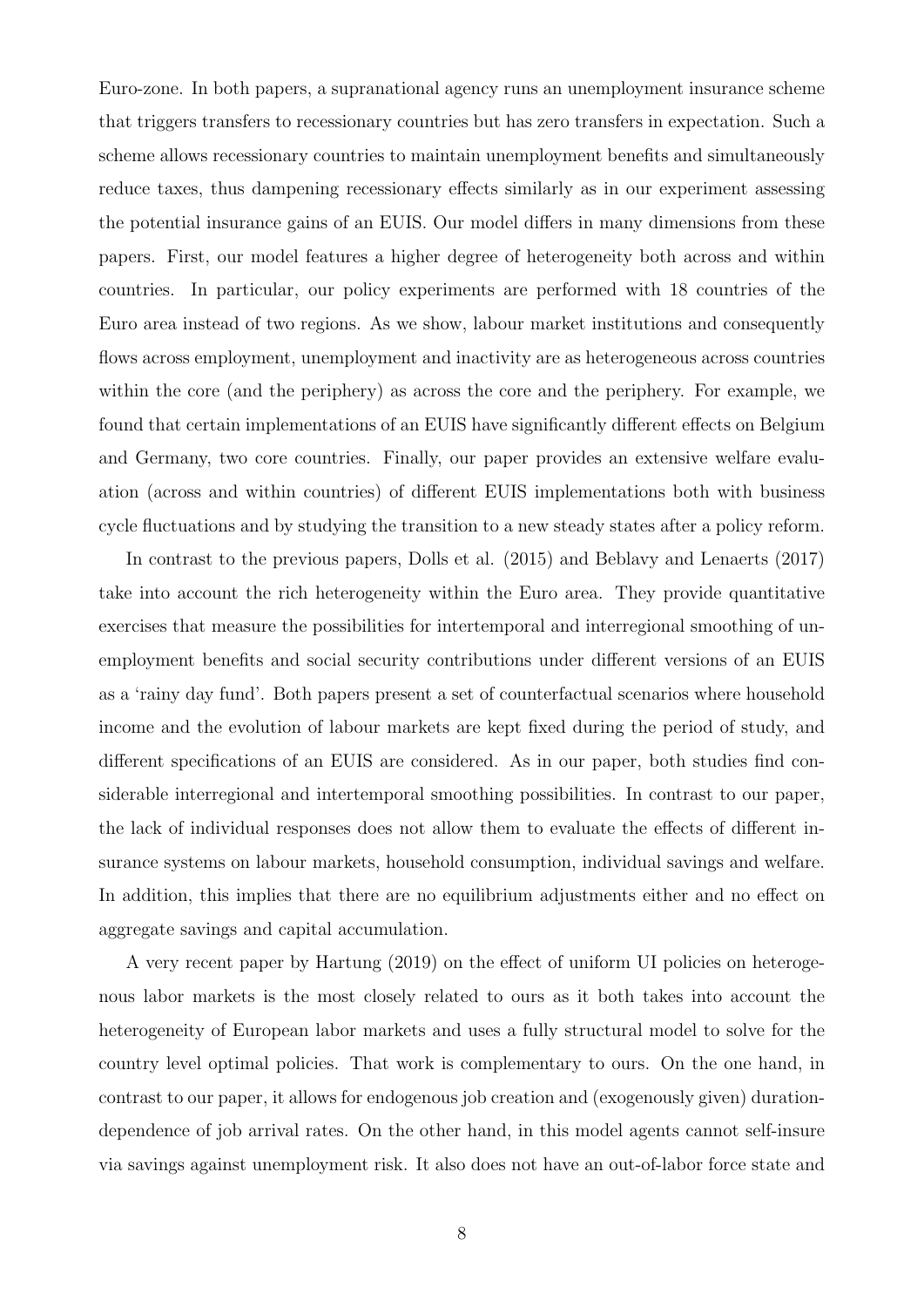it neither considers general equilibrium effects at the union level of European policies nor does it study different financing options of a common European policy.

Finally, [Dullien et al. \(2018\)](#page-47-5) provide a concrete proposal, already discussed in the European Parliament, of a 'rainy day fund' structure for the EUIS, and a more detailed analysis of this idea can be found in Lenarčič and Kari (2018). In contrast with our work, they only focus on the fund-contract aspect, applying the self-insurance and the reinsurance principles to the design of an EUIS which operates national funds and a joint 'stormy day fund' that is operational only when the country is hit by a severe crisis. Similarly to ours, their scheme is intended to be implemented on a voluntary basis and it has interesting countercyclical features, likely an improvement upon the current situation. However, their national contracts are not based on a country-specific risk-assessment, the final destination of the funds is not guaranteed and, similarly to the papers cited above, their methodology does not allow to evaluate the impact on individual decisions and equilibrium outcomes.

### <span id="page-8-0"></span>3 Model

Our model economy consists of a union of  $I \in \mathbb{N}$  countries. We assume that the population in each country  $i \in \{1, ..., I\}$  is fixed and that there is no migration across countries. This implies that labour markets clear country by country. Capital, on the other hand, is perfectly mobile across countries. We assume that the union as a whole is a closed economy such that the (population weighted) sum of the capital stocks in all countries equals the savings of all citizens in the union.

Each country is modeled along the lines of [Krusell et al. \(2011\)](#page-48-2) and [Krusell et al.](#page-48-3) [\(2017\)](#page-48-3). Their model captures key economic decisions of agents regarding their labour market behaviour and is therefore suited to think about unemployment policy. In particular, in the model, given labour income taxes and unemployment benefits, agents with an opportunity to work are able to choose whether or not they work and agents currently not employed are able to choose whether or not to actively search for a job.

**Timing and Preferences.** Time  $t \in \{0, 1, 2, ...\}$  is discrete. Each country is populated by a continuum of agents of measure  $n^i$ , where  $\sum_{i=1}^{N} n^i = 1$ . Preferences over consumption,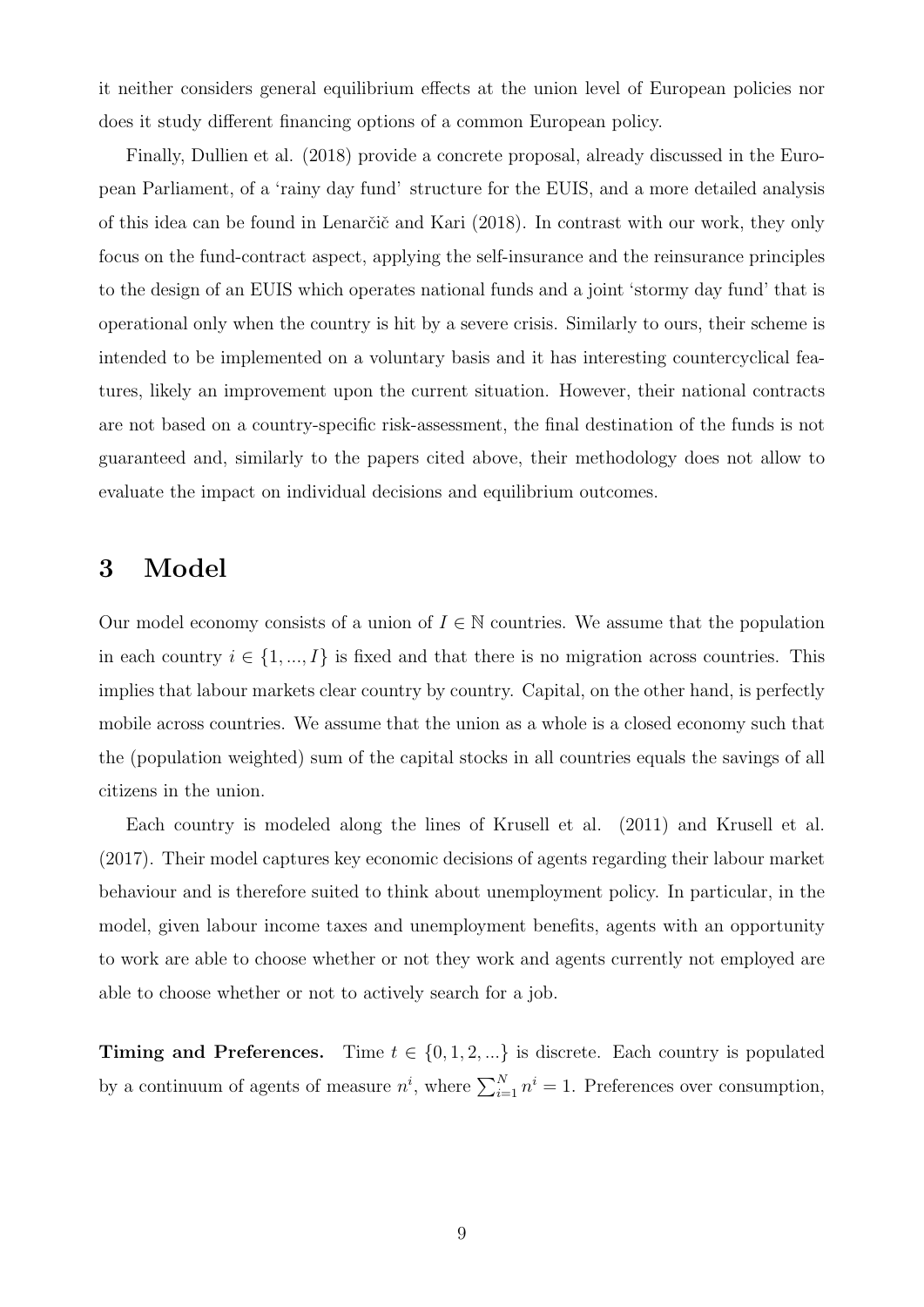labour supply and job search are given by

$$
\mathbb{E}_t \sum_{t=0}^{\infty} \beta^t \Big[ \log(c_t) - \alpha w_t - \gamma^i s_t \Big]. \tag{1}
$$

Agents derive utility from consumption  $c_t$  and disutility from employment  $w_t$  and job search  $S_t$ . The parameter  $\alpha$  captures the disutility of work and is assumed to be the same in each country. The parameter  $\gamma^{i}$  denotes the disutility of active job search and varies across countries. In this way we capture that governments' assistance in the search for a job differs across countries. The time discount factor  $\beta \in (0,1)$  is the same for all citizens in the union. Workers can only choose to supply labour on the extensive margin, i.e.  $w_t \in \{0, 1\}$ . Additionally, the search decision is also discrete:  $s_t \in \{0, 1\}$ .

Markets and Technology. The production sector is competitive. Firms, who produce according to a constant returns to scale technology, hire labour from the domestic labour market and pay a wage per efficiency unit of labour that equals the marginal product of labour. They rent capital from the international capital market at a price  $r_t$  and pay for the depreciation of capital; the total rental price equals the marginal product of capital, which is the same across countries. Workers supply labour in the domestic market. This market is characterized by frictions that affect workers' separations from jobs, and workers' access to a job opportunity. In what follows, these frictions are described in detail.

At the beginning of every period, agents who were employed in the previous period can lose their job with probability  $\sigma^i$ . The probability of finding a job while not employed depends on the search effort. An agent who is actively searching during period  $t$  finds an employment opportunity for period  $t+1$  with probability  $\lambda_u^i$ ; an agent who is not actively searching, with probability  $\lambda_n^i < \lambda_u^i$ . After losing a job, agents who search may be eligible for unemployment benefits. The process that determines eligibility for unemployment benefits is described below. Note that the job arrival rates and the job separation rate are country specific. In this way we capture the heterogeneity in labour market institutions across the Eurozone.

Agents are heterogeneous with respect to their labour productivity, denoted by  $z \in Z =$  $\{\bar{z}_1, \bar{z}_2, ..., \bar{z}_{n_z}\}.$  Idiosyncratic productivity follows a first order Markov chain with transition probabilities  $p(z'|z)$ . This process is assumed to be the same in each country.

Agents cannot directly insure themselves against the idiosyncratic productivity risk, however they can save using a risk-free bond. The risk-free return is given by the international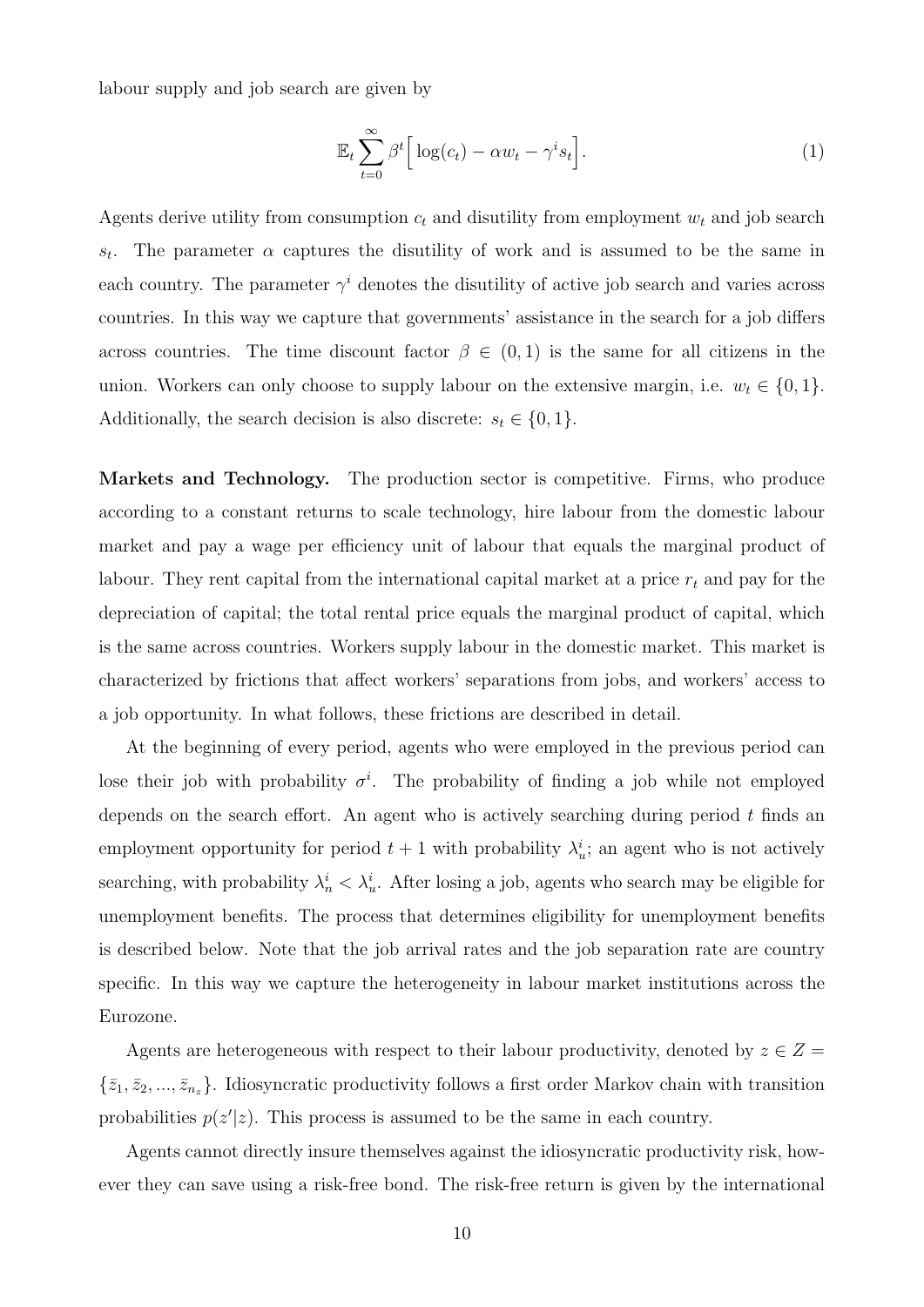real interest rate  $r_t$ .

Production is given by the Cobb-Douglas technology:

$$
F^{i}(K_t^{i}, L_t^{i}) = A_t^{i}(K_t^{i})^{\theta}(L_t^{i})^{1-\theta},
$$
\n(2)

where  $A_t^i$  denotes total factor productivity in country *i*,  $K_t^i$  the aggregate capital stock in country *i* and  $\theta$  the capital share of output.  $L_t^i$  is aggregate labour in country *i*, measured in efficiency units. In what follows, we generally assume no aggregate (country-specific) shocks, i.e.  $A_t^i = A_t^{i.5}$  $A_t^i = A_t^{i.5}$  $A_t^i = A_t^{i.5}$ 

Individual Labour Market States. An agent can be employed, unemployed or inactive. The difference between unemployed and inactive agents is that the former exert search effort while the latter do not. Further, if an agent is unemployed he can either be eligible for unemployment benefits, in which case he receives a certain fraction of his potential income as a wage worker or he can be non-eligible, in which case he does not receive benefits and hence lives only from his savings. This gives a total of four possible individual labour market states that an agent can attain,  $x_t \in \{e, u^e, u^n, n\}$ : employed, unemployed eligible, unemployed non-eligible, non-participating;

Unemployment Benefits. Eligibility for unemployment benefits is partially determined by an agent's endogenous decisions, partially by exogenous shocks. Only agents who are exogenously separated from their job are eligible for unemployment benefits, while agents who quit their job are not eligible. All agents are eligible during the first period after a job loss. In order to maintain eligibility, agents have to continuously exert search effort. Once an agent stops searching, she is non-eligible even if at some later time she starts searching again. Finally, in every period with some probability  $\mu^{i}$  agents lose eligibility even if they search for a job. This is a parsimonious way to capture limited (and country-specific) duration of unemployment benefit receipt.<sup>[6](#page-0-0)</sup> Non-eligibility is an absorbing state. The only way to regain eligibility is to find a job, be employed for some time and then be exogenously separated again.

An eligible unemployed agent in country *i* receives unemployment benefits  $b_t^i(z_t)$  according

 $5$ We deviate from this assumption only in section [6.5.](#page-37-0)

<sup>&</sup>lt;sup>6</sup>In reality this duration is not stochastic but fixed. However, implementing a fixed duration is computationally expensive as it requires keeping track of the periods each unemployed agent already received benefits. To economize on the state space we use this stochastic process, as in [Krusell et al. \(2011\)](#page-48-2) and [Krusell et al. \(2017\)](#page-48-3).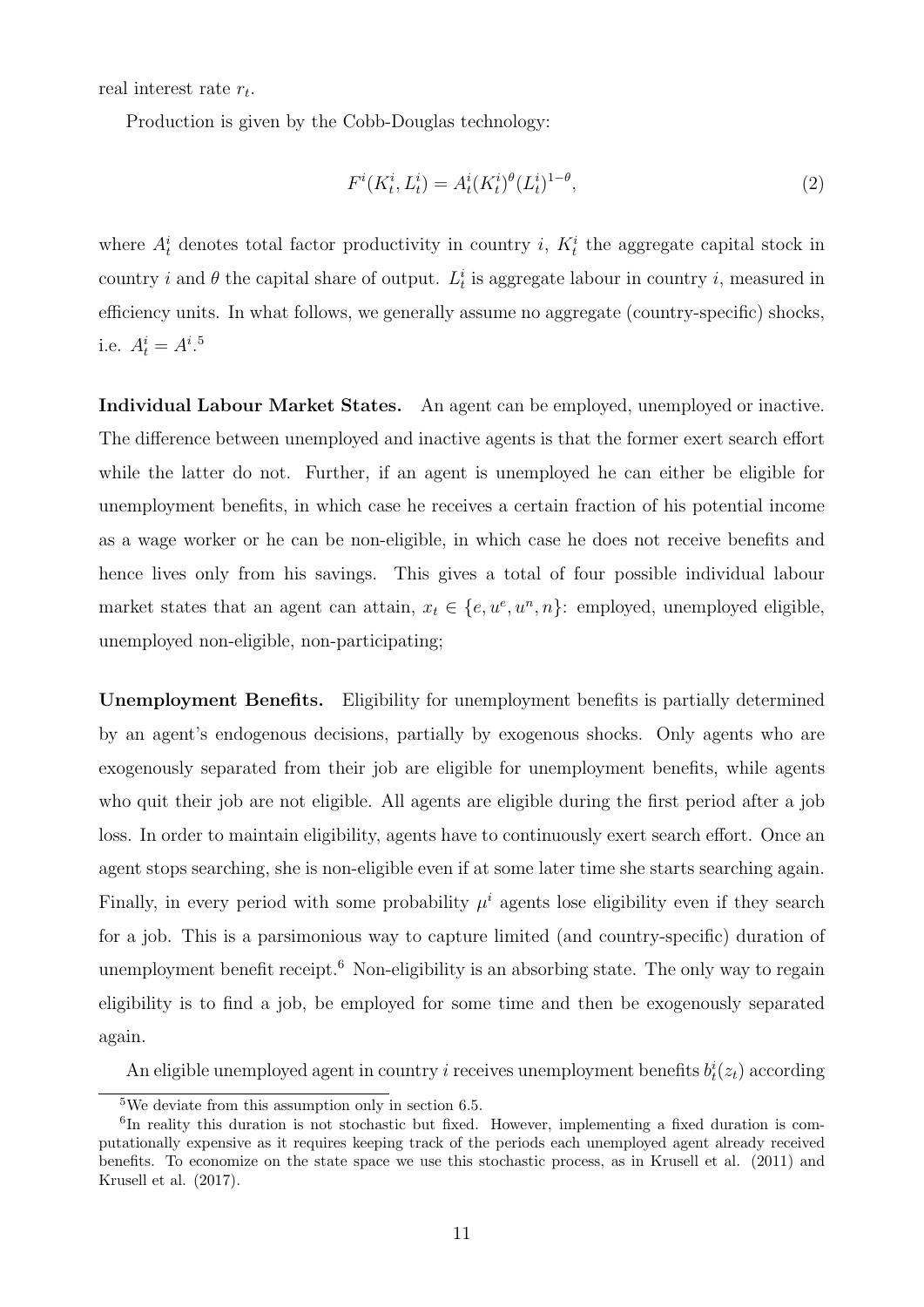<span id="page-11-0"></span>
$$
b_t^i(z_t) = \bar{b}_t^i \omega_t^i z_t,\tag{3}
$$

where  $\bar{b}_t^i$  is the replacement rate in country i,  $\omega_t^i$  is the wage per efficiency unit of labour and  $z_t$  is the agent's current productivity level. The formula in [\(3\)](#page-11-0) implies that an agent receives unemployment benefits according to his current labour market productivity. A more realistic assumption would be to have unemployment benefits depend on past labour earnings. We choose [\(3\)](#page-11-0) to economize in the dimension of the state space of the model (avoiding the need to keep track of past productivity of currently unemployed agents), and because the process  $z_t$ is persistent, implying that current productivity is a good proxy for previous labour earnings.

**Budget Sets.** In every period  $t$ , each agent in country  $i$  chooses a pair of consumption and savings from a budget set  $B_t^i(a, z, x)$  that depends on his current assets, productivity and employment state as well as on current prices  $r_t$  and  $\omega_t^i$ . The budget set of an agent who is employed in period  $t$   $(x_t = e)$  is given by

$$
B_t^i(a, z, e) = \left\{ (c, a') \in \mathbb{R}_+^2 : c + a' \le (1 + r_t)a + (1 - \tau_t^i)\omega_t^i z \right\}.
$$
 (4)

An employed agent finances consumption  $c$  and savings  $a'$  with current period's asset  $a$ inclusive of interest income  $r_t a$  and income from work, net of the tax rate  $\tau_t^i$ . An unemployed agent who is eligible for unemployment benefits faces the budget set

$$
B_t^i(a, z, u^e) = \left\{ (c, a') \in \mathbb{R}_+^2 : c + a' \le (1 + r_t)a + b_t^i(z) \right\}.
$$
 (5)

He does not have wage income but receives some fraction of his potential income as unemployment benefits.

Finally, both unemployed non-eligible and non-active agents finance consumption and next period's assets exclusively from savings:

$$
B_t^i(a, z, u^n) = B_t^i(a, z, n) = \left\{ (c, a') \in \mathbb{R}_+^2 : c + a' \le (1 + r_t)a \right\}.
$$
 (6)

Labour Market Decisions and Value Functions. The individual optimization problem has a recursive representation. Denoting the value of an individual in country  $i$ , period  $t$ , and state  $(a, z, x)$ , by  $V_t^i(a, z, x)$ . The time index of the value function captures in a simple way that the current value depends on current and future prices and government policies,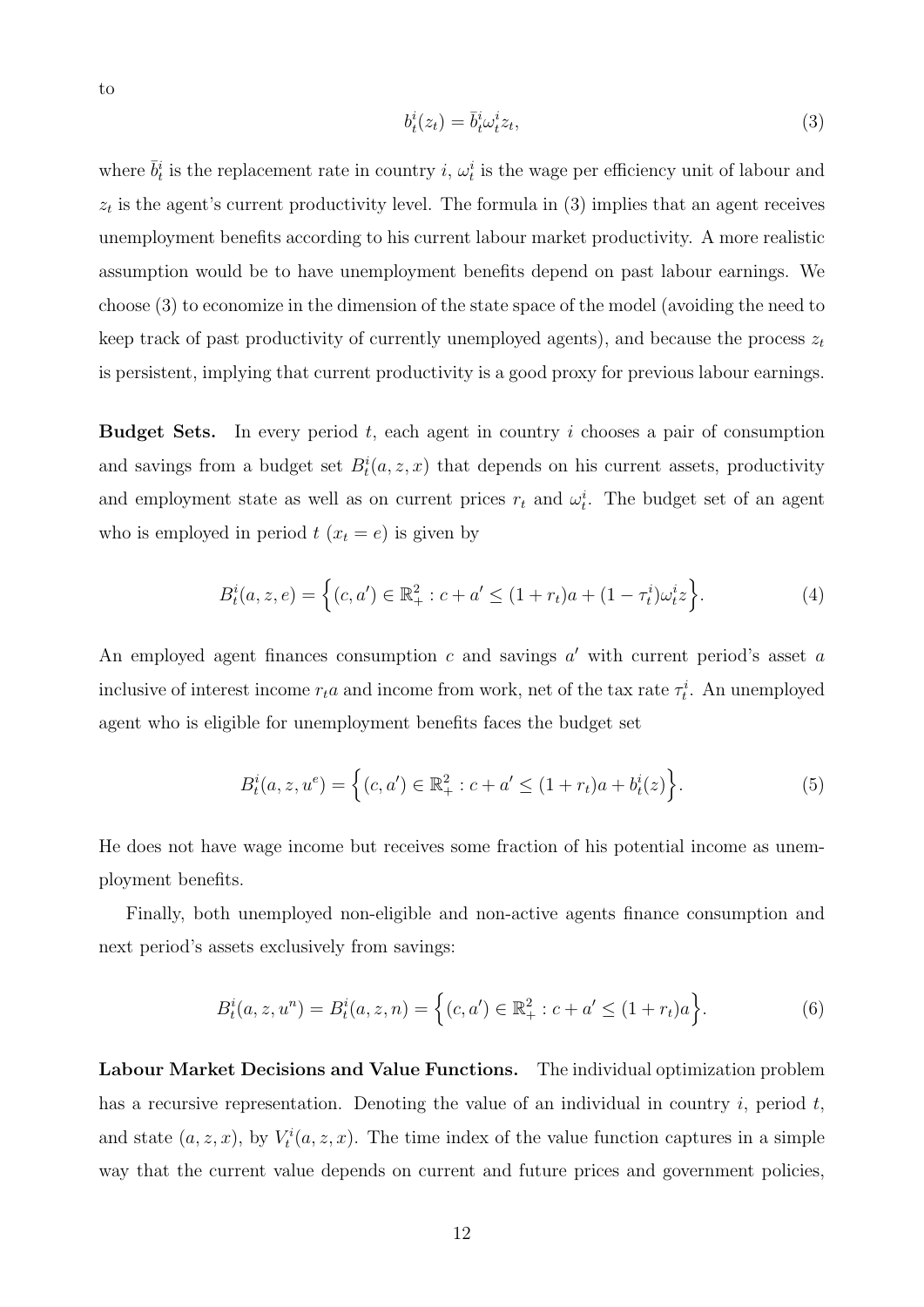which may vary over time in a deterministic way. Then the value of an agent in employment is given by

<span id="page-12-0"></span>
$$
V_t^i(a, z, e) = \max_{(c, a') \in B_t^i(a, z, e)} \left\{ \log(c) - \alpha + \beta \sum_{z' \in Z} p(z'|z) \left[ (1 - \sigma^i) \max_{x' \in \{e, u^n, n\}} V_{t+1}^i(a', z', x') \right] + \sigma^i \left( \lambda_{u}^i \max_{x' \in \{e, u^e, n\}} V_{t+1}^i(a', z', x') + (1 - \lambda_{u}^i) \max_{x' \in \{u^e, n\}} V_{t+1}^i(a', z', x') \right) \right\}.
$$
 (7)

The Bellman equation reflects the dynamics of the labour market. In the present period the worker derives utility from consumption but disutility of work. The continuation value takes into account that with probability  $1 - \sigma^i$  the agent will not be separated from the job. In this case he can choose between staying employed or quiting the job. In the latter case he can choose to stay inactive or to search for a new job. He will, however, not be eligible for benefits as he decided to leave the job himself. Hence, if the worker does not get separated from his job he has three choices,  $x' \in \{e, u^n, n\}$ . With probability  $\sigma^i$  the worker is separated from his job. Then with probability  $\lambda_u^i$  he immediately gets matched with a new job, in which case he again can choose between employment, unemployment and inactivity. If he chooses unemployment he is eligible for benefits since he was exogenously separated from the job. With probability  $1 - \lambda_u^i$  he does not immediately find a new job. In this case he can only choose between eligible unemployment and inactivity, i.e.  $x' \in \{u^e, n\}$ . Note that a worker who was separated from his job will get unemployment benefits for one period with certainty as long as he searches for a new job during this period.

Similarly, the value of an eligible unemployed agent in country  $i$  satisfies:

<span id="page-12-1"></span>
$$
V_t^i(a, z, u^e) = \max_{(c, a') \in B_t^i(a, z, u^e)} \left\{ \log(c) - \gamma^i + \beta \sum_{z' \in Z} p(z'|z) \left[ \lambda_u^i \left( (1 - \mu^i) \max_{x' \in \{e, u^e, n\}} V_{t+1}^i(a', z', x') + \mu^i \max_{x' \in \{e, u^n, n\}} V_{t+1}^i(a', z', x') \right) \right] + (1 - \lambda_u^i) \left( (1 - \mu^i) \max_{x' \in \{u^e, n\}} V_{t+1}^i(a', z', x') + \mu^i \max_{x' \in \{u^n, n\}} V_{t+1}^i(a', z', x') \right) \right\}.
$$
 (8)

In the present period an unemployed agent incurs the utility cost of searching  $\gamma^i$ . While searching, a job offer for next period arrives with probability  $\lambda_u^i$ , in which case the agent can choose between employment, unemployment and inactivity. With the remaining probability  $1-\lambda_u^i$  the agent does not receive a new offer and thus can only choose between unemployment and inactivity. An unemployed loses eligibility for benefits with probability  $\mu^{i}$  and keeps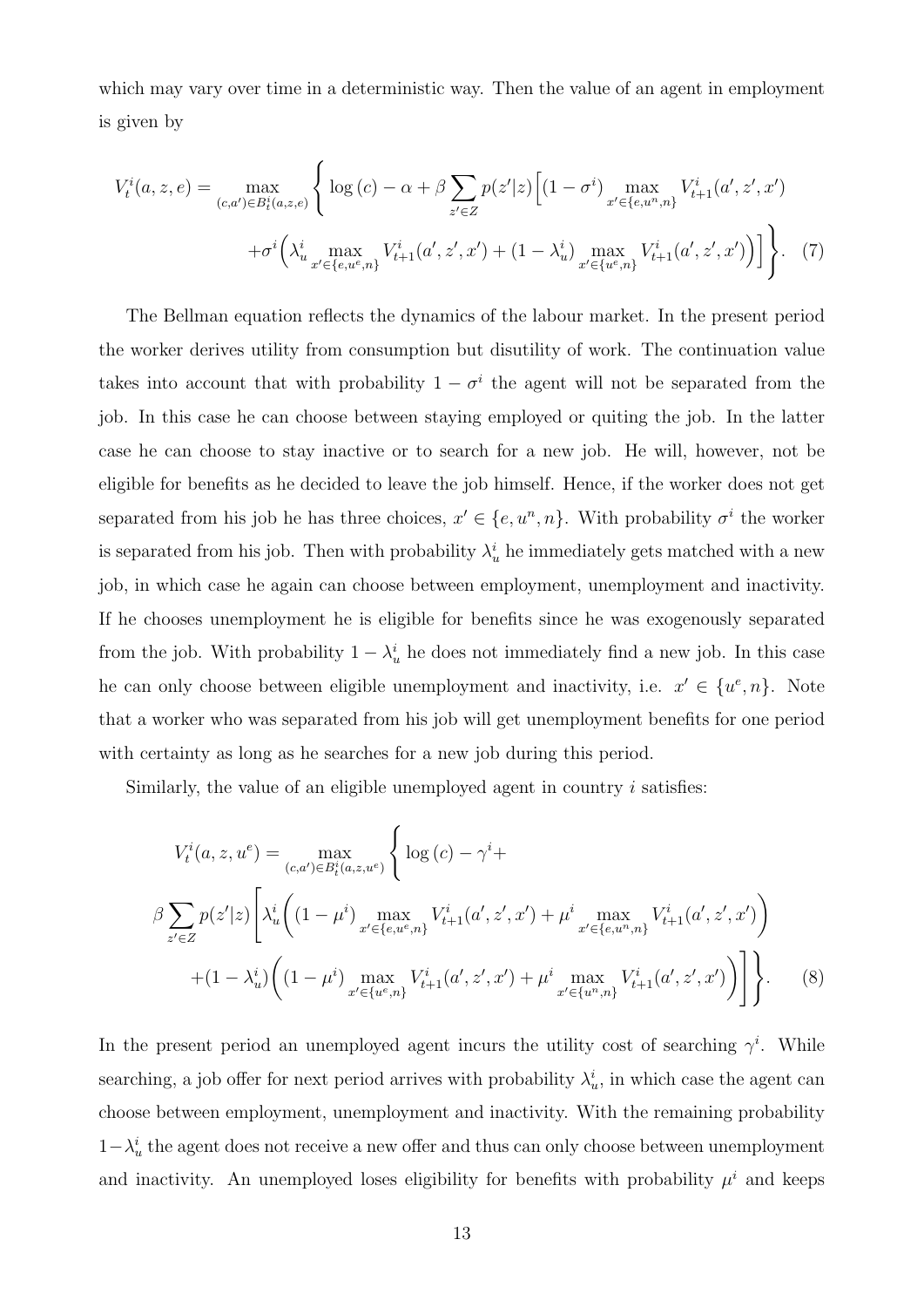eligibility with the remaining probability  $1 - \mu^i$ .

The value of the non-eligible unemployed is very similar. The only exception is that he will not be eligible for benefits next period with certainty,

<span id="page-13-0"></span>
$$
V_t^i(a, z, u^n) = \max_{(c, a') \in B_t^i(a, z, u^n)} \left\{ \log(c) - \gamma^i + \beta \sum_{z' \in Z} p(z'|z) \left[ \lambda_{u}^i \max_{x' \in \{e, u^n, n\}} V_{t+1}^i(a', z', x') \right] + (1 - \lambda_u^i) \max_{x' \in \{u^n, n\}} V_{t+1}^i(a', z', x') \right] \right\}.
$$
 (9)

Finally, the value for non-active (i.e. not actively searching) agents in country  $i$  is given by

<span id="page-13-1"></span>
$$
V_t^i(a, z, n) = \max_{(c, a') \in B_t^i(a, z, n)} \left\{ \log(c) + \beta \sum_{z' \in Z} p(z'|z) \left[ \lambda_n^i \max_{x' \in \{e, u^n, n\}} V_{t+1}^i(a', z', x') \right] + (1 - \lambda_n^i) \max_{x' \in \{u^n, n\}} V_{t+1}^i(a', z', x') \right] \right\}.
$$
 (10)

The value of the non-active is similar to the non-eligible unemployed. The difference is that a non-active does not suffer the disutility of search and has a lower probability of a receiving a job offer next period, i.e.  $\lambda_n^i < \lambda_n^i$ .

Definition of Partial and General Equilibrium. We will now define two equilibria: (i) partial equilibrium for a specific country i, which takes the union interest rate  $r_t$  as given; (ii) general equilibrium for the union, for which the interest rate  $r_t$  is required to adjust such that aggregate savings equal aggregate capital in the union.

Individual state variables are assets  $a \in \mathbb{R}_+$ , idiosyncratic productivity  $z \in \mathbb{Z}$ , and employment status  $x \in \{e, u^e, u^n, n\}$ . The aggregate state in country i is described by the joint measure  $\zeta_t^i$  over assets, labour productivity status and employment status. Let  $\mathcal{B}(\mathbb{R}_+)$ be the Borel  $\sigma$ -algebra of  $\mathbb{R}_+$ ,  $\mathcal{P}(Z)$  the power set over  $Z = \{\bar{z}_1, \bar{z}_2, ..., \bar{z}_{n_z}\}\$ and  $\mathcal{P}(X)$  the power set over  $X = \{e, u^e, u^n, n\}$ . Further, let M be the set of all finite measures over the measurable space  $\{(\mathbb{R}_+ \times Z \times X), \mathcal{B}(\mathbb{R}_+) \times \mathcal{P}(Z) \times \mathcal{P}(X)\}.$ 

<span id="page-13-2"></span>**Definition 1** Partial equilibrium in country i: Given sequences of interest rates  $\{r_t\}_{t=0}^{\infty}$ and unemployment benefit policies  $\{(\bar{b}_t^i, \mu_t^i)\}_{t=0}^{\infty}$  and given an initial distribution  $\zeta_0^i$ , a partial equilibrium in country *i* is defined by a sequence of value functions  $\{V_t^i\}_{t=0}^{\infty}$ , consumption and savings decisions  $\{c_t^i, a_{t+1}^i\}_{t=0}^{\infty}$ , firm production plans  $\{K_t^i, L_t^i\}_{t=0}^{\infty}$ , payroll taxes  $\{\tau_t^i\}_{t=0}^{\infty}$ , wages  $\{\omega_t^i\}_{t=0}^{\infty}$  and measures  $\{\zeta_t^i\}_{t=1}^{\infty}$ , with  $\zeta_t^i \in \mathcal{M}$   $\forall t$ , such that: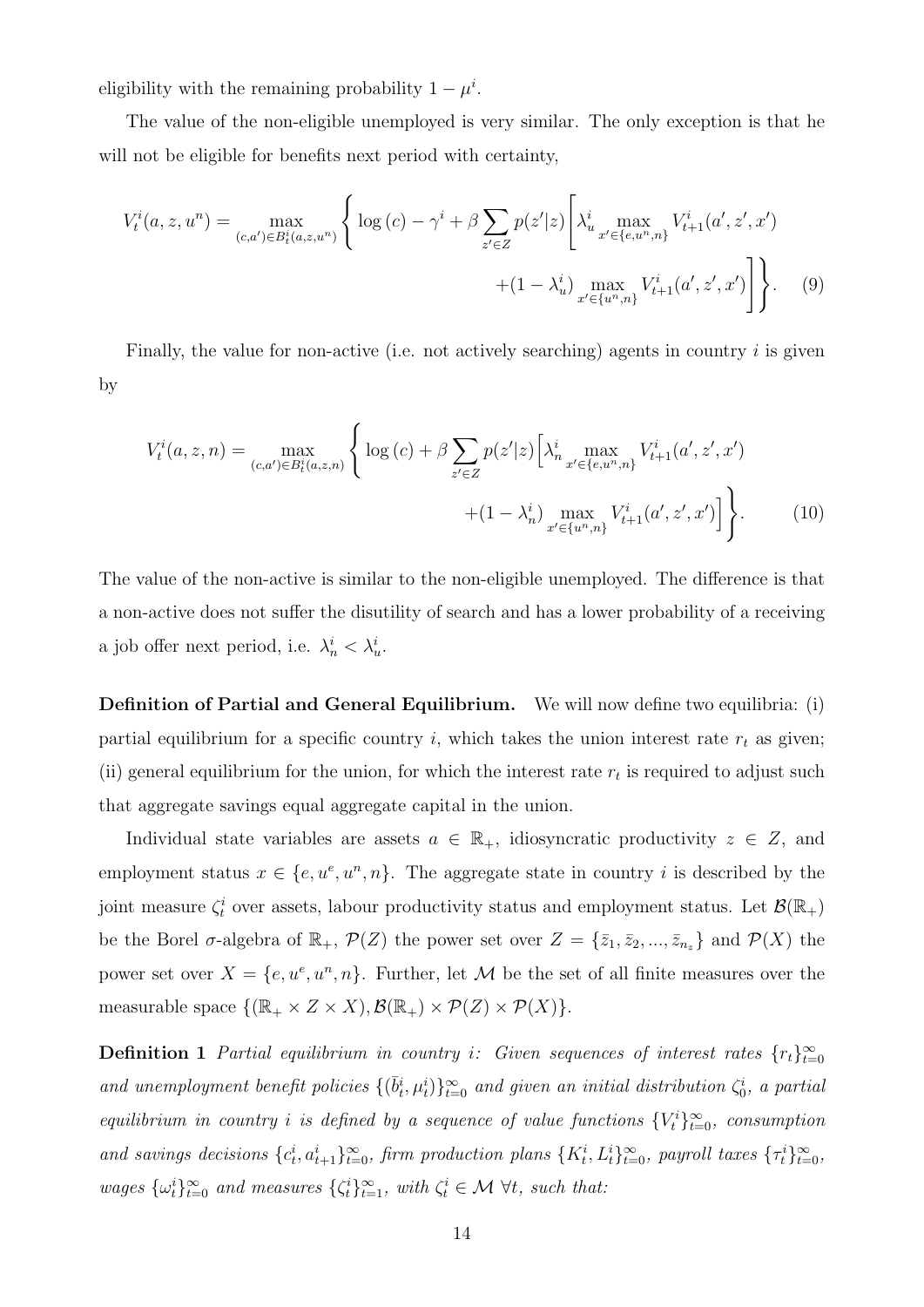- (i) Agents optimize: given prices, unemployment benefit policies and tax rates, the value function  $V_t^i$  and the policy functions for consumption  $c_t^i$  and savings  $a_{t+1}^i$  satisfy the Bellman equations [\(7\)](#page-12-0), [\(8\)](#page-12-1), [\(9\)](#page-13-0) and [\(10\)](#page-13-1) for each  $t \geq 0$ .
- (ii) Firms optimize:  $r_t = F_K^i(K_t^i, L_t^i) \delta$  and  $\omega_t^i = F_L^i(K_t^i, L_t^i)$  for each  $t \geq 0$ .
- (*iii*) The labour market clears:

<span id="page-14-0"></span>
$$
L_t^i = \sum_{z \in Z} z \int_0^\infty \zeta_t^i(a, z, e) da \quad \forall t \ge 0
$$
 (11)

(iv) The government budget clears:

$$
\tau_t^i \omega_t^i L_t^i = \sum_{z \in Z} b_t^i(z) \int_0^\infty \zeta_t^i(a, z, u^e) da \quad \forall t \ge 0 \tag{12}
$$

(v) The law of motion  $\zeta_{t+1}^i = H_t^i(\zeta_t^i)$  holds for each  $t \geq 0$ : the function  $H_t^i : \mathcal{M} \to \mathcal{M}$  can be explicitly written as follows:

$$
\zeta_{t+1}^i(\mathcal{A}\times\mathcal{Z}\times\mathcal{X})=\sum_{x\in X}\sum_{z\in Z}\int_0^\infty T_t^i((a,z,x);\mathcal{A}\times\mathcal{Z}\times\mathcal{X})\zeta_t^i(a,z,x)da,
$$

where  $T_t^i((a, z, x); \mathcal{A} \times \mathcal{Z} \times \mathcal{X})$  describes the transition probability of moving from state  $(a, z, x)$  in period t to any state  $(a', z', x')$  such that  $a' \in \mathcal{A} \subset \mathbb{R}_+$ ,  $z' \in \mathcal{Z} \subset Z$ ,  $x' \in \mathcal{X} \subset X$  in period  $t + 1$ .<sup>[7](#page-0-0)</sup>

<span id="page-14-1"></span>**Definition 2** General equilibrium in the union of countries: given a collection of sequences of unemployment benefit policies  $\{\{\bar{b}_t^i, \mu_t^i\}_{t=0}^{\infty}\}_{i=1}^I$  and given a collection of initial distributions  $\{\zeta_0^i\}_{i=1}^I$ , a general equilibrium in the union of countries is defined by sequences of value functions  $\{\{V_t^i\}_{t=0}^{\infty}\}_{i=1}^I$ , policy functions  $\{\{c_t^i, a_{t+1}^i\}_{t=0}^{\infty}\}_{i=1}^I$ , firm production plans  $\{\{L_t^i, K_t^i\}_{t=0}^{\infty}\}_{i=1}^I$ , payroll taxes  $\{\{\tau_t^i\}_{t=0}^{\infty}\}_{i=1}^I$ , wages  $\{\{\omega_t^i\}_{t=0}^{\infty}\}_{i=1}^I$ , measures  $\{\{\zeta_t^i\}_{t=1}^{\infty}\}_{i=1}^I$ , with  $\zeta_t^i \in \mathcal{M}$ , and by a sequence of interest rates  $\{r_t\}_{t=0}^{\infty}$  such that all conditions of definition [1](#page-13-2) are satisfied for each country  $i \in \{1, 2, ..., I\}$  and in addition the capital market clears at the union level, i.e.

$$
\sum_{i=1}^{I} n^i K_{t+1}^i = \sum_{i=1}^{I} n^i \sum_{x \in X} \sum_{z \in Z} \int_0^{\infty} a_{t+1}^i(a, z, x) \zeta_t^i(a, z, x) da \tag{13}
$$

<sup>&</sup>lt;sup>7</sup>The description of the transition function  $T_t^i$  is quite involved and therefore deferred to the appendix.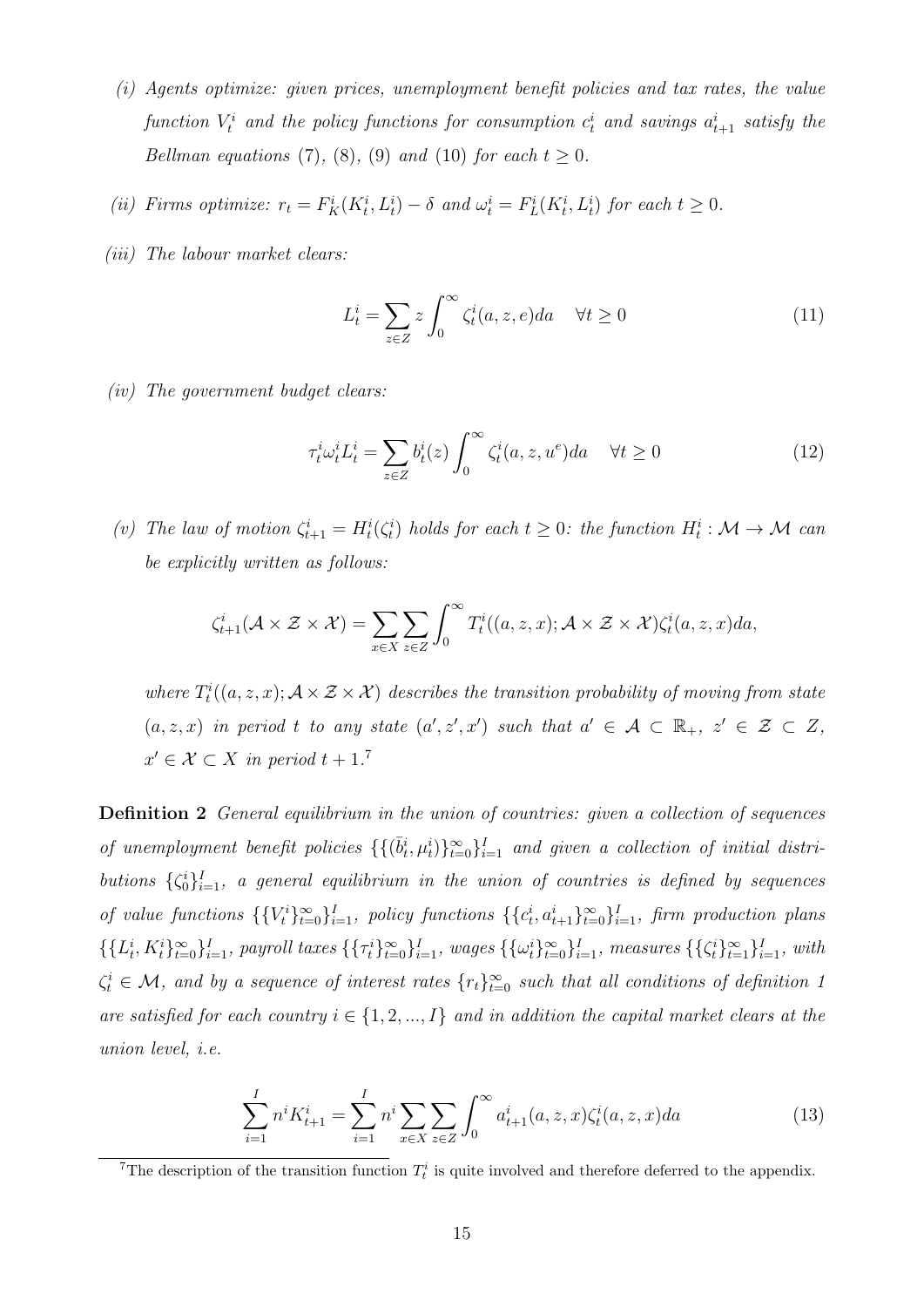| Parameter                                 | Definition                      |
|-------------------------------------------|---------------------------------|
| Η                                         | Capital share of output         |
|                                           | Capital depreciation rate       |
| β                                         | Discount factor                 |
| $\rho_z$                                  | Persistence of productivity     |
| $\sigma_z^2$                              | Variance of prod. shock         |
| $\alpha$                                  | Utility cost of labour          |
| $A^i$                                     | Total factor productivity       |
| $\gamma^i$                                | Utility cost of search          |
| $\sigma^i$                                | Job separation rate             |
|                                           | Job finding rate for unemployed |
| $\frac{\lambda_{u}^{i}}{\lambda_{n}^{i}}$ | Job finding rate for inactive   |
| $\overline{\mu^i}$                        | Prob. of losing UB eligibility  |
| $\bar{b}^i$                               | UB replacement rate             |

<span id="page-15-2"></span>Table 1: Model parameters.

holds.

<span id="page-15-1"></span>**Definition 3** Stationary general equilibrium: is a general equilibrium in which all government policies, decision rules, value functions, aggregate variables and prices are constant over time in all countries of the union.

### <span id="page-15-0"></span>4 Calibration

We calibrate the model assuming that in  $t = 0$  the union of I countries is in a stationary general equilibrium (see Definition [3](#page-15-1) above). Hence, we assume that the Eurozone as a whole is a closed economy with no net capital in- or outflows. However, we want to note here that the structural calibrated parameters are not sensitive to this choice. In particular, if we do not require capital market clearing at the union level and consider any world interest rate within a reasonable range, it does not affect the overall calibration much. We calibrate the model to Eurozone data. To be specific, we consider all Eurozone countries except Cyprus, for which we lack the flow data necessary for our calibration procedure.

Our model has three sets of parameters, which correspond to the three panels of Table [1.](#page-15-2) The upper panel describes technological and preference parameters that are common to all countries. In particular, we assume that in all countries the capital share of production θ, the depreciation of capital δ, the time discount factor β and the utility cost of work α are the same. Further, we assume that idiosyncratic productivity follows the same Markov process, for which we use a discretized version of an AR(1) process with persistence  $\rho_z$  and variance  $\sigma_z^2$ .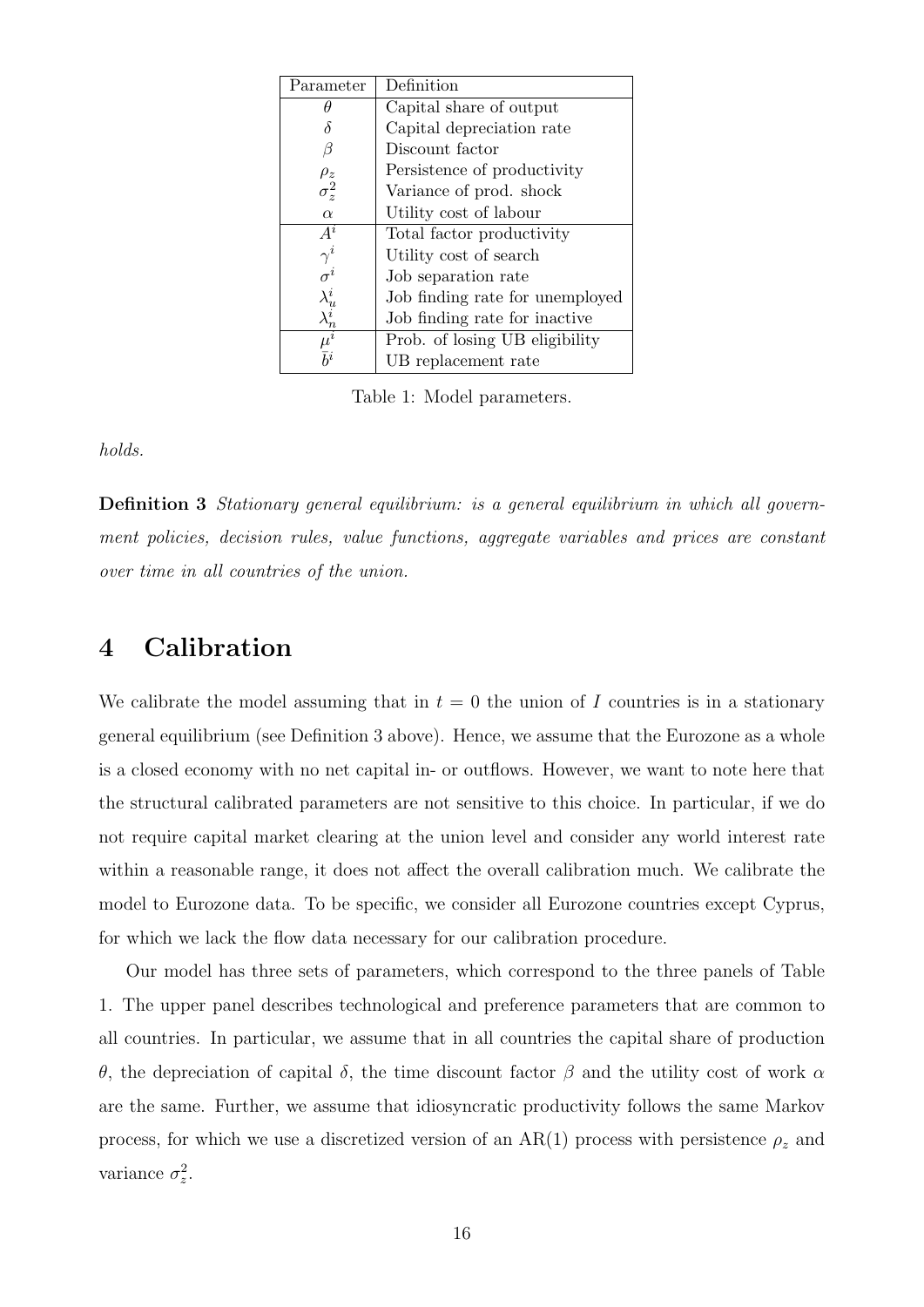The middle and lower panels display parameters that are specific to each country. The middle panel includes parameters that capture - in a reduced form - different labour market institutions: total factor productivity  $A^i$  (which affects wage differences across countries), the cost of job search  $\gamma^i$ , the exogenous job separation rate  $\sigma^i$ , as well as the job arrival rates  $\lambda_u^i$  and  $\lambda_n^i$ . The lower panel contains parameters that define country specific unemployment benefit policies  $(\mu^i, \bar{b}^i)$ .

In total our model has  $6 + I \times 7$  parameters. The three sets of parameters constitute a hierarchical structure in the degree to which policy can influence them. The unemployment benefit policy parameters  $(\mu^i, \bar{b}^i)$  can be changed relatively easily by governments, while it takes more complex labour market reforms to change the institutional parameters  $(A^i, \gamma^i, \sigma^i, \lambda^i_u, \lambda^i_u)$ . Given the scope of this paper, in the policy experiments below we only vary unemployment benefit policies (and how these are financed). The institutional parameters can be potentially endogenized and/or can be changed through structural labour market reforms, but these experiments are beyond the scope of our paper.

A central aspect of our analysis is the transitions between employment, unemployment and inactivity. Flow statistics are a useful measure since they provide (indirect) information on job destruction and job creation (through job arrival rates) of these economies. In order to calibrate the model, we therefore use estimated quarterly transition probabilities, and the corresponding three average labour market stocks, generously provided by Etienne Lalé. Lalé [and Tarasonis \(2017\)](#page-48-9) estimate these transition probabilities using quarterly data on primeage workers (25-54) in the EU countries, from 2004 until 2013[8](#page-0-0) . Data on unemployment benefits in EU Member States is taken from [Esser et al. \(2013\)](#page-48-10), and data on population and average labour earnings from Eurostat.

#### 4.1 Calibration strategy

We now describe in detail how the model is calibrated. First, we set the technological parameters  $\theta$ ,  $\delta$ ,  $\rho_z$  and  $\sigma_z$  to the quarterly counterparts of [Krusell et al. \(2017\)](#page-48-3), who use monthly data for the US economy to estimate them. We discretize the AR(1) process for individual productivity process by 5 different productivity states using the Tauchen method. We set the discount factor  $\beta$  to 0.99, implying a subjective discount rate close to one percent per quarter.

The policy related parameters are chosen as follows. The parameter  $\mu^{i}$ , which is the

<sup>8</sup>The underlying data is from the EU-SILC dataset, except Germany which comes from the GSOEP.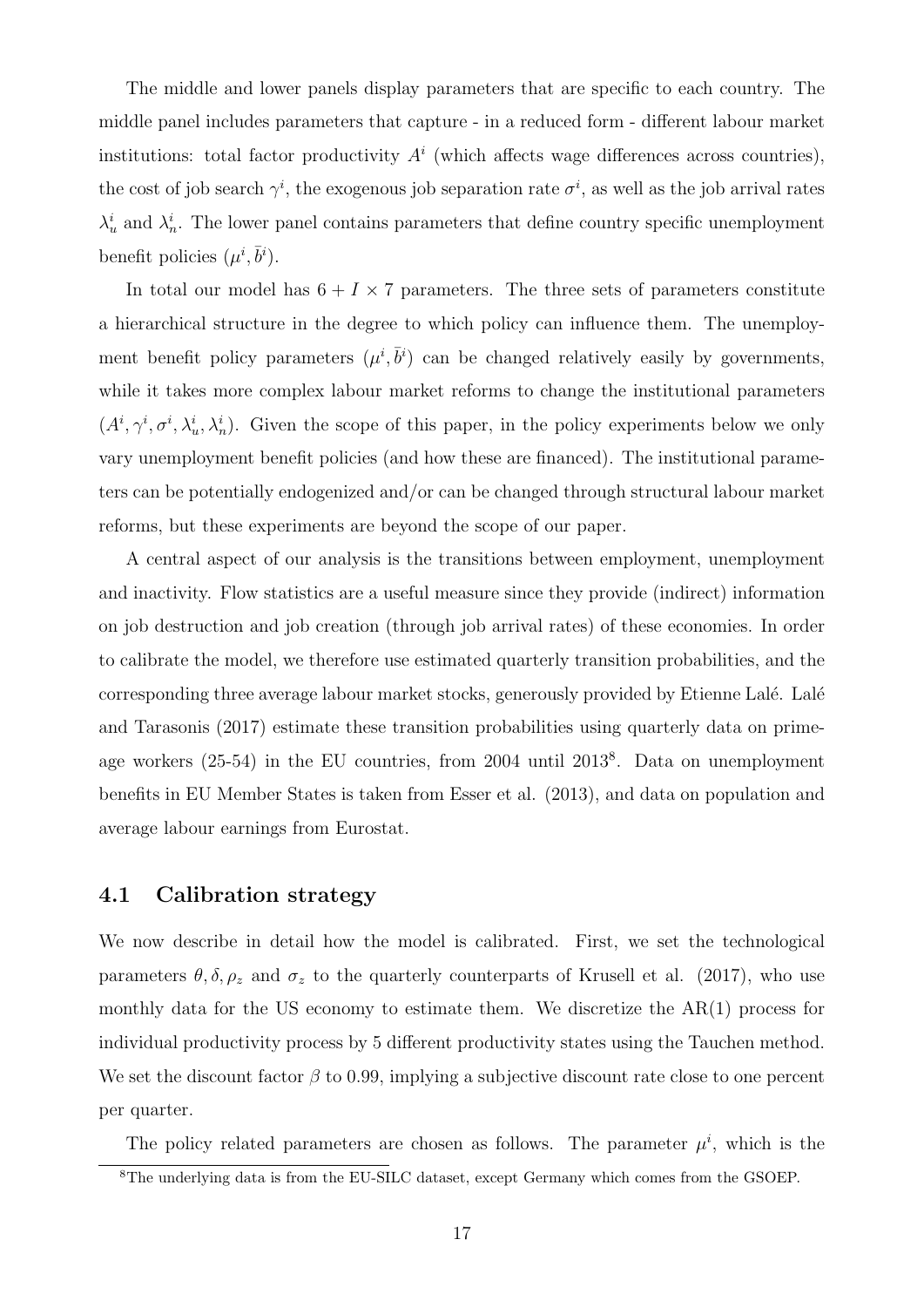conditional probability of remaining eligible for UB in the next period, is also the inverse of the expected duration of unemployment benefits eligibility in the model. We therefore set  $1/\mu^i$  to the maximum duration of eligibility according to the law in country i. As described above, we model the eligibility process in this way because it allows for a simpler representation and a reduction in the dimensionality of the state space. For the unemployment benefit replacement rates, we set  $\bar{b}^i$  to the data equivalents in [Esser et al. \(2013\)](#page-48-10).

The remaining five country specific parameters  $A^i$ ,  $\gamma^i$ ,  $\sigma^i$ ,  $\lambda^i_u$  and  $\lambda^i_n$  are calibrated in order to match the following five data moments: the differentials of average wages across countries<sup>[9](#page-0-0)</sup>, the share of unemployed individuals in the population, the employment-to-employment, the unemployment-to-employment, and the non-active to employment flows. Finally, we set the common utility cost of work parameter  $\alpha$  such that the population-weighted average of the fraction of employed agents in the union matches the data.

| Parameter               | Definition                             | Value |
|-------------------------|----------------------------------------|-------|
|                         | Cobb-Douglas capital weight            | 0.3   |
|                         | Capital depreciation rate              | 0.01  |
| $\rho_z$                | Persistence of individual productivity | 0.89  |
| $\overline{\sigma_z^2}$ | Variance of individual productivity    | 0.08  |
| $\alpha$                | Utility cost of work                   | 0.90  |
|                         | Discount factor                        | O 99  |

<span id="page-17-0"></span>Table 2: Common Parameters.

Table [2](#page-17-0) lists the common parameters, and table [3](#page-18-0) contains the country specific parameters for the calibrated European countries. We also report the tax rates  $\tau^i$  that clear the government budget in each country.

<sup>&</sup>lt;sup>9</sup>We picked Germany, the largest country in the European Union, as our reference country. So TFP in Germany is equal to one and for the other countries it is calibrated in order to match wages relative to German wages.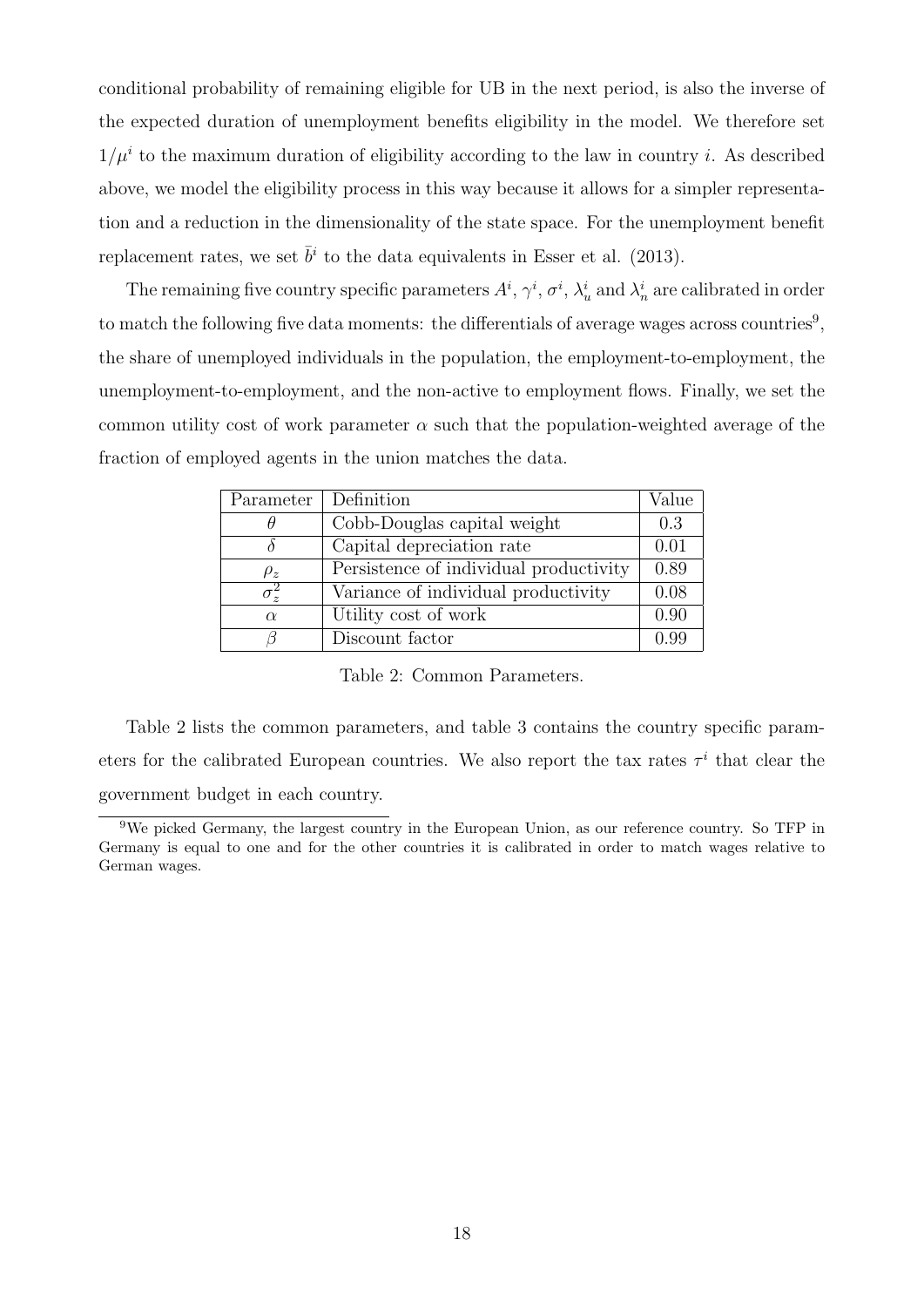|             | $A^i$ | $\bar{\gamma^i}$ | $\sigma^i$ | $\lambda_u^i$ | $\lambda_n^i$ | $\bar{b}^i$ | $1/\mu^i$      | $\tau^i(\%)$ |
|-------------|-------|------------------|------------|---------------|---------------|-------------|----------------|--------------|
| Austria     | 0.91  | 0.65             | 0.04       | 0.26          | 0.08          | 0.40        | $\overline{2}$ | 1.50         |
| Belgium     | 1.01  | 0.65             | 0.02       | 0.10          | 0.06          | 0.50        | 20             | 4.82         |
| Germany     | 1.00  | 0.01             | 0.01       | 0.10          | 0.10          | 0.42        | 4              | 1.07         |
| Estonia     | 0.58  | 0.37             | 0.03       | 0.18          | 0.10          | 0.50        | $\overline{4}$ | 3.22         |
| Spain       | 0.82  | 0.62             | 0.05       | 0.18          | 0.04          | 0.63        | 8              | 9.19         |
| Finland     | 0.96  | 0.52             | 0.05       | 0.21          | 0.21          | 0.55        | 8              | 5.99         |
| France      | 0.94  | 0.43             | 0.02       | 0.17          | 0.05          | 0.58        | 8              | 3.17         |
| Greece      | 0.81  | 0.61             | 0.04       | 0.17          | 0.03          | 0.58        | $\overline{4}$ | 4.91         |
| Ireland     | 1.04  | 0.37             | 0.03       | 0.13          | 0.06          | 0.48        | 4              | 2.99         |
| Italy       | 0.91  | 0.43             | 0.03       | 0.13          | 0.04          | 0.50        | 3              | 2.40         |
| Lithuania   | 0.47  | 0.22             | 0.03       | 0.16          | 0.07          | 0.34        | $\overline{2}$ | 1.18         |
| Luxembourg  | 1.15  | 1.20             | 0.02       | 0.17          | 0.04          | 0.82        | 4              | 2.64         |
| Latvia      | 0.45  | 0.34             | 0.04       | 0.17          | 0.07          | 0.56        | 3              | 4.04         |
| Malta       | 0.72  | 1.00             | 0.01       | 0.10          | 0.03          | 0.20        | $\overline{2}$ | 0.07         |
| Netherlands | 0.87  | 0.09             | 0.01       | 0.17          | 0.13          | 0.75        | 4              | 2.59         |
| Portugal    | 0.69  | 0.55             | 0.06       | 0.18          | 0.09          | 0.65        | 6              | 10.34        |
| Slovenia    | 0.77  | 0.35             | 0.02       | 0.14          | 0.05          | 0.70        | $\overline{2}$ | 1.58         |
| Slovakia    | 0.53  | 0.19             | 0.02       | 0.13          | 0.08          | 0.47        | $\overline{2}$ | 1.60         |

<span id="page-18-0"></span>Table 3: Country specific parameters.

#### 4.2 Quality of the Fit

In this section we investigate how well the model fits the European labour markets. In the calibration described above, several labour market moments were targeted. These are shown in Figures [A.1](#page-2-0) to [A.4](#page-21-1) in the Appendix. In Figure [A.1](#page-2-0) we observe that the average unemployment rate in Spain, Greece, Latvia and Portugal is much higher than the European average, while in Austria, Germany, Luxembourg and the Netherlands it is lower. The persistence of employment (Figure [A.2\)](#page-19-0) is high in almost all countries. The exceptions are Spain, Finland and Portugal which have substantial flows out of employment in each quarter. The flows from unemployment to employment (Figure [A.3\)](#page-20-0) are quite heterogeneous across European countries. Interestingly, it is the lowest in Germany, a country with rather low unemployment. By contrast, Austria, which has similar average unemployment rates as Germany, has the highest flow from unemployment to employment. We observe substantial heterogeneity also in the flows from inactivity to employment (Figure [A.4\)](#page-21-1). For example, in Finland this flow is much higher than in the other countries. The latter three flows identify, to a large extent, the country specific separation rates,  $\sigma^i$  and the two job arrival rates,  $\lambda^i_u$ and  $\lambda_n^i$ , respectively.

The employment rates were not targeted country by country, but the union average was.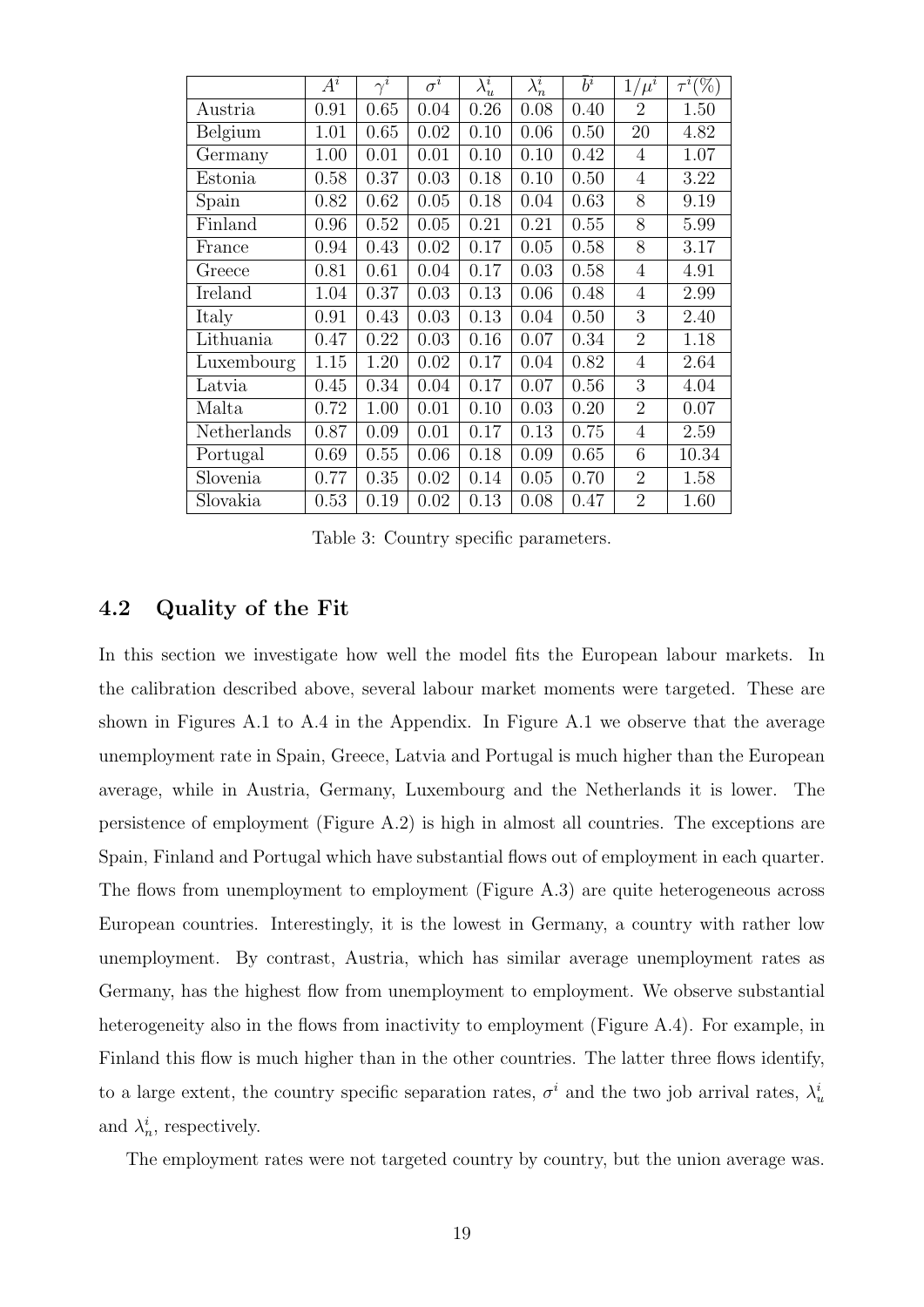At the country level, the comparison with the data is shown in Figure [A.5.](#page-22-0) The model does very well in replicating the heterogeneity in stocks of employment that we observe in the data. Given that the model shares of employed and unemployed agents is in line with the data counterparts, the model unemployment rate is also as in the data (Figure [2\)](#page-19-0).



<span id="page-19-0"></span>Figure 2: Unemployment Rate.

For completeness, the persistence of inactivity is shown in Figure [A.6.](#page-30-0) Again, the model does a good job in replicating the data with only minor deviations.

#### 4.3 Diversity of Labour Market Institutions

Our calibration provides a parsimonious map of the diversity of labour market institutions in Europe that generates diverse experiences both in terms of labour markets stocks and flows. We visualize this in Figures [3](#page-20-0) to [5.](#page-22-0) Figure 3 shows the job arrival rate for non-searchers  $(\lambda_n^i, \lambda_n^j)$ horizontal axis) and searchers  $(\lambda_u^i,$  vertical axis) for each of the calibrated economies. We observe that these two rates differ substantially across countries  $(\lambda_n^i)$  ranges from 3 percent to 21 percent while  $\lambda_u^i$  ranges between 10 percent and 26 percent. Job arrival rates tend to be considerably higher for the unemployed with two notable exceptions, Finland and Germany, where the difference is negligible. This implies that, in these countries, there are no efficiency gains from making agents actively search. In equilibrium, they search mostly because it provides eligibility for unemployment benefits.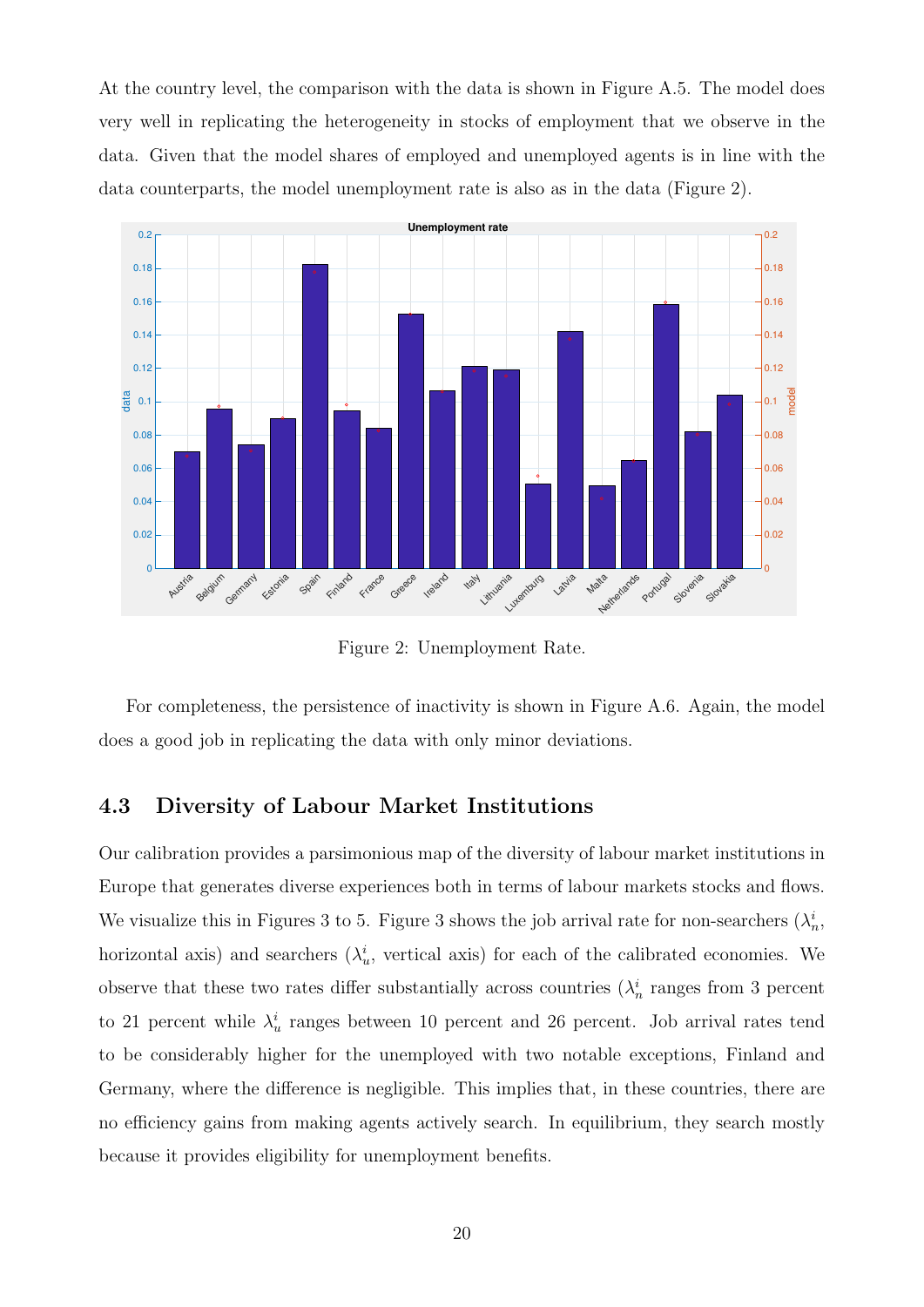

<span id="page-20-0"></span>Figure 3: Job Arrival Rates.

Figure [4](#page-21-1) plots average the job arrival rate for the non-employed  $((\lambda_u^i + \lambda_n^i)/2)$  on the x-axis, but this time against the job separation rate  $\sigma^i$  on the y-axis.<sup>[10](#page-0-0)</sup>It gives an idea of the rigidity of the respective labour markets. Here the correlation is stronger: countries with higher separation rates tend to have higher job arrival rates. For example, Malta is characterized by a very rigid labour market while Finland's high turnover in both dimensions implies a more dynamic market. However, this correlation is not perfect: for instance while Germany and Spain have similar job arrival rates for the non-employed, job destruction in Spain in roughly 5 times higher, contributing to higher unemployment in Spain.

Finally, Figure [5](#page-22-0) shows that the countries also differ substantially with respect to their unemployment benefit system. It plots the replacement rate vs. the average duration for which unemployed are eligible to receive benefits.<sup>[11](#page-0-0)</sup> We find countries with unemployment benefits that provide little insurance both in terms of duration and replacement rates (Malta, Lithuania and Austria), others with generous replacement rates but short durations (Luxembourg, Netherlands and Slovenia) and others with longer durations but less generous replacement rates (Finland, Portugal and Spain). Given that the parameters are so different across countries, it is not necessarily surprising that they implement substantially different unemployment insurance schemes. However, there is no clear pattern across countries that

<sup>&</sup>lt;sup>10</sup>Note that the flows between unemployment, inactivity and employment do not directly determine  $\lambda_u^i$ ,  $\lambda_n^i$  and  $\sigma$  as not all job offers are accepted and, potentially, there are voluntary quits as well.

<sup>&</sup>lt;sup>11</sup>Note that, for better visibility, we have omitted Belgium from this figure since although it has average replacement rate of 50 percent, UI has by far the longest duration (20 quarters) there.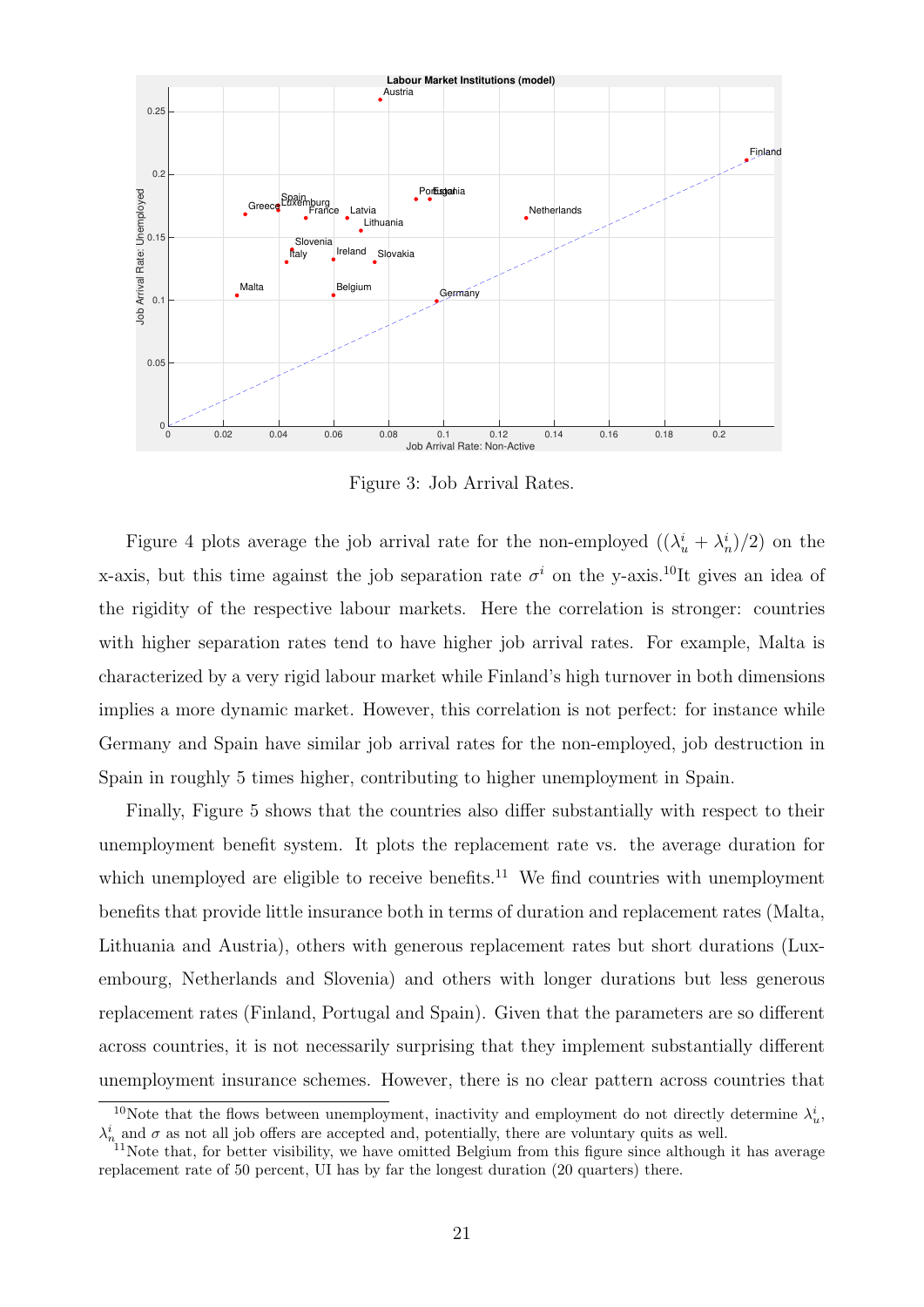would connect the dispersion of institutional parameters with the parameters of the UI policies. This indicates that national policies are not necessarily designed using the same welfare criterion. We come back to this issue in section [5.](#page-25-0)

This calibration, which initializes the economy in  $t = 0$ , allows to perform several experiments and analyze the evolution of countries' labour markets and other macroeconomic variables under different configurations of unemployment policy for  $t \geq 1$ , which we do in the following three sections.



<span id="page-21-1"></span>Figure 4: Labour Market Rigidity.

### <span id="page-21-0"></span>5 National Reforms of the UB System

As we have seen in Section [4,](#page-15-0) European labour markets are very heterogeneous. We have also seen that although current national unemployment benefit systems, in terms of replacement rates and duration of benefits, vary across countries, these differences do not seem to mirror this underlying heterogeneity in institutions/parameters. Nevertheless, we could expect that the optimal (welfare maximizing) policies should reflect these differences. If this is the case, then it is unlikely that countries would agree on a common policy. In this section, we compute the (constrained) optimal unemployment insurance system individually for each country. We will show that there will be considerable heterogeneity in preferred replacement rates but that there will be full agreement on the duration of benefits.

More specifically, for each country  $i$  we ask the question: what is the optimal unilateral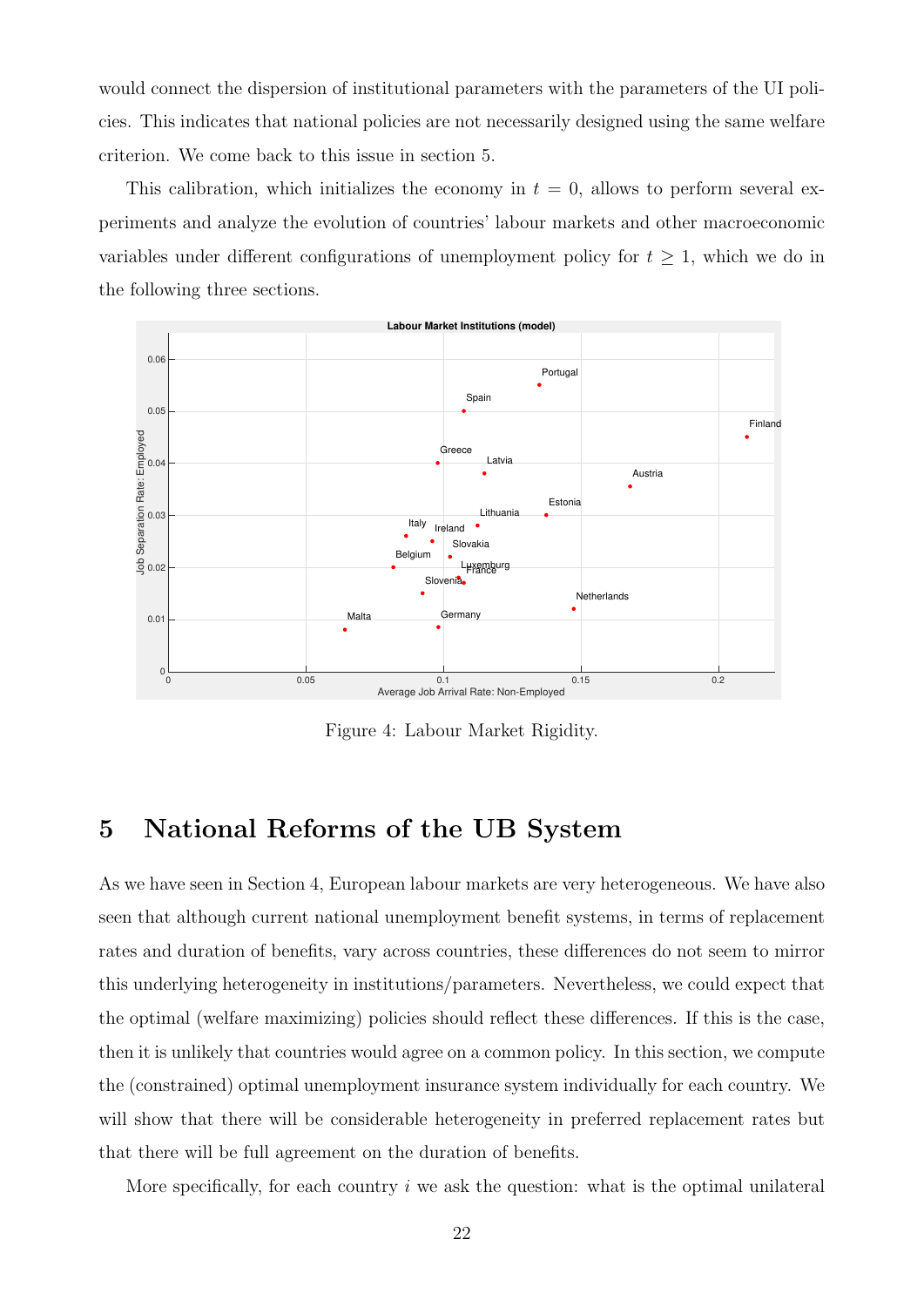

<span id="page-22-0"></span>Figure 5: National Unemployment Benefit Systems.

once-and-for-all change in  $(\bar{b}^i, \mu^i)$ ? This analysis is done under the same atomistic country assumption as in the previous section, i.e. we assume that a single country does not affect the equilibrium interest rate when changing its unemployment benefit policy even though the savings decisions of its citizens change. This implies that the marginal product of capital and hence the capital-labour ratio is pinned down by the interest rate and as a consequence also wages are unaffected by the change in policy.

We assume that the government maximizes the utilitarian welfare of its citizens. Formally, the government in country *i* chooses a pair of policy parameters  $(\bar{b}_1^i, \mu_1^i)$  with  $\bar{b}_t^i = \bar{b}_1^i$  and  $\mu_t^i = \mu_1^i$  for all  $t \ge 1$  such that social welfare is maximized,<sup>[12](#page-0-0)</sup>

$$
\max_{(\bar{b}_1^i, \mu_1^i)} SW(\bar{b}_1^i, \mu_1^i) = \max_{(\bar{b}_1^i, \mu_1^i)} \sum_{x \in X} \sum_{z \in Z} \int_0^\infty V_0^i(a, z, x; \bar{b}_1^i, \mu_1^i) \zeta_0^i(a, z, x) da.
$$

Thereby, individually optimal decision rules, firm production plans and taxes adjust such that all equilibrium conditions in Definition [1](#page-13-2) are satisfied. Note that for each individual we compute the value in the initial period and therefore take into account the whole transitional dynamics to the new steady state for this and all subsequent policy experiments.

In order to be able to interpret the welfare gains associated with the policy reform, we translate them into consumption equivalent variation. In particular,  $\Delta^i(a, z, x)$  defines the per period percentage increase in consumption that would need to be given to an individual

<sup>&</sup>lt;sup>12</sup>Here we add the policy parameters as arguments in the value function to make it explicit that the values depend on policy parameters.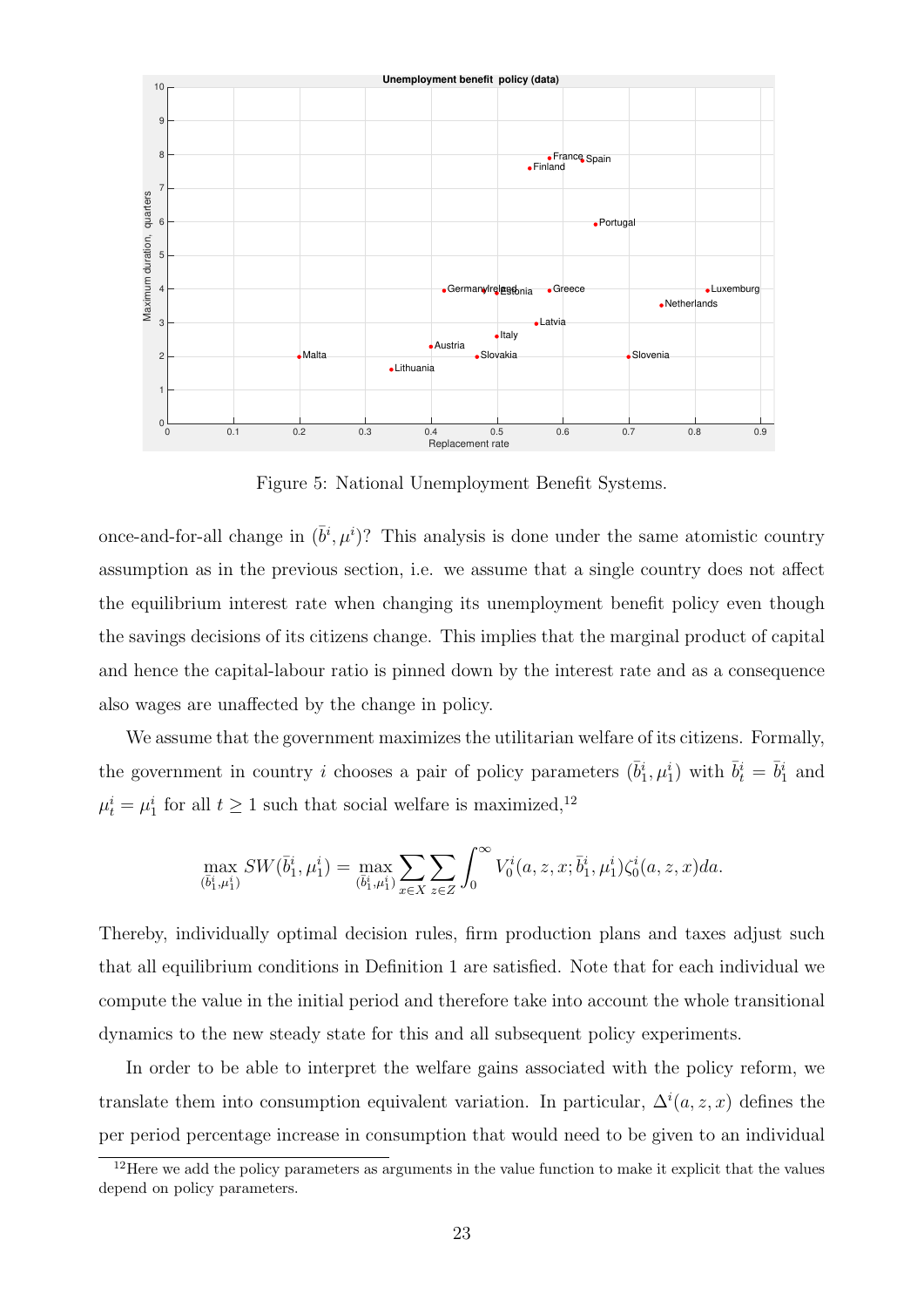with initial state  $(a, z, x)$  when the benefit system is kept at the status quo such that he is indifferent between this *status quo* and the optimal reform. The aggregate welfare gain is then defined as

$$
\Delta^{i} = \sum_{x \in X} \sum_{z \in Z} \int_{0}^{\infty} \Delta^{i}(a, z, x) \zeta^{i}(a, z, x) da.
$$

Similarly, we define the aggregate welfare gain of the employed, unemployed eligible, unemployed non-eligible and inactive as

$$
\Delta_x^i = \frac{\sum_{z \in Z} \int_0^\infty \Delta^i(a, z, x) \zeta^i(a, z, x) da}{\sum_{z \in Z} \int_0^\infty \zeta^i(a, z, x) da} \quad \text{for } x \in \{e, u^e, u^n, n\}.
$$

Results. Table [4](#page-23-0) shows the current benefit policy and the optimal reform in each country along with the taxes that finance this policy. For the optimal reform we report the new steady state taxes  $\tau_{\infty}^{i}$ . Note, however, that along the transition taxes vary in order to clear the government budget period by period.

| Country     |                | Status Quo         |                                     | Optimal Reform |         |                     | Δ    |
|-------------|----------------|--------------------|-------------------------------------|----------------|---------|---------------------|------|
|             | $1/\mu_0^i$    | $\overline{b}_0^i$ | $\tau_0^i(\overline{\mathbb{V}_0})$ | $1/\mu_1^i$    | $b_1^i$ | $\tau^i_\infty(\%)$ |      |
| Austria     | $\overline{2}$ | 0.40               | 1.50                                | $\infty$       | 0.10    | 0.42                | 0.41 |
| Belgium     | 20             | 0.50               | 4.82                                | $\infty$       | 0.15    | 0.47                | 1.85 |
| Germany     | 4              | 0.42               | 1.07                                | $\infty$       | 0.15    | 1.72                | 0.39 |
| Estonia     | 4              | 0.50               | 3.22                                | $\infty$       | 0.10    | 0.57                | 0.62 |
| Spain       | 8              | 0.63               | 9.19                                | $\infty$       | 0.20    | 3.50                | 1.05 |
| Finland     | 8              | 0.55               | 5.99                                | $\infty$       | 0.05    | 0.00                | 3.63 |
| France      | 8              | 0.58               | 3.17                                | $\infty$       | 0.35    | 2.99                | 0.73 |
| Greece      | 4              | 0.58               | 4.91                                | $\infty$       | 0.50    | 9.88                | 0.73 |
| Ireland     | 4              | 0.48               | 2.99                                | $\infty$       | 0.10    | 0.81                | 0.69 |
| Italy       | 3              | 0.50               | 2.40                                | $\infty$       | 0.30    | 5.15                | 0.67 |
| Lithuania   | $\overline{2}$ | 0.34               | 1.18                                | $\infty$       | 0.15    | 2.25                | 0.45 |
| Luxembourg  | $\overline{4}$ | 0.82               | 2.64                                | $\infty$       | 0.20    | 0.55                | 0.84 |
| Latvia      | 3              | 0.56               | 4.04                                | $\infty$       | 0.25    | 4.74                | 0.52 |
| Malta       | $\overline{2}$ | 0.20               | 0.07                                | $\infty$       | 0.40    | 2.50                | 0.46 |
| Netherlands | $\overline{4}$ | 0.75               | 2.59                                | $\infty$       | 0.15    | 1.10                | 0.40 |
| Portugal    | 6              | 0.65               | 10.34                               | $\infty$       | 0.10    | 0.63                | 3.16 |
| Slovenia    | $\overline{2}$ | 0.70               | 1.58                                | $\infty$       | 0.30    | 2.81                | 0.69 |
| Slovakia    | $\overline{2}$ | 0.47               | 1.60                                | $\infty$       | 0.15    | 2.21                | 0.33 |

<span id="page-23-0"></span>Table 4: Optimal National Reforms of the Benefit System

We see that despite the substantial heterogeneity in labour market institutions, optimal unemployment benefit policies are not so different from each other. In particular, in all countries an unlimited duration of eligibility is optimal. This policy eliminates the risk of not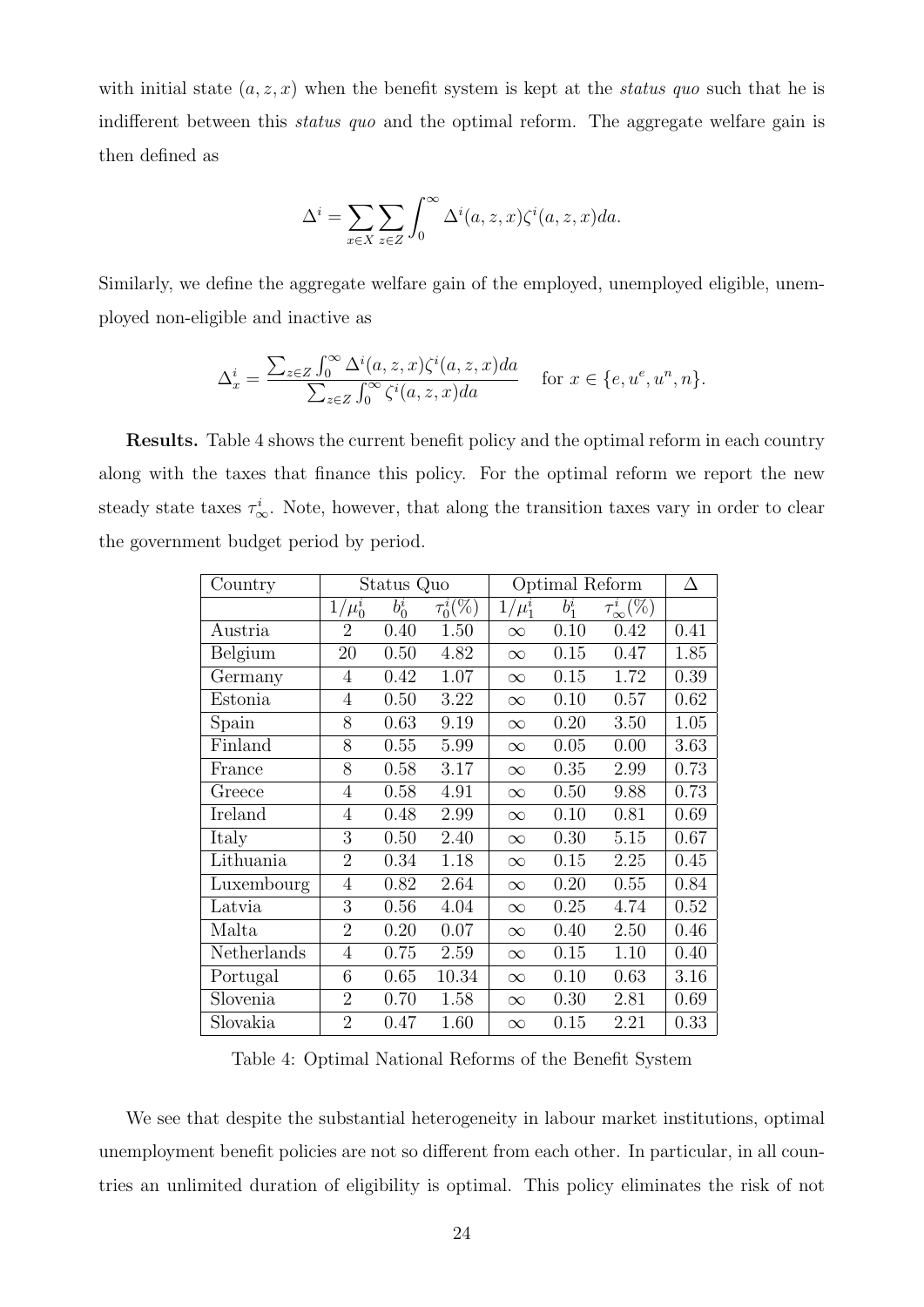finding a job before losing eligibility. However, optimal replacement rates vary substantially between  $5\%$  and  $50\%$ <sup>[13](#page-0-0)</sup>. In order to get more insights about these results, recall that our model features the usual insurance-incentive trade-off of transfer programmes. In particular, workers need insurance both for the income drop associated with job loss and for the contingency that they did not receive offers. At the same time, we need to provide them sufficient incentives to accept job offers instead of staying unemployed.<sup>[14](#page-0-0)</sup> Note that both a higher replacement rate and longer duration provide more insurance and both reduce incentives to accept job offers. However, limiting the duration affects workers more on the margin which they cannot control (the probability of receiving offers), while reducing replacement rates affect them more on the margin which they can control (accepting or rejecting offers). Given this, it is not surprising that all countries would prefer an unlimited duration.

To understand better the differences between the welfare gains and the optimal levels of replacement rates across countries it is instructive to look at the welfare gains at a more disaggregated level. Table [5](#page-25-0) shows the gains separately for agents in different labour market states. In line with the intuition above, we see that the eligible unemployed are the main beneficiaries in countries, which have a very short duration of benefit receipt in the status quo and relatively low arrival rates of job offers for the unemployed (Italy, Malta, Slovenia and Slovakia).

<sup>&</sup>lt;sup>13</sup>Our optimization routine optimized over increments of 0.05 in the replacement rate dimension.

<sup>&</sup>lt;sup>14</sup>There are two other potential moral hazard problems associated with unemployment insurance that are not present in our framework. The first is the issue of quitting and claiming unemployment benefits. In our environment, as in most European countries, quitters are not eligible for unemployment insurance. Second, in contrast to part of the literature (see e.g. [Hopenhayn and Nicolini \(1997\)](#page-48-11)) search effort is observable in our environment. We motivate this assumption by the fact that unemployment agencies in all European countries devote significant resources to monitor the search effort of the unemployed.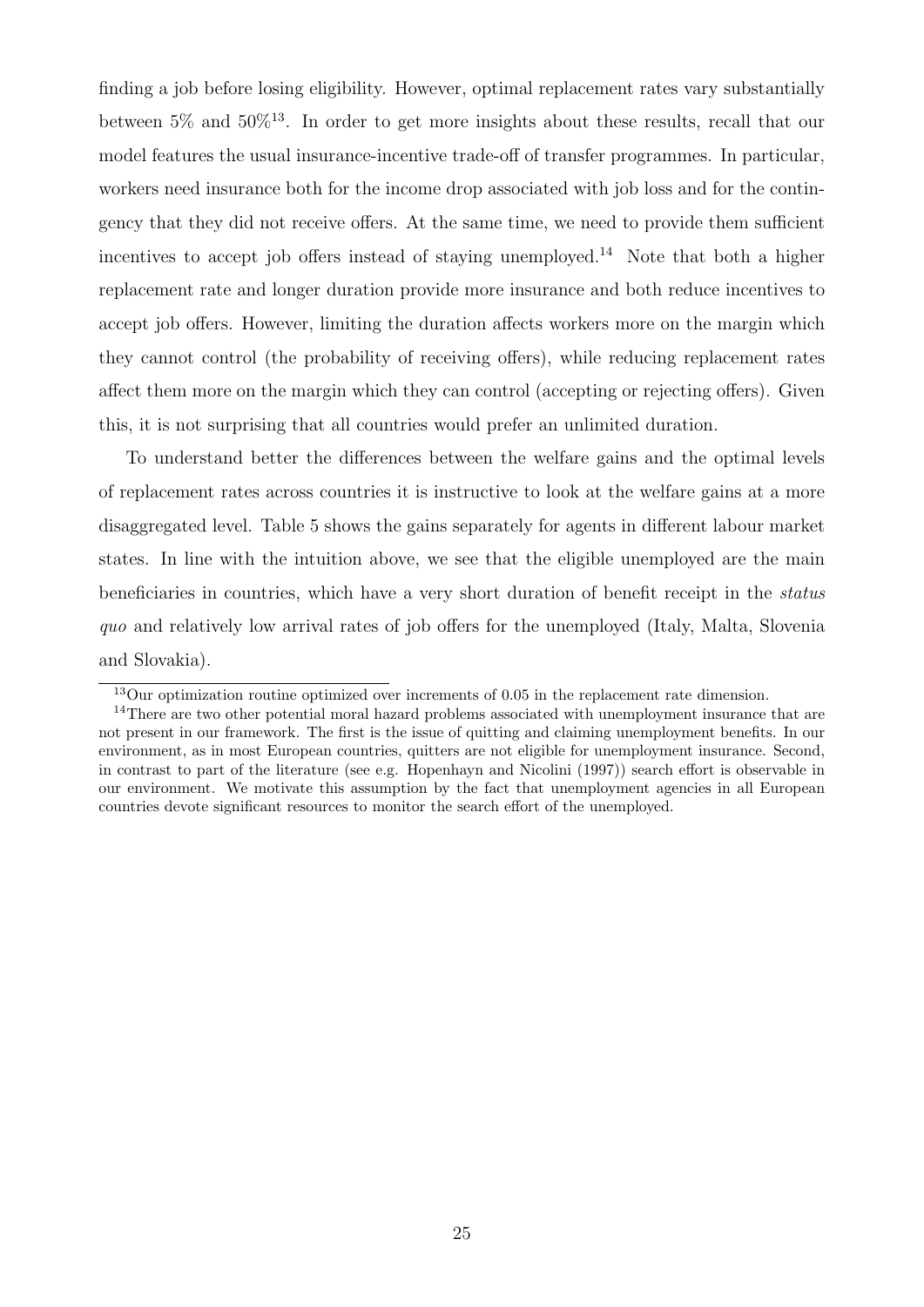|             | Employed | Un. Eligible. | Un. Non-Elig. | Non-Active | Total |
|-------------|----------|---------------|---------------|------------|-------|
| Austria     | 0.41     | 0.40          | 0.50          | 0.39       | 0.41  |
| Belgium     | 2.07     | 0.11          | 1.38          | 1.67       | 1.85  |
| Germany     | 0.36     | 1.91          | 0.56          | 0.29       | 0.39  |
| Estonia     | 0.63     | 0.26          | 0.90          | 0.66       | 0.62  |
| Spain       | 1.11     | 0.37          | 1.45          | 1.10       | 1.05  |
| Finland     | 3.72     | 3.02          |               | 3.44       | 3.62  |
| France      | 0.69     | 1.28          | 1.09          | 0.53       | 0.72  |
| Greece      | 0.57     | 2.14          | 1.83          | 0.56       | 0.73  |
| Ireland     | 0.69     | 0.42          | 1.16          | 0.64       | 0.69  |
| Italy       | 0.53     | 2.07          | 2.10          | 0.54       | 0.67  |
| Lithuania   | 0.38     | 1.27          | 0.99          | 0.36       | 0.45  |
| Luxembourg  | 0.88     | 0.27          | 1.00          | 0.76       | 0.84  |
| Latvia      | 0.40     | 1.12          | 1.32          | 0.52       | 0.52  |
| Malta       | 0.31     | 7.42          | 2.65          | 0.57       | 0.46  |
| Netherlands | 0.40     | 0.11          | 0.65          | 0.36       | 0.40  |
| Portugal    | 3.36     | 2.21          | 2.99          | 3.04       | 3.16  |
| Slovenia    | 0.63     | 2.31          | 1.31          | 0.57       | 0.69  |
| Slovakia    | 0.28     | 1.10          | 1.08          | 0.23       | 0.33  |

<span id="page-25-0"></span>Table 5: Welfare gains in percent CEV.

It is also clear that the different levels of replacement rates combined with the different characteristics of labour markets imply large differences in the tax rates which finance the respective benefit systems (see table [4\)](#page-23-0). For example, even though Luxembourg has the same optimal UI benefit system as Spain (unlimited duration, 20% replacement rate), its tax rate is less than one sixth of the Spanish tax rate (0.55% vs. 3.50%). Similarly, France provides more generous UI benefits than Italy, but its tax rate is lower. The reason for these are the structurally different labour market institutions. In particular, in section [4](#page-15-0) we saw that in Spain the job separation rate is much higher and in Italy the job finding rates are much lower than in most other countries. These differences highlight that more generous UI systems make employment unattractive not only because the outside option (higher and/or longer duration of UI benefits) is improved, but also because taxes on the employed are higher, amplifying the incentive problem. This is another reason why in all countries (but Malta) the replacement rates are reduced. As a consequence, despite an extension of the duration of benefit receipt, in most countries taxes decline. Wherever the tax rate drops significantly (see for example Finland, Belgium and Portugal) the welfare gains are significant and highest among the employed.

The optimal level of the replacement rate is also affected by labour market parameters. In those countries where the job arrival rate  $\lambda_u^i$  is high, the reduction of replacement rates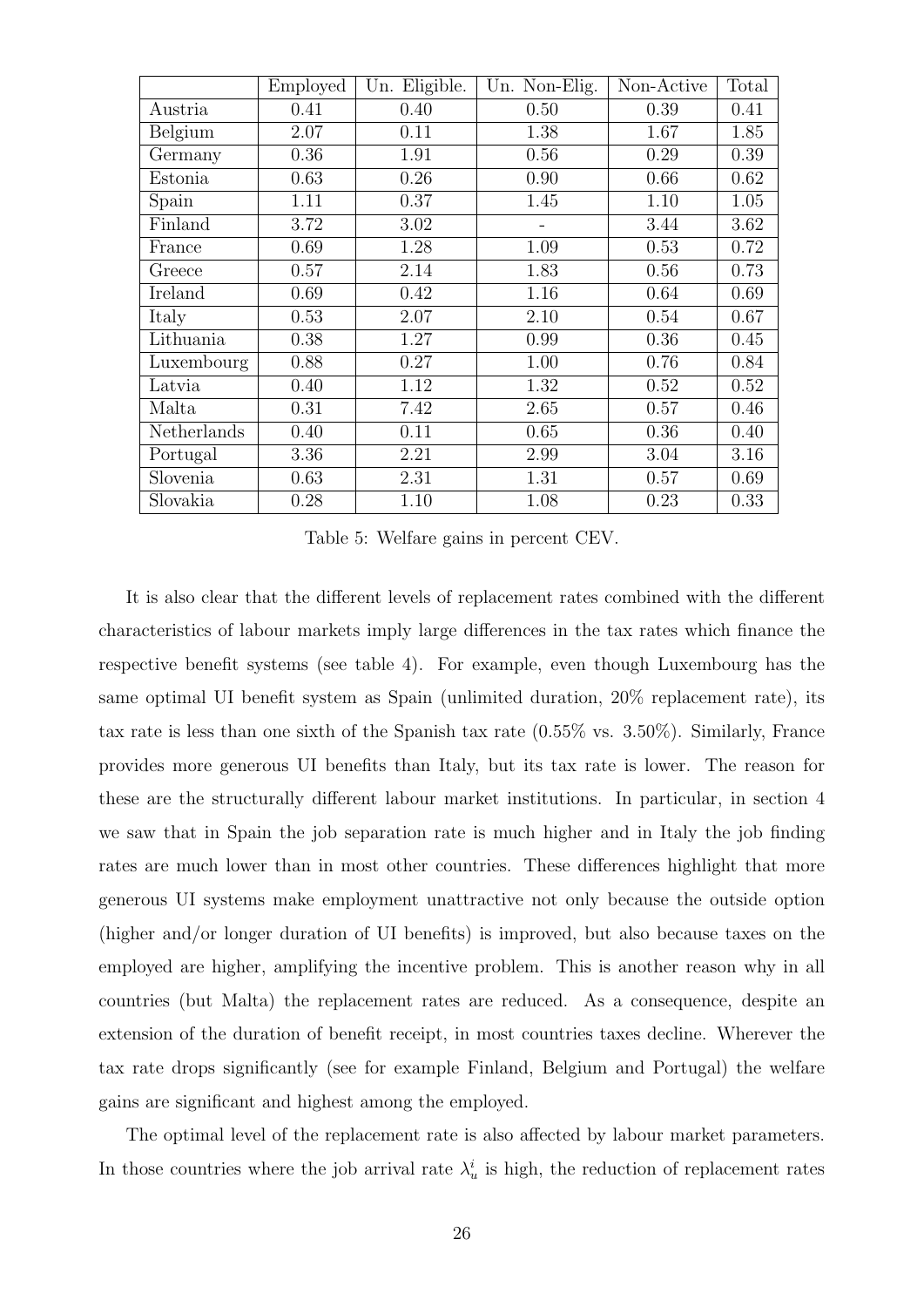has lower costs to the unemployed (see Austria, Finland and Portugal for example). In contrast, in countries with lower job arrival rates, but where search has high benefits (i.e.  $\lambda_u^i >> \lambda_n^i$  and the utility cost of search,  $\gamma_i^i$ , is relatively high, it is optimal to make sure that the unemployed keep searching and hence the replacement rates are higher (see for example Italy and France).

It may be surprising that in many countries non-eligible unemployed and inactive agents like the reform more than eligible unemployed. This is because these agents will earn wage income and pay lower taxes earlier than they will receive unemployment benefits. Remember that the only way to gain eligibility for benefits for these agents is by going through employment and being exogenously separated from the job.

Among all countries Finland has the lowest optimal replacement rate of only 5% (down from 55% in the status quo). The reason is that in Finland there is little benefit from incentivizing non-employed agents to search as the job arrival rate for the inactive is almost as high as the job arrival rate for the actively searching unemployed. Together with a considerable utility cost of search, the low replacement rate makes most non-employed agents in Finland stop searching. As a consequence there are basically no unemployment benefits to be paid in equilibrium and taxes can decrease to zero. We observe that the welfare gains in Finland are very high. The employed, who experience a tax decrease of six percentage points, gain about 3.7% in consumption equivalent terms. The gains for the non-employed are only slightly lower since non-employment spells are short due to high job arrival rates, and once employed these agents will experience the same tax cut.

Another interesting country is Germany, where unemployment duration is very long due to low job arrival rates and yet the original policy has a low duration of eligibility (four quarters). As a consequence, the eligible unemployed benefit the most from the reform, with a welfare gain of almost  $2\%$  in consumption equivalent terms, despite the fact that the replacement rate is reduced from 42% to only 15%. Furthermore, while the expenses of the government per eligible unemployed decrease by almost two thirds, the number of eligible unemployed increases so much due to the increase in duration of eligibility, that the total expenditures on UI benefits increase. As a consequence, the tax rate has to increase, dampening the welfare gains of all agents who are currently paying taxes (employed) or will pay taxes earlier than receive UI benefits (non-eligible unemployed and inactive).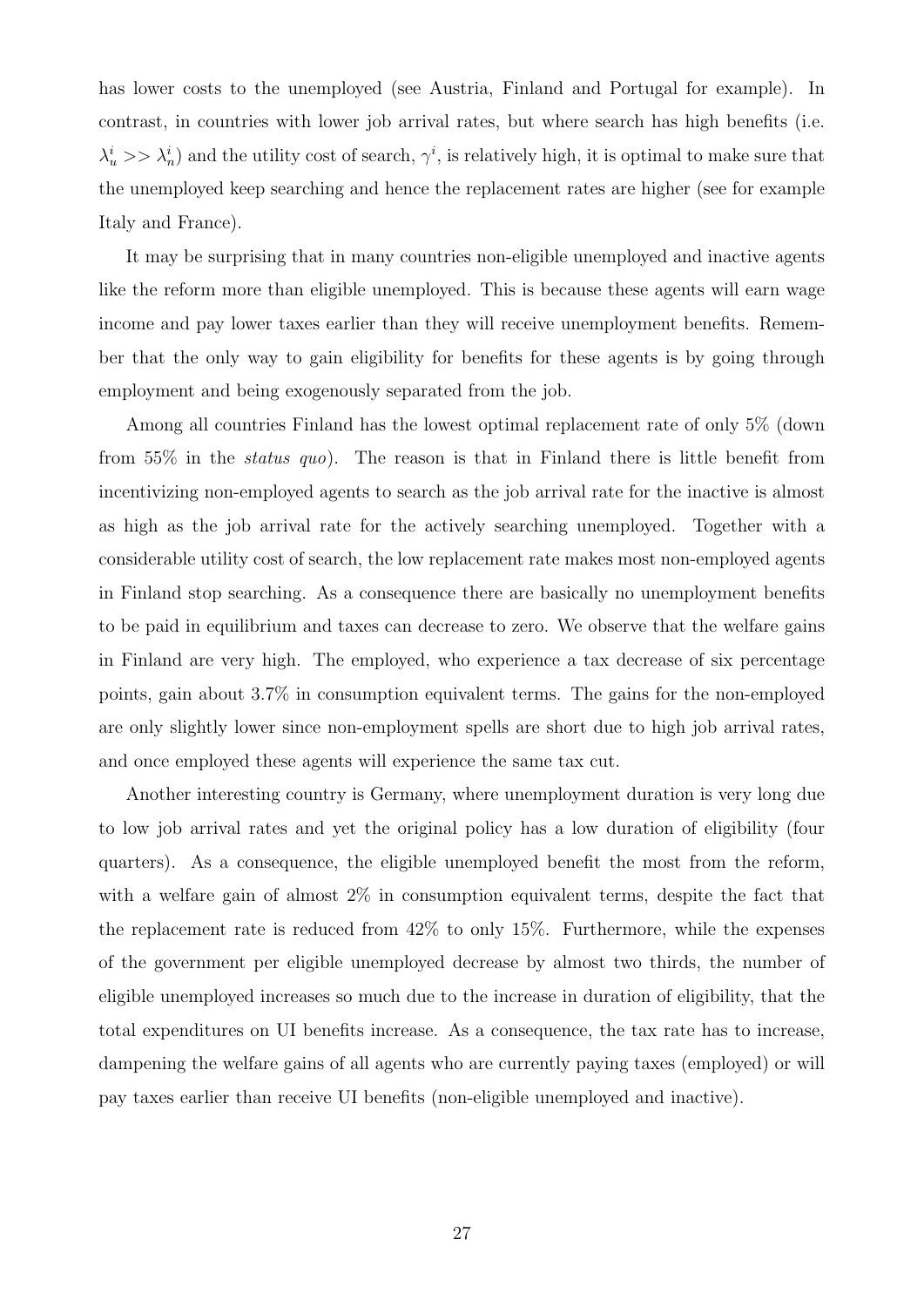### <span id="page-27-0"></span>6 A Proposal for a Constrained Efficient EUIS

In this section, we provide an answer to the question: can we find a harmonized European unemployment benefit system that is welfare improving in all countries of the euro area? Since the reform affects all the countries simultaneously, we compute the responses to the reform in general equilibrium.[15](#page-0-0)

We show that not only is it possible to find agreement on having benefits of unlimited duration, but also generalized agreement on a replacement rate of 10%. How much agreement is possible depends on how such a system is financed; in particular, there is majority support if the union payroll tax is harmonized (Subsection [6.1\)](#page-27-1) and it is 'unanimous' - in the sense that utilitarian social welfare increases in every single country - if payroll taxes are experience based, as to eliminate cross-country transfers (Subsection [6.2\)](#page-29-0). We take the latter as our benchmark proposal and study the general equilibrium effects in Subsection [6.3.](#page-33-0) We also show how further welfare gains and more general support across the population within each country may be achieved by allowing countries to individually increase their replacement rates (Subsection [6.4\)](#page-35-0). In Subsection [6.5](#page-37-0) we study the potential risk-sharing gains of the EUIS by allowing it to smooth the tax burden of UI along a country-specific deep recession. Finally, we briefly discuss how it can be implemented together with an EUIS fund (Subsection [6.6\)](#page-43-0).

#### <span id="page-27-1"></span>6.1 Financing with a Common Tax Rate

Let us first consider jointly financed benefit systems. In this experiment, we replace individual countries' budget constraints with a common European one. Instead of I government budget constraints (equation  $(12)$ ) which solve for I different tax rates, there is only one tax rate that clears the union budget constraint

<span id="page-27-2"></span>
$$
\tau_t \sum_{i=1}^I n_t^i L_t^i = \bar{b} \sum_{i=1}^I n_t^i \sum_{z \in Z} z_t \int_0^\infty \zeta_t^i(a, z, u^e) da \quad \forall t \ge 1.
$$
 (14)

Note that both the tax rate and the replacement rate are independent of  $i$  but they may vary over time as we consider the joint transition of all countries to the new steady state.

<sup>&</sup>lt;sup>15</sup>In particular, we solve for the path of interest rates that clears the total European capital market each period (See Definition [2\)](#page-14-1). The assumption of the Eurozone as a closed economy is a simplification, since there are capital flows into and out of the Eurozone as a whole. Nevertheless, we found that the results under the other extreme assumption of the Eurozone as a small economy, are very similar in this particular case. As we expect the truth to be somewhere between these two polar cases, our results should be robust to this assumption.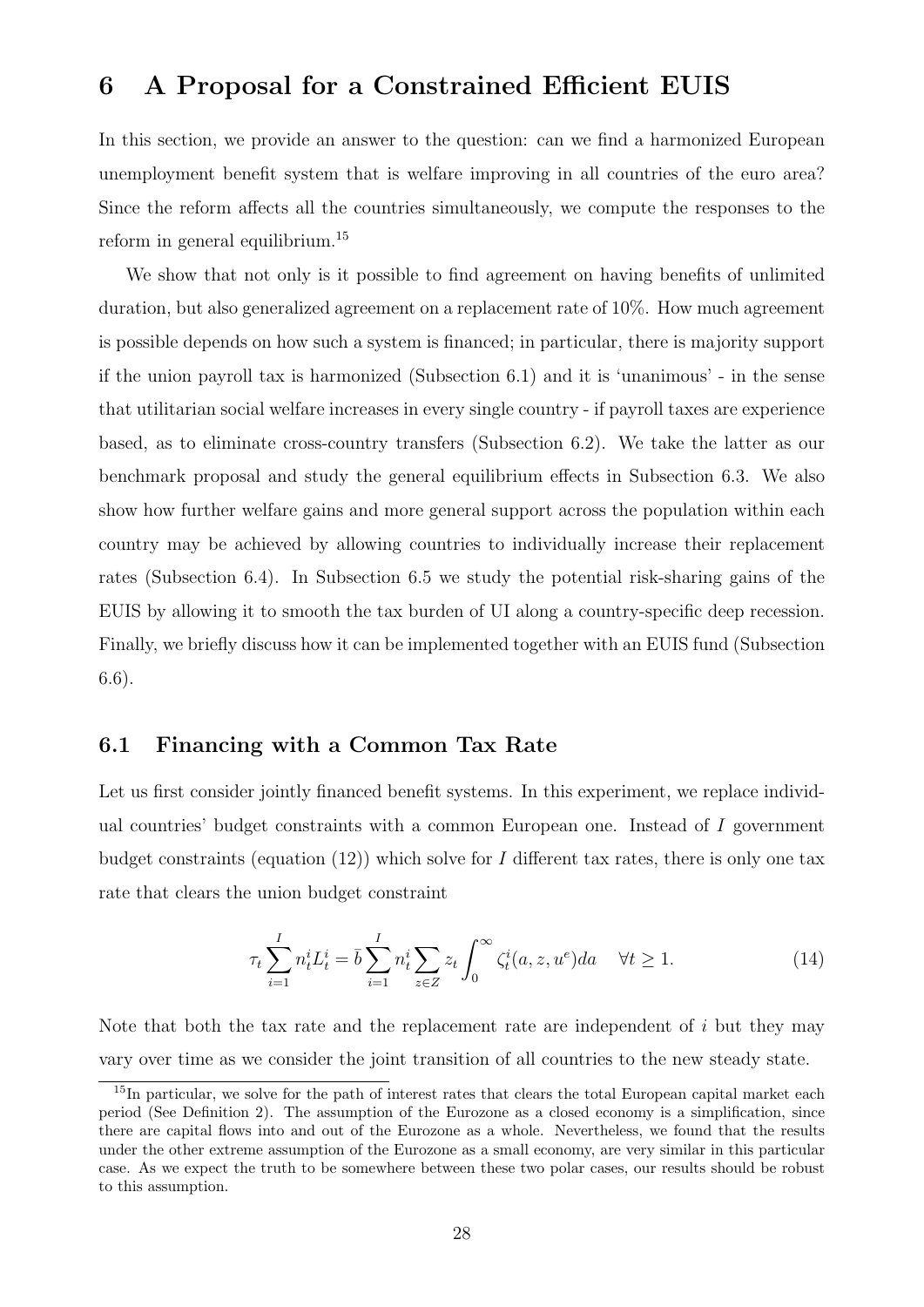It turns out that with this way of UI budget clearing the set of reforms that would achieve unanimous support across member states is empty. By contrast, we will show that when taxes are country specific in order to neutralize cross-country transfers, there are many combinations of replacement rate and duration which achieve welfare gains in every single country of the Eurozone. For reasons of comparability we pick one of these combinations, which we discuss in more detail in both sections. Specifically, we display the results for the benefit system with an unlimited duration of eligibility and a common replacement rate of 10%. This is the system which maximizes total utilitarian European social welfare when taxes are country specific. In table [6](#page-29-1) we show the results when taxes instead satisfy equation [\(14\)](#page-27-2).

Naturally, the net recipients of such a system are all beneficiaries of the reform. These countries are Germany (whose UI budget is almost balanced), Spain, Greece, Italy, Lithuania, Latvia and Slovakia. In terms of transfers Spain, which receives 0.37% of its GDP would be the biggest winner of such reform. It also has a very high welfare gain of almost 1.5% in consumption equivalent terms. However, one country, Portugal, has an even higher gain of almost 3% in consumption equivalent terms. Interestingly, this is the case even though Portugal is a net contributor into the system as it pays about 0.2% of its GDP. While it is the most extreme case of a country who is a net payer but gains from the reform, it is not the only one. The welfare gains in Austria, Belgium, Estonia, Finland, Ireland, Luxembourg, Netherlands, Portugal and Slovenia are positive even though these countries pay substantial transfers, between 0.1% and 0.6% of their respective GDP. This result can be understood when looking at the optimal national policies from the previous section. Most countries would prefer to reduce their replacement rate and consequently reduce the tax burden on the employed, especially if they can increase the duration of unemployment benefit eligibility. The welfare gains from this policy change are big enough to compensate for the transfers that the respective countries have to pay.

Overall, there are only two countries, France and Malta, that lose from the reform in terms of the average welfare gain. Both countries would be net payers into the system. France will oppose this reform because it already has a high duration of eligibility (8 quarters) and a high replacement rate (58%) at the *status quo*. Also its desired replacement rate (35%) is much higher than the 10% under the harmonized system. When the tax rate is harmonized, the reduction in taxes on the French employed is not big enough to compensate for the loss of benefits for the French unemployed. However, as we will see later, this conclusion changes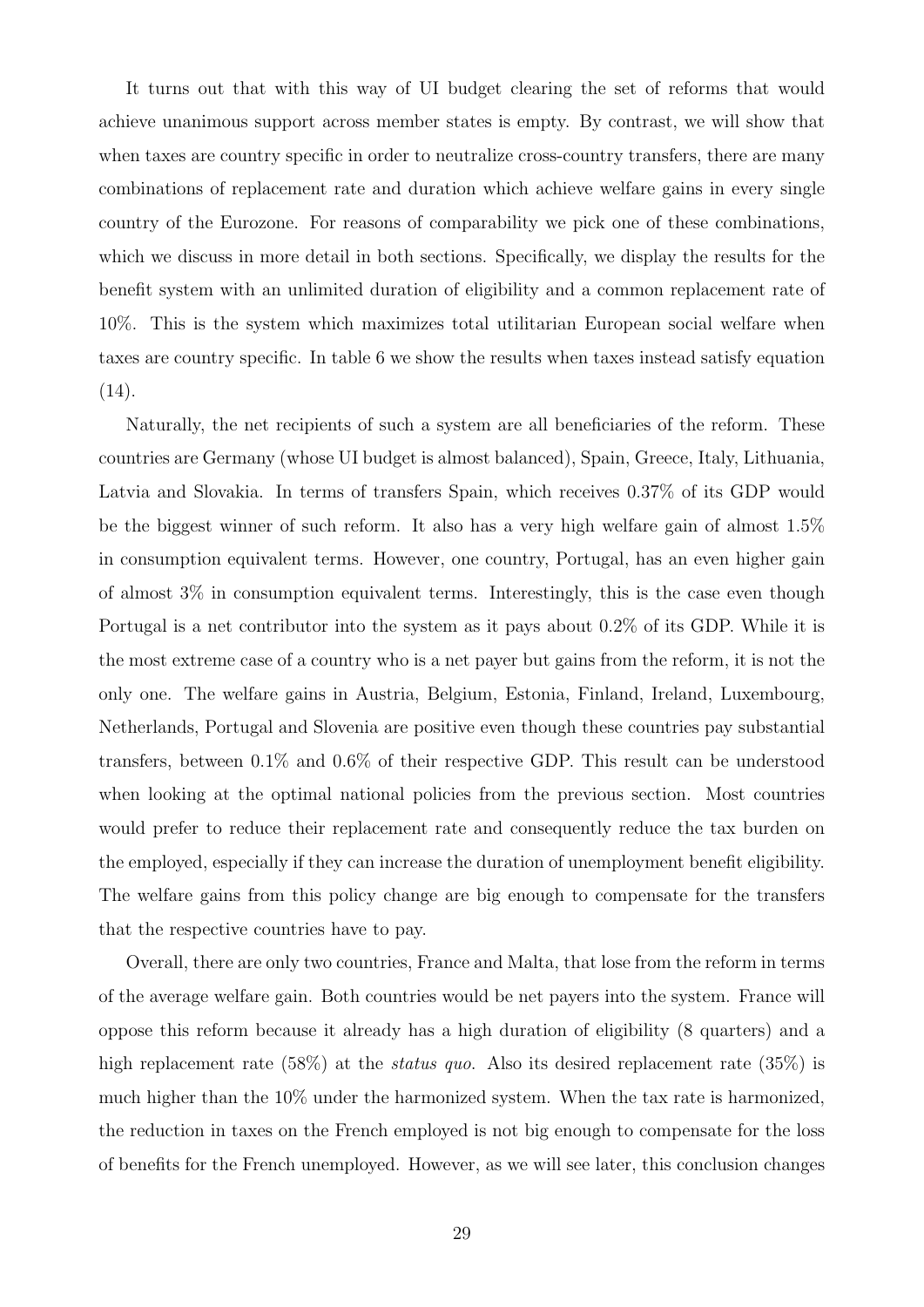once its tax rate can decrease further to eliminate the cross-country transfer. The same is true for Malta. Recall that Malta was the only country whose desired replacement rate  $(40\%)$  was above the initial one  $(20\%)$ . If the tax rate is harmonized the reduction in taxes is not enough to compensate for the loss in benefits. Again, we will see that this changes once Malta can decrease taxes further such that it only finances the domestic unemployment benefit expenditures.

| Country     |                | Status Quo |                           |             |         | Harmonized System   | Δ       | Transfer/GDP |
|-------------|----------------|------------|---------------------------|-------------|---------|---------------------|---------|--------------|
|             | $1/\mu_0^i$    | $b_0^i$    | $\tau_0^i(\overline{\%})$ | $1/\mu_1^i$ | $b_1^i$ | $\tau^i_\infty(\%)$ |         |              |
| Austria     | $\overline{2}$ | 0.40       | 1.50                      | $\infty$    | 0.10    | 0.92                | 0.03    | $-0.36$      |
| Belgium     | 20             | 0.50       | 4.82                      | $\infty$    | 0.10    | 0.92                | 1.35    | $-0.49$      |
| Germany     | 4              | 0.42       | 1.07                      | $\infty$    | 0.10    | 0.92                | 0.37    | 0.04         |
| Estonia     | $\overline{4}$ | 0.50       | 3.22                      | $\infty$    | 0.10    | 0.92                | 0.39    | $-0.25$      |
| Spain       | 8              | 0.63       | 9.19                      | $\infty$    | 0.10    | 0.92                | 1.47    | 0.37         |
| Finland     | 8              | 0.55       | 5.99                      | $\infty$    | 0.10    | 0.92                | 2.87    | $-0.64$      |
| France      | 8              | 0.58       | 3.17                      | $\infty$    | 0.10    | 0.92                | $-0.10$ | $-0.14$      |
| Greece      | $\overline{4}$ | 0.58       | 4.91                      | $\infty$    | 0.10    | 0.92                | 0.87    | 0.25         |
| Ireland     | 4              | 0.48       | 2.99                      | $\infty$    | 0.10    | 0.92                | 0.61    | $-0.08$      |
| Italy       | 3              | 0.50       | 2.40                      | $\infty$    | 0.10    | 0.92                | 0.61    | 0.11         |
| Lithuania   | $\overline{2}$ | 0.34       | 1.18                      | $\infty$    | 0.10    | 0.92                | 0.64    | 0.33         |
| Luxembourg  | $\overline{4}$ | 0.82       | 2.64                      | $\infty$    | 0.10    | 0.92                | 0.27    | $-0.51$      |
| Latvia      | 3              | 0.56       | 4.04                      | $\infty$    | 0.10    | 0.92                | 0.76    | 0.22         |
| Malta       | $\overline{2}$ | 0.20       | 0.07                      | $\infty$    | 0.10    | 0.92                | $-0.25$ | $-0.38$      |
| Netherlands | $\overline{4}$ | 0.75       | 2.59                      | $\infty$    | 0.10    | 0.92                | 0.11    | $-0.19$      |
| Portugal    | 6              | 0.65       | 10.34                     | $\infty$    | 0.10    | 0.92                | 2.99    | $-0.20$      |
| Slovenia    | $\overline{2}$ | 0.70       | 1.58                      | $\infty$    | 0.10    | 0.92                | 0.12    | $-0.07$      |
| Slovakia    | $\overline{2}$ | 0.47       | 1.60                      | $\infty$    | 0.10    | 0.92                | 0.50    | 0.28         |

<span id="page-29-1"></span>Table 6: Harmonized Benefit System Financed With Common Tax Rate.

#### <span id="page-29-0"></span>6.2 Financing with Country-Specific Tax Rates

Let us now consider the case of varying contribution payments across countries, which clear each country's government budget constraint separately. To be specific, in this experiment we require that condition [\(12\)](#page-14-0) holds for each  $i \in \{1, 2, ..., I\}$ . Figure [6](#page-30-0) depicts the set of combinations of replacement rates and expected duration that lead to an improvement in average welfare in every single country. This set has a few notable properties. First, all elements of the set are characterised by a very long duration of unemployment benefit eligibility of above 30 quarters. Second, there is a clear lower and upper limit in replacement rates given by 8 percent and 22 percent. The lower limit is determined by countries where lower replacement rates would hurt insurance significantly, while the upper limit is determined by countries where higher replacement rates will imply a very high tax burden on the employed.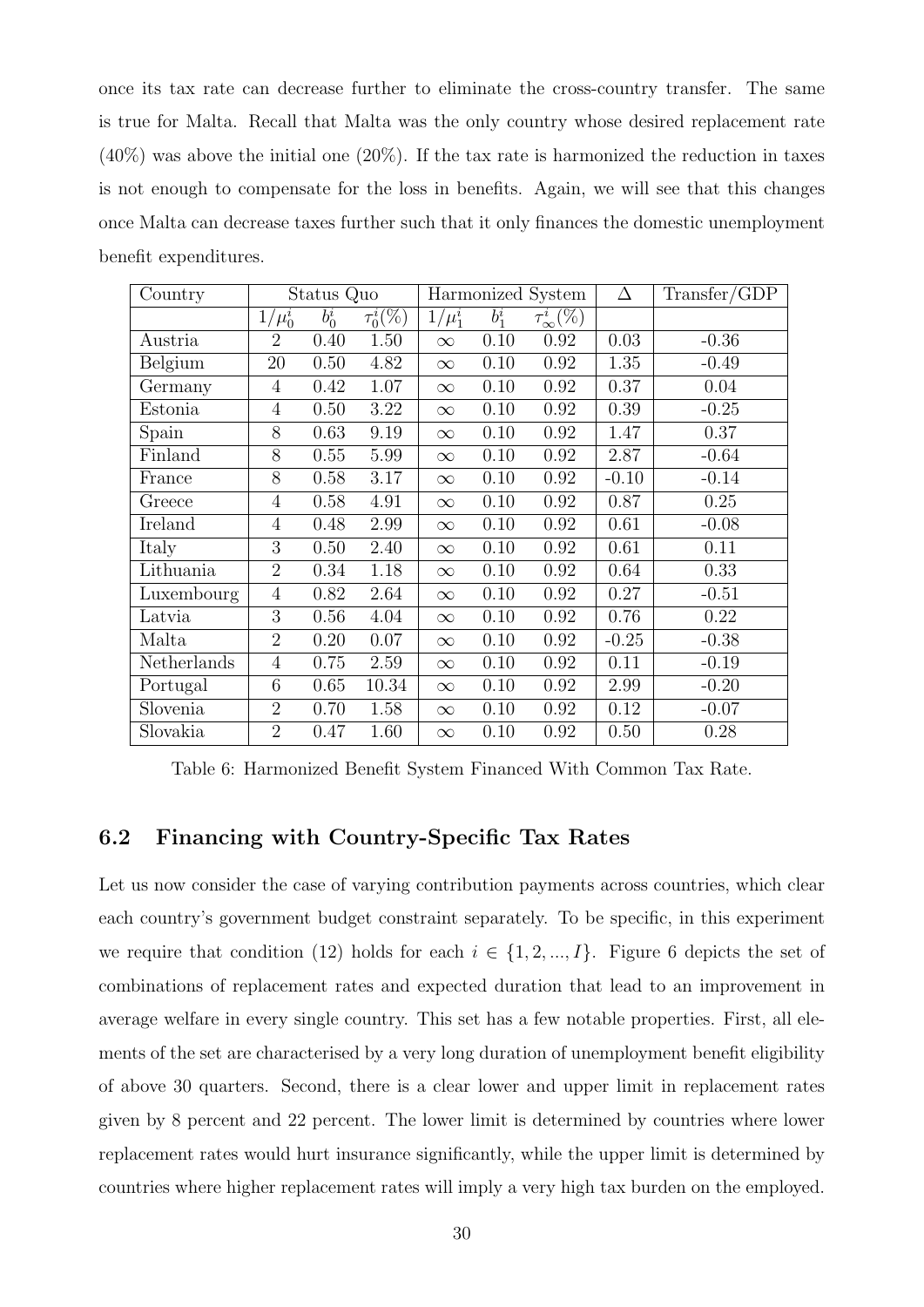Third, there is some trade-off between the two instruments: decreasing the replacement rate requires increasing the duration of eligibility.



<span id="page-30-0"></span>Figure 6: Set of welfare improving reforms.

Also notice that the very same benefit system (unlimited duration, replacement rate of 10%) that we considered in the previous subsection is part of this set and hence welfare improving in all countries of the union. There are two reasons why we choose this particular combination for a more detailed analysis. First, it delivers the highest gain if the objective is to maximize total - population weighted - utilitarian social welfare of the Eurozone.<sup>[16](#page-0-0)</sup>. Second, 10% is close to the lowest replacement rate that is acceptable for each country.

Table [7](#page-31-0) summarizes the results. In the previous subsection, we have seen that only two countries, France and Malta, have opposed this reform when a common tax rate (0.92%) cleared a European UI budget. Instead, with the country-specific taxes that eliminate crosscountry transfers, France and Malta face smaller tax rates of 0.72% and 0.38%, respectively. This reduction makes the reform more attractive for them and overall leads to a (modest) welfare gain. Countries with high unemployment (like Greece and Spain) see significantly higher tax rates under this scenario than under harmonized taxes. However, these taxes are still much below the *status quo* taxes, resulting in reduced but still positive welfare gains.

 $16T<sub>0</sub>$  be precise it does so when we optimize over a grid with  $5\%$  increments in the replacement rate dimension. The total European welfare gain with this policy reform is 0.62% CEV. It turned out that with a replacement rate of 12.5% the gain was slightly higher (0.66%).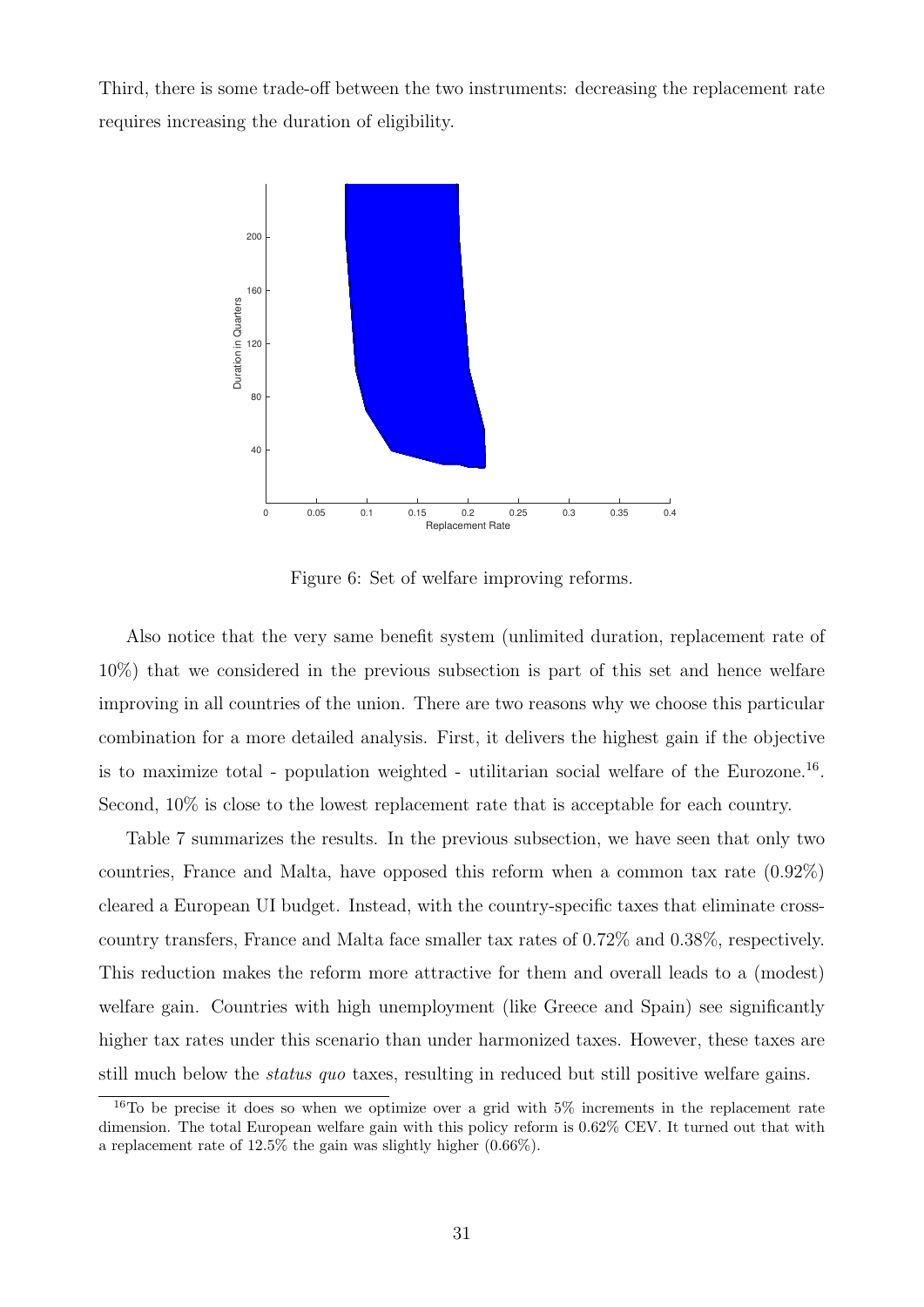<span id="page-31-0"></span>

| Country     |                | Status Quo         |                                    | Optimal Reform |         |                     | Δ    |
|-------------|----------------|--------------------|------------------------------------|----------------|---------|---------------------|------|
|             | $1/\mu_0^i$    | $\overline{b}_0^i$ | $\tau_0^i(\overline{\mathcal{K}})$ | $1/\mu_1^i$    | $b_1^i$ | $\tau^i_\infty(\%)$ |      |
| Austria     | $\overline{2}$ | 0.40               | 1.50                               | $\infty$       | 0.10    | 0.41                | 0.42 |
| Belgium     | 20             | 0.50               | 4.82                               | $\infty$       | 0.10    | 0.21                | 1.85 |
| Germany     | $\overline{4}$ | 0.42               | 1.07                               | $\infty$       | 0.10    | 0.97                | 0.34 |
| Estonia     | 4              | 0.50               | 3.22                               | $\infty$       | 0.10    | 0.56                | 0.64 |
| Spain       | 8              | 0.63               | 9.19                               | $\infty$       | 0.10    | 1.46                | 0.96 |
| Finland     | 8              | 0.55               | 5.99                               | $\infty$       | 0.10    | 0.01                | 3.65 |
| France      | 8              | 0.58               | 3.17                               | $\infty$       | 0.10    | 0.72                | 0.05 |
| Greece      | $\overline{4}$ | 0.58               | 4.91                               | $\infty$       | 0.10    | 1.29                | 0.62 |
| Ireland     | 4              | 0.48               | 2.99                               | $\infty$       | 0.10    | 0.80                | 0.71 |
| Italy       | 3              | 0.50               | 2.40                               | $\infty$       | 0.10    | 1.08                | 0.55 |
| Lithuania   | $\overline{2}$ | 0.34               | 1.18                               | $\infty$       | 0.10    | 1.39                | 0.33 |
| Luxembourg  | 4              | 0.82               | 2.64                               | $\infty$       | 0.10    | 0.20                | 0.81 |
| Latvia      | 3              | 0.56               | 4.04                               | $\infty$       | 0.10    | 1.24                | 0.44 |
| Malta       | $\overline{2}$ | 0.20               | 0.07                               | $\infty$       | 0.10    | 0.38                | 0.20 |
| Netherlands | $\overline{4}$ | 0.75               | 2.59                               | $\infty$       | 0.10    | 0.64                | 0.33 |
| Portugal    | 6              | 0.65               | 10.34                              | $\infty$       | 0.10    | 0.62                | 3.20 |
| Slovenia    | $\overline{2}$ | 0.70               | 1.58                               | $\infty$       | 0.10    | 0.82                | 0.23 |
| Slovakia    | $\overline{2}$ | 0.47               | 1.60                               | $\infty$       | 0.10    | 1.32                | 0.27 |

Table 7: Optimal Harmonized Benefit System Financed at the Country Level.

As before, the average welfare effects are not only heterogeneous across countries but also across different groups within each country. This is shown in table [8.](#page-32-0) We see that while the size varies, the sign is positive almost everywhere. In fact, only the unemployed eligible in Belgium, Spain, France, Luxembourg and Netherlands are against the reform. The reason is that the current benefit systems in those countries are rather generous. Belgium already has a rather high duration of eligibility in place together with a replacement rate of 50%. Spain and France currently have a duration of 8 quarters with a replacement rate of around 60%. Finally, Luxembourg and Netherlands have a duration of 4 quarters but very high replacement rates of about 80%. Those agents currently claiming these generous benefits are not happy when they are cut to  $10\%$ . In other countries, the cut in replacement rates is smaller and the negative direct effect of this cut is compensated by the increase in eligibility duration and by generally lower taxes that need to be paid once these agents find a job. As we will see in subsection [6.4,](#page-35-0) when national top-ups are available, the group of eligible unemployed will also agree to the reform (complemented with a national scheme) in each single country. However, if general equilibrium effects on unionwide prices are accounted for, limits to national top-ups may need to be placed, in order to preserve the Pareto improvement of the reform.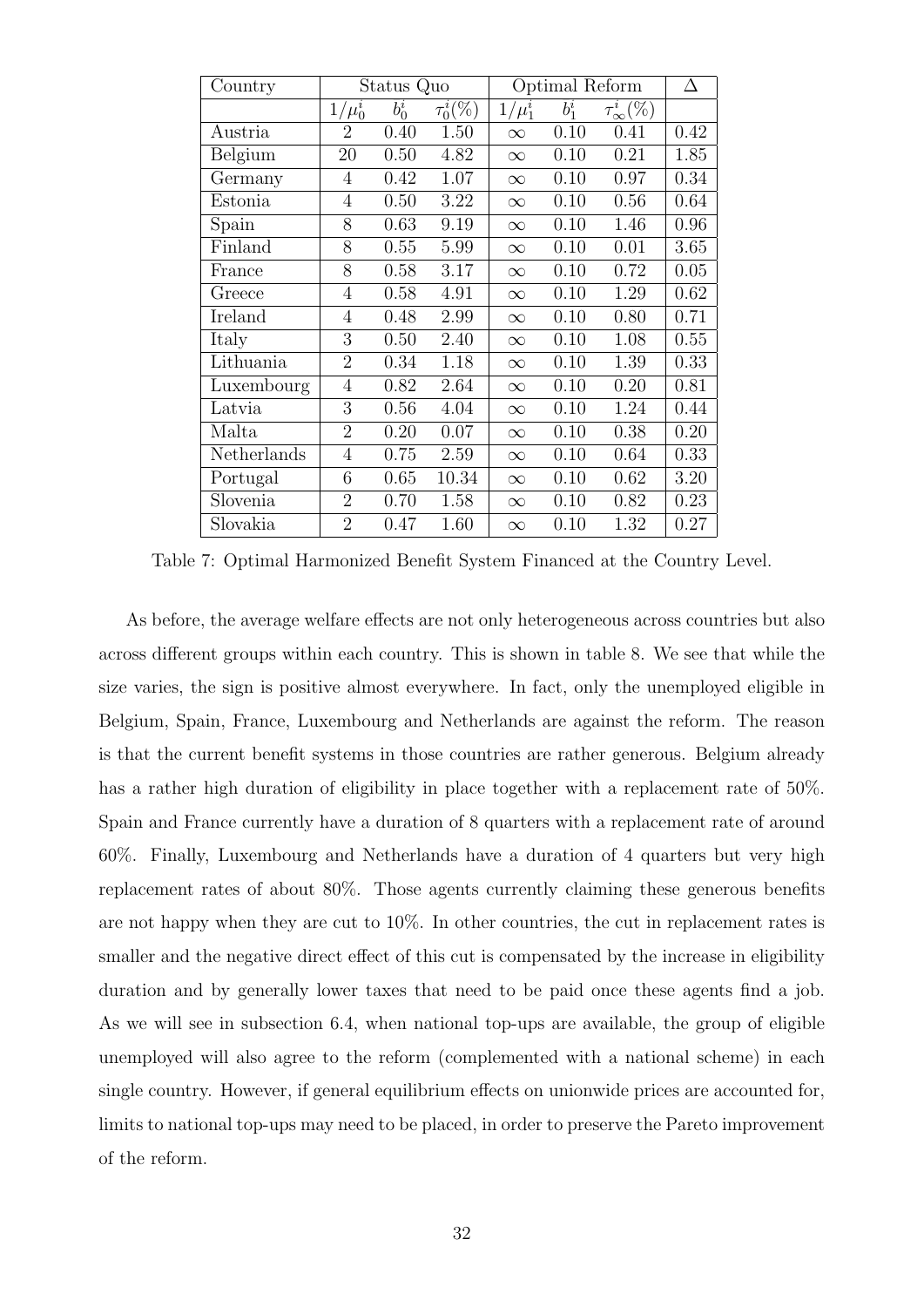|             | Employed | Un. Eligible. | Un. Non-Elig. | Non-Active | Total |
|-------------|----------|---------------|---------------|------------|-------|
| Austria     | 0.42     | 0.41          | 0.52          | 0.40       | 0.42  |
| Belgium     | 2.13     | $-0.28$       | 0.75          | 1.63       | 1.85  |
| Germany     | 0.31     | 1.00          | 0.56          | 0.28       | 0.34  |
| Estonia     | 0.65     | 0.28          | 0.92          | 0.67       | 0.64  |
| Spain       | 1.14     | $-0.26$       | 0.88          | 1.02       | 0.96  |
| Finland     | 3.75     | 3.06          |               | 3.48       | 3.65  |
| France      | 0.10     | $-0.95$       | 0.10          | 0.11       | 0.05  |
| Greece      | 0.66     | 0.14          | 0.74          | 0.56       | 0.62  |
| Ireland     | 0.71     | 0.44          | 1.19          | 0.66       | 0.71  |
| Italy       | 0.52     | 0.65          | 1.09          | 0.49       | 0.55  |
| Lithuania   | 0.28     | 0.83          | 0.74          | 0.27       | 0.33  |
| Luxembourg  | 0.89     | $-0.15$       | 0.46          | 0.67       | 0.81  |
| Latvia      | 0.42     | 0.26          | 0.83          | 0.48       | 0.44  |
| Malta       | 0.16     | 2.35          | 0.93          | 0.22       | 0.20  |
| Netherlands | 0.34     | $-0.35$       | 0.56          | 0.32       | 0.33  |
| Portugal    | 3.41     | 2.26          | 3.05          | 3.09       | 3.20  |
| Slovenia    | 0.21     | 0.48          | 0.50          | 0.20       | 0.23  |
| Slovakia    | 0.22     | 0.65          | 0.84          | 0.21       | 0.27  |

<span id="page-32-0"></span>Table 8: Welfare gains in percent CEV.

What happens to the average duration of unemployment? In Figure [7](#page-33-1) we see that it increases in every single country. This is due to two related reasons. First, as unlimited receipt of benefits eliminates the risk of losing eligibility, some unemployed workers who decided to accept job offers before the reform, now reject them. Second, workers who lost eligibility in the *status quo* often decided not to search actively and became inactive. Given unlimited eligibility these workers now keep searching to retain the eligibility of benefits. This has social benefits as they are more likely to receive job offers since  $\lambda_u^i > \lambda_n^i$ .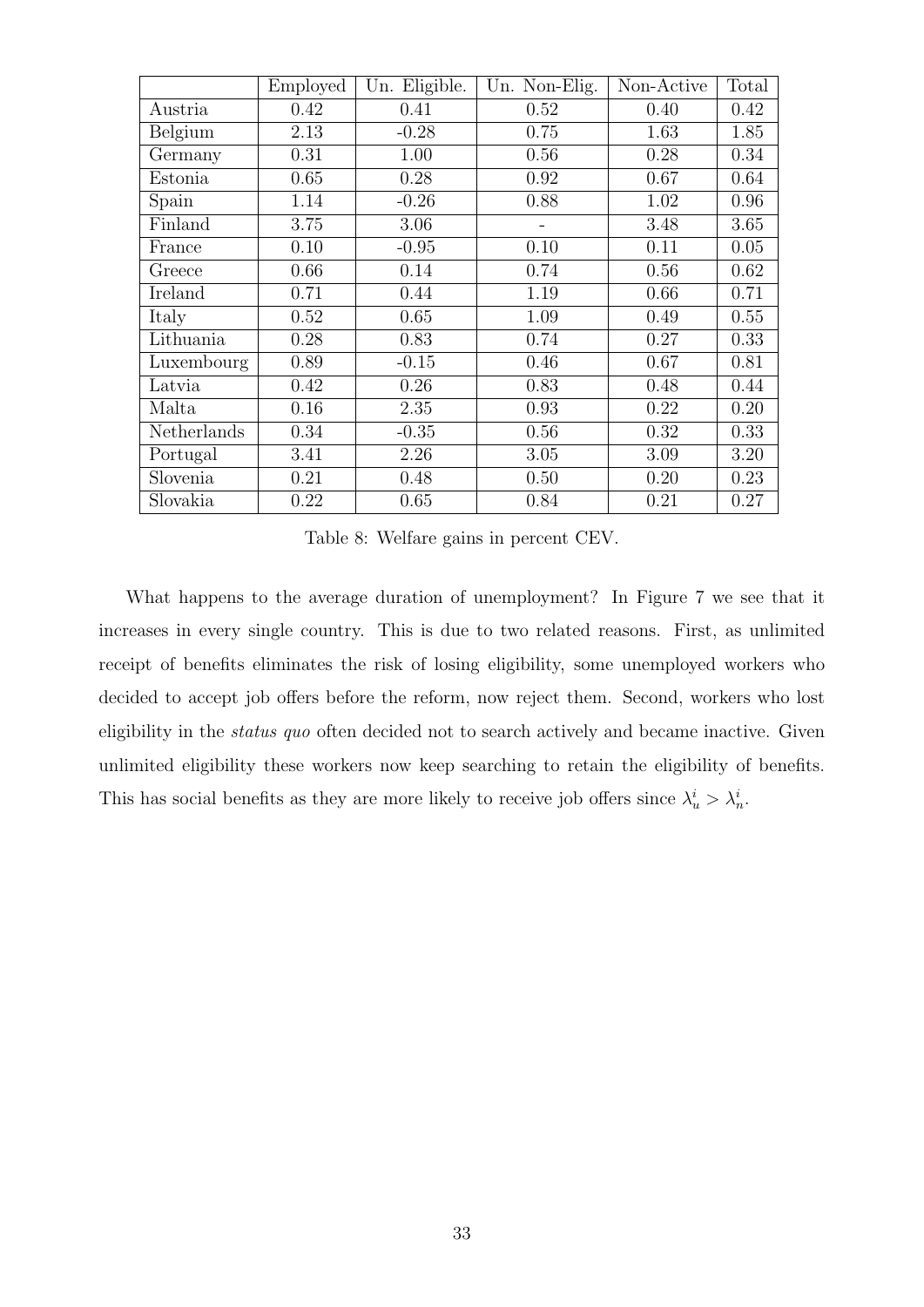

<span id="page-33-1"></span>Figure 7: Unemployment duration before and after the reform.

#### <span id="page-33-0"></span>6.3 National and General Equilibrium Effects

As table [7](#page-31-0) shows, the above EUIS proposal is a radical reform for all countries: for no country the three parameters defining the EUIS (duration of eligibility, replacement rate and tax rate) remain close to their status-quo, benchmark, values. Nevertheless, the reform induces only moderate effects on economic aggregates. Total European savings, and hence the capital stock, decreases slightly, by less than 1% over a time span of 40 years. Similarly, Figure [A.7](#page-33-1) in the Appendix shows that the total stocks of employed, unemployed and inactive agents in the Eurozone remain basically constant after the reform. As a consequence the capital-labour ratio and therefore equilibrium interest rates and wages are affected only slightly. As if, on aggregate, the Eurozone economy remained oblivious to the radical reform of the unemployment insurance system. However, the disaggregate picture of the Eurozone economies shows that for almost all of them the radical reform induces significant effects on the distribution of employment, but the heterogeneity – across countries of different size – is such that these significant national effects cancel out. As table [13](#page-56-0) in the Appendix shows, there is a group of countries for which employment and total unemployment increases and, therefore, the share of inactive population decreases (Germany, Italy, Lithuania, Malta, Netherlands, Slovenia and Slovakia), while for another group of countries the employment distribution changes in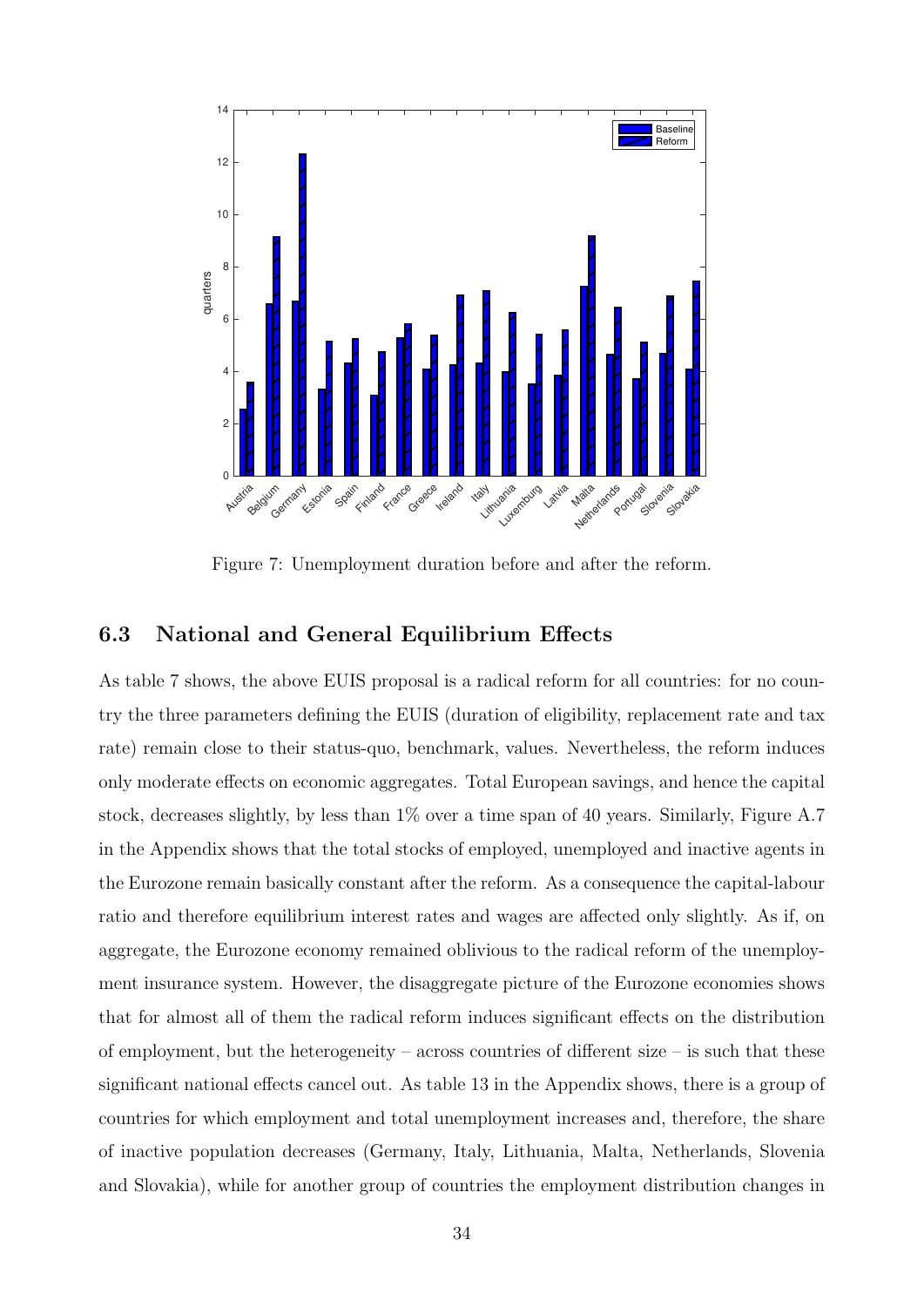the opposite direction (Austria, Belgium, Estonia, Spain, Finland, Luxembourg and Latvia). Furthermore, Greece and Portugal are two intermediate, idiosyncratic, countries where employment increases and total unemployment decreases, while France and Ireland are the only two countries for which the effects are moderate.

Which are the consumption and saving patterns associated with these different employment reactions to the reform? Why countries react so differently to the same reform? The proposed EUIS does not imply a homogeneous response to consumption-savings decisions. All countries increase their coverage, making it unlimited (i.e., non-eligible unemployment disappears), which, as we have already noted, weakens the precautionary motive for savings, however they all also have lower replacement rates, which requires individual savings to complement the drop in income while unemployed. Furthermore, wages (before taxes) and interest rates are stable and, with only two minor exceptions (Lithuania and Malta), payroll taxes decrease (see table [7\)](#page-31-0) and, therefore, net wages increase. Whether these tradeoffs results in a decrease or an increase of savings depends on how easy it is to get, and keep, a job. In the first group of countries where employment increases and inactivity decreases, average individual savings decrease (see table [14](#page-57-0) in the Appendix): the effects of higher net wages and a weaker precautionary motive dominate. In contrast, in the second group of countries where employment and total unemployment decreases, average individual savings increase. In our calibrated economies, countries can react differently to the introduction of a common EUIS only because they differ in their 'country specific' parameters (described in table [3\)](#page-18-0). In particular, the utility cost of search,  $\gamma$ , seems to play a major role in explaining the different reactions to the same policy change: all the countries where employment and unemployment is reduced (the above second group) have relatively high search costs  $(\gamma^i \geq 0.34)$ . In contrast, most countries where employment and unemployment increases (the above first group) have low search costs ( $\gamma^i \leq$  0.20); although, within this group, Italy, Malta and Slovenia have high search costs, which shows that differences in other parameters also play a role in explaining the differential reaction to the introduction of the proposed EUIS.[17](#page-0-0) In sum, the fact that our proposed EUIS does not have significant general equilibrium effects does not mean that this is a feature of EUIS proposals; on the contrary, as we

<sup>&</sup>lt;sup>17</sup>For example, Spain and Greece have similar 'labour market' parameters (in table [3\)](#page-18-0). With the introduction of the proposed EUIS, employment decreases in Spain, while it increases in Greece (see table [13](#page-56-0) in the Appendix). However, the unemployment benefit policy of Spain is more generous and, as a result, their benchmark employment distributions differ. In fact, in relation to their benchmark steady-states, with the same EUIS policy savings increase in Spain and decrease in Greece (see table [14](#page-57-0) in the Appendix), while their steady-state distributions of employment become very similar.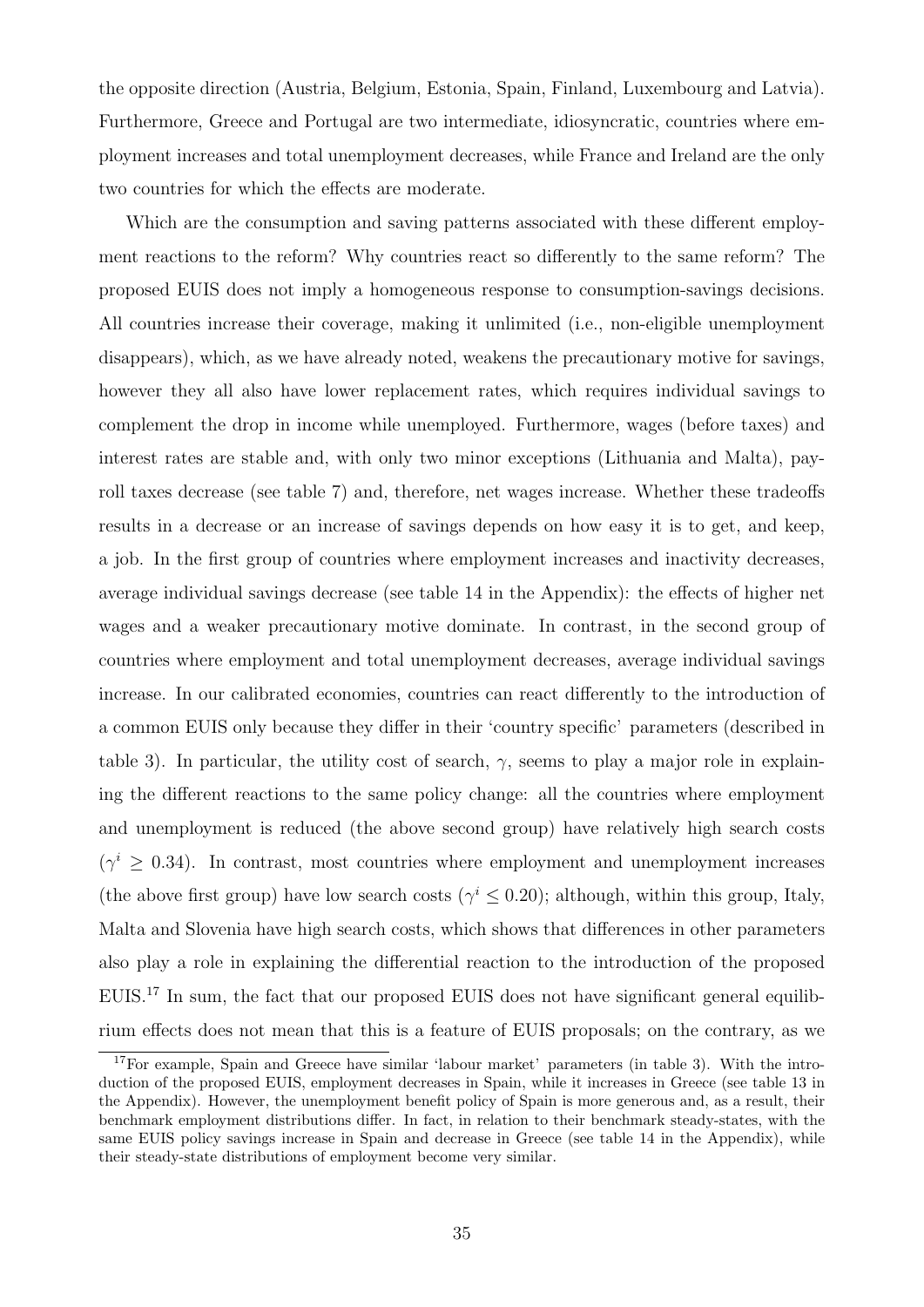have seen, radical reforms of unemployment benefit systems are likely to have significant effect on employment and consumption-savings decisions and, therefore, unless countries adopting them are 'negligible' with respect to the aggregate, these reforms are likely to have general equilibrium consequences, except if  $-$  as it happens in our proposal  $-$  these effects mutually cancel-out. Furthermore, unless labour reforms are undertaken, the introduction of a EUIS may exacerbate some labour market differences (e.g., in the proposed EUIS Spain decreases its employment rate); although, as we argue, the same introduction of a EUIS can be an important incentive for low employment rate countries to reform their labour market institutions.

#### <span id="page-35-0"></span>6.4 Complementary National Benefits

The system proposed above would allow governments to complement the EUIS with additional, national, benefits. In this section we compute these optimal "top-ups" for each country separately. Specifically, for each country  $i$ , we compute the optimal increase of the national replacement rate  $\tilde{b}^i$  and the corresponding tax rates to finance the increased UI expenditures  $\tilde{\tau}^{i.18}$  $\tilde{\tau}^{i.18}$  $\tilde{\tau}^{i.18}$ 

| Country     | $b_0^i$ | $\tilde{\tau}_0^i(\%)$ | Л    | $\Delta+\Delta$ |
|-------------|---------|------------------------|------|-----------------|
| Austria     | 0.00    | 0.00                   | 0.42 | 0.42            |
| Belgium     | 0.05    | 0.26                   | 1.85 | 1.86            |
| Germany     | 0.05    | 0.75                   | 0.34 | 0.39            |
| Estonia     | 0.00    | 0.00                   | 0.64 | 0.64            |
| Spain       | 0.10    | 1.54                   | 0.96 | 1.05            |
| Finland     | 0.00    | 0.00                   | 3.65 | 3.65            |
| France      | 0.25    | 1.27                   | 0.05 | 0.72            |
| Greece      | 0.35    | 7.57                   | 0.62 | 0.72            |
| Ireland     | 0.00    | 0.00                   | 0.71 | 0.71            |
| Italy       | 0.20    | 4.07                   | 0.55 | 0.67            |
| Lithuania   | 0.05    | 0.86                   | 0.33 | 0.44            |
| Luxembourg  | 0.10    | 0.35                   | 0.81 | 0.85            |
| Latvia      | 0.15    | 3.23                   | 0.44 | 0.51            |
| Malta       | 0.30    | 2.12                   | 0.20 | 0.46            |
| Netherlands | 0.05    | 0.51                   | 0.33 | 0.36            |
| Portugal    | 0.00    | 0.00                   | 3.20 | 3.20            |
| Slovenia    | 0.20    | 1.99                   | 0.23 | 0.69            |
| Slovakia    | 0.05    | 0.89                   | 0.27 | 0.33            |

<span id="page-35-1"></span>Table 9: Optimal National Top-Ups.

<sup>18</sup>We do this analysis in partial equilibrium (Definition [1\)](#page-13-2), assuming that the path of interest rates is fixed to the one implied by the EUIS system with 10% replacement rate and infinite duration, i.e. the one computed in the previous subsection.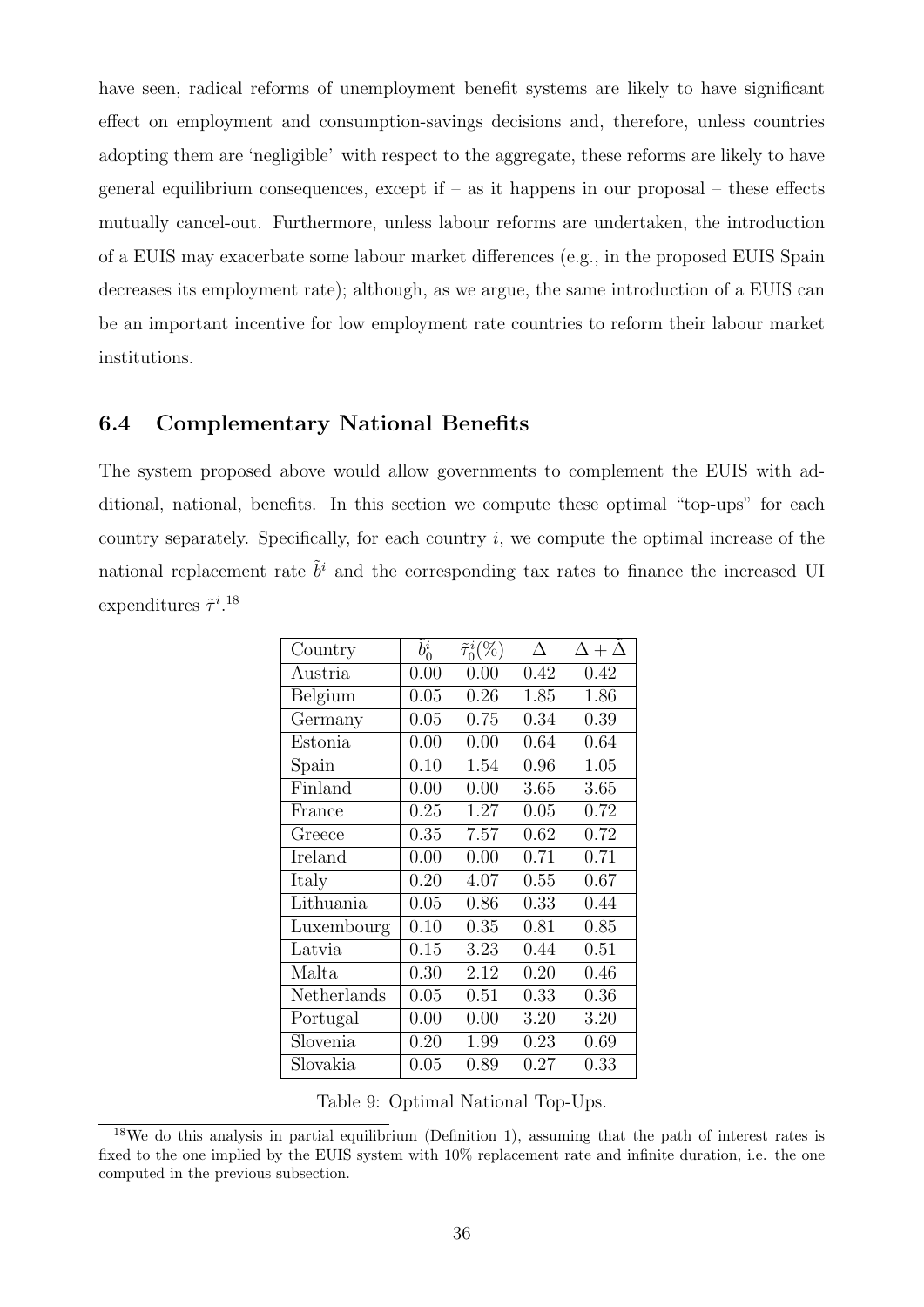The results are summarized in table [9.](#page-35-1) The third column shows the welfare gains if only the basic EUIS was implemented, while the last column summarizes the gains if both, the EUIS and the optimal national top-ups, are in place. To have more intuition about these results we need to relate them to two sets of previous results. In table [4](#page-23-0) we have the nationally optimal replacement rates. Obviously, for countries with high desirable replacement rates we expect significant top-ups (see for example France, Greece, Malta and Slovenia). At the same time, for countries where the individually desirable rate is close to 10 percent, we do not expect any benefit from complementing the EUIS (see Austria, Estonia, Finland, Ireland and Portugal).[19](#page-0-0) The second aspect can be seen by comparing table [8](#page-32-0) with table [10,](#page-37-1) which shows the welfare gains for all labour market groups when optimal national top-ups are in place. We noticed before that, without national complementary insurance, in some countries the eligible unemployed would oppose the reform because they would suffer significant cuts in unemployment benefits. For all these countries (Belgium, France, Luxembourg, Netherlands and Spain), the government will optimally introduce top-ups to remedy this issue and the eligible unemployed will experience (very significant) welfare gains.

However, there are only three countries - France, Malta and Slovenia - where the additional welfare gains due to national top-up are significant (above 0.2% CEV) for the entire population. In all these countries the individually optimal replacement rate is high and at the same time, the tax increase to finance the top-up is not large. By contrast, in the case of Greece the large top-up indeed improves the welfare of the eligible unemployed substantially, but at the same time the increase in taxation of more than 7.5 percentage points reduces the welfare gains of the employed considerably. Hence the overall gain from the top-up is small.

It should be noted that the top-ups of table [9,](#page-35-1) as well as their welfare consequences (table [10\)](#page-37-1), do not account for their general equilibrium effects. In fact, if all of the top-ups of table [9](#page-35-1) were to be implemented, aggregate savings will be substantially lower and, in as much as the Eurozone is a closed economy, interest rates would need to adjust. In other words, while the proposed EUIS with a uniform 10% replacement rate can be improved with national top-ups, these reforms need to be coordinated; for example, a 25% top-up in France, can result in an increase of the Eurozone interest rate – i.e., in a 'pecuniary externality' that must be accounted for.[20](#page-0-0)

<sup>&</sup>lt;sup>19</sup>Neither would these countries benefit from reducing the 10% replacement rate of the EUIS, if they were able to. For them, 10% replacement rate is optimal (at least with increments of 5% in the replacement rate dimension). Note that this is true even for Finland, which had an optimal national replacement rate of 5%. It turned out that once prices adjust after the EUIS is introduced, also Finland (slightly) prefers a replacement rate of 10% over 5%.

<sup>&</sup>lt;sup>20</sup>In fact, to preserve the national budgets (with country-specific taxes) and Pareto improving features of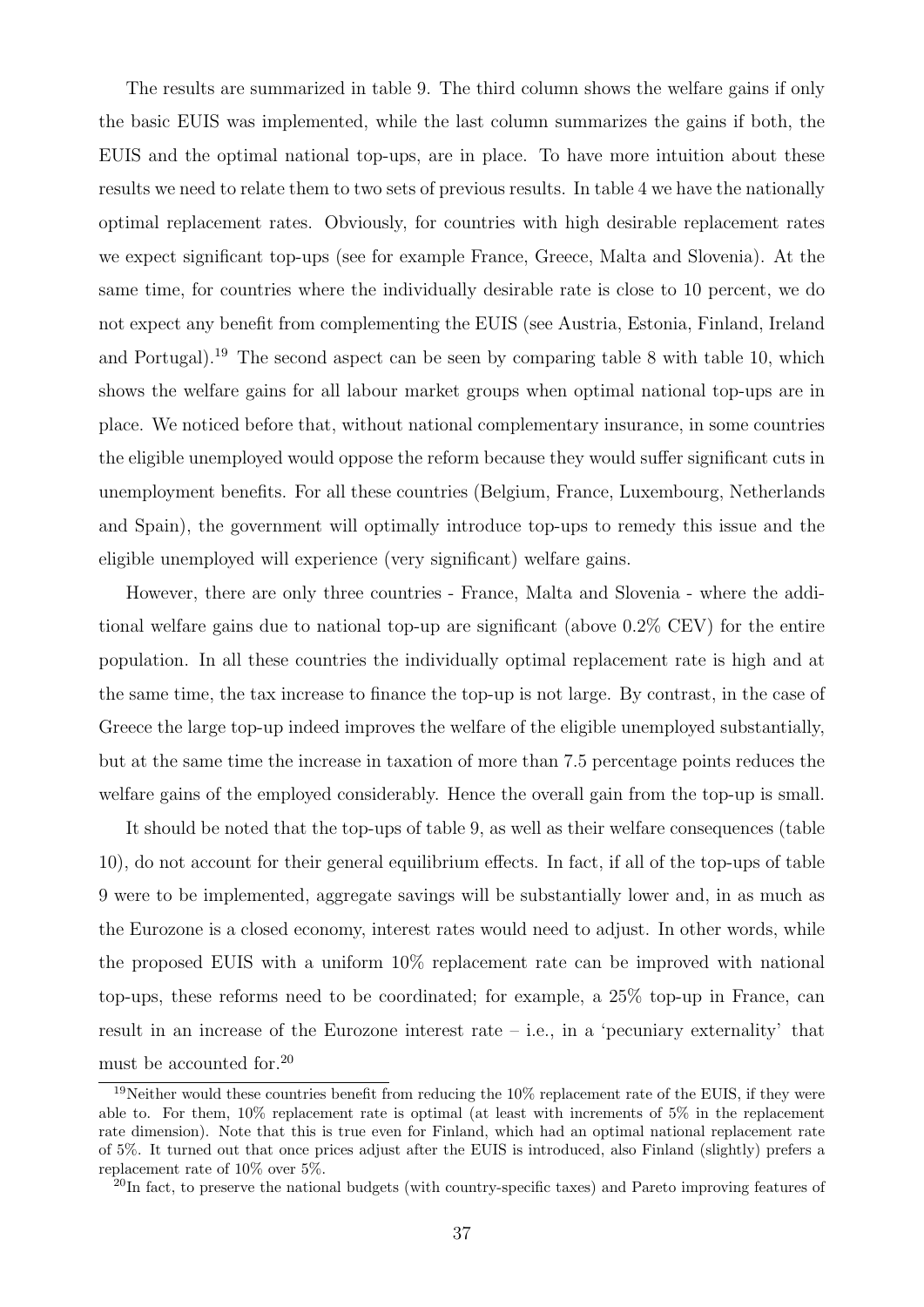|             | Employed | Un. Eligible. | Un. Non-Elig. | Non-Active | Total |
|-------------|----------|---------------|---------------|------------|-------|
| Austria     | 0.42     | 0.41          | 0.52          | 0.40       | 0.42  |
| Belgium     | 2.08     | 0.12          | 1.40          | 1.67       | 1.86  |
| Germany     | 0.36     | 1.91          | 0.57          | 0.29       | 0.39  |
| Estonia     | 0.65     | 0.28          | 0.92          | 0.67       | 0.64  |
| Spain       | 1.11     | 0.37          | 1.46          | 1.10       | 1.05  |
| Finland     | 3.75     | 3.06          |               | 3.48       | 3.65  |
| France      | 0.69     | 1.27          | 1.09          | 0.52       | 0.72  |
| Greece      | 0.57     | 1.92          | 1.78          | 0.55       | 0.72  |
| Ireland     | 0.71     | 0.44          | 1.19          | 0.66       | 0.71  |
| Italy       | 0.52     | 2.06          | 2.10          | 0.53       | 0.67  |
| Lithuania   | 0.38     | 1.27          | 0.99          | 0.36       | 0.44  |
| Luxembourg  | 0.88     | 0.28          | 1.01          | 0.76       | 0.85  |
| Latvia      | 0.39     | 1.12          | 1.31          | 0.51       | 0.51  |
| Malta       | 0.31     | 7.42          | 2.65          | 0.56       | 0.46  |
| Netherlands | 0.37     | 0.09          | 0.61          | 0.30       | 0.36  |
| Portugal    | 3.41     | 2.26          | 3.05          | 3.09       | 3.20  |
| Slovenia    | 0.62     | 2.31          | 1.31          | 0.56       | 0.69  |
| Slovakia    | 0.27     | 1.10          | 1.09          | 0.23       | 0.33  |

<span id="page-37-1"></span>Table 10: Welfare gains in  $(\%$  CEV) with national top-ups.

#### <span id="page-37-0"></span>6.5 Cross-country risk sharing

One of the main arguments for an EUIS is its capacity to provide insurance against country level fluctuations in unemployment – in particular, severe economic downturns – through risk-sharing. In this section we quantitatively assess the insurance effects of having an EUIS on individual countries. In particular, we consider a benchmark which provides an upper bound on these insurance gains: individual countries are small with respect to the union. This small-country assumption allows the EUIS to insure countries against their specific fluctuations in unemployment, while keeping the rest of the union at the steady-state *status* quo. We show that the welfare benefits of such an insurance system are relatively small.

The experiment is constructed as follows. At time  $t = 0$  the country is in its steady state. At the end of this period, when all decisions are already made, it becomes aware that at  $t = 1$  it is hit by a completely unanticipated severe negative shock. After the shock hits the country returns to its steady state in a deterministic and gradual way. Given that it is a severe shock with relatively long-lasting effect, insurance is potentially very valuable.

Similarly to Krusell et al.  $(2017)$ , we model shocks as hitting simultaneously TFP  $(A)$ 

our proposal, the national top-ups should be at most 14% as an available option for all Eurozone countries (additional computations available upon request).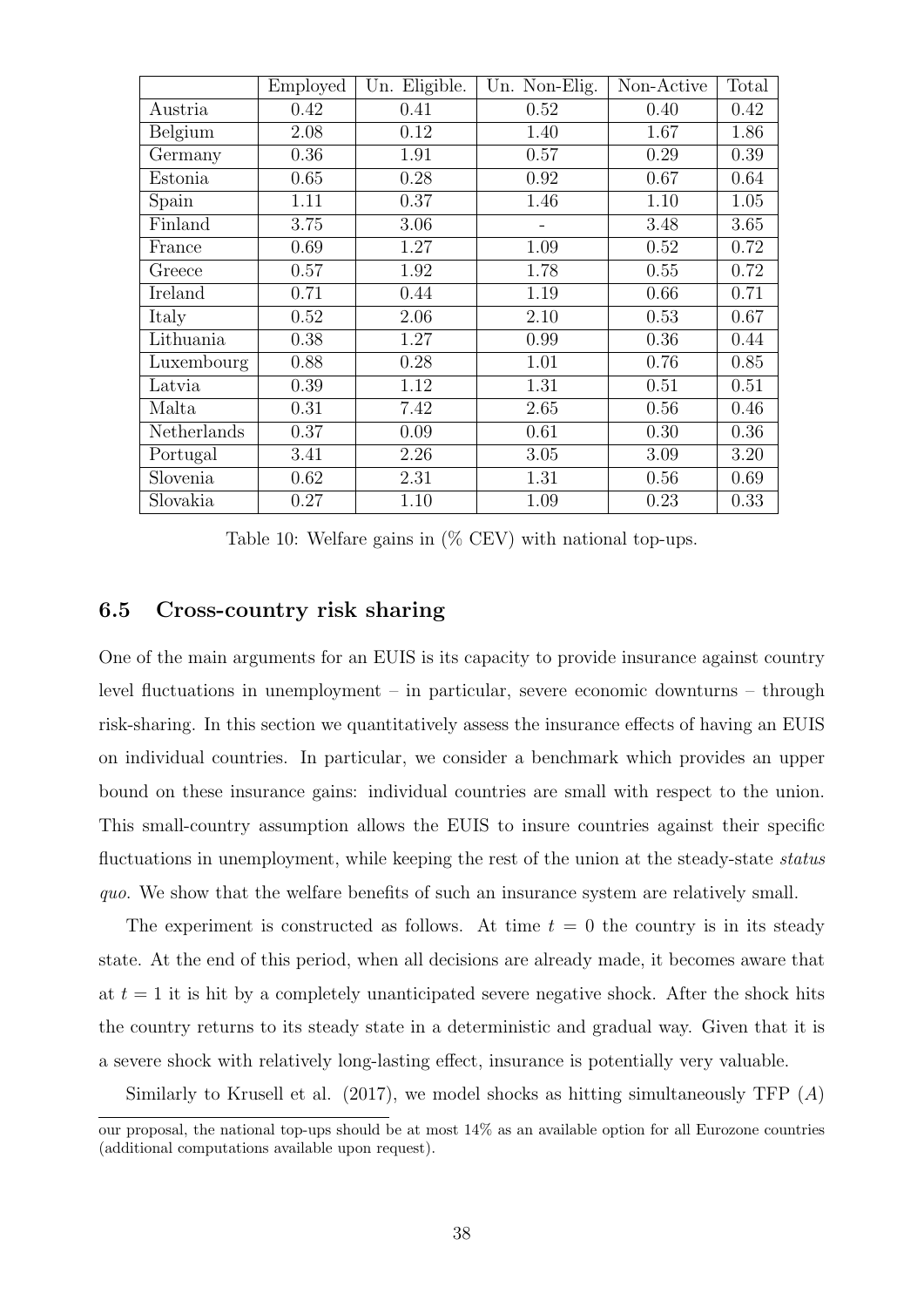and exogenous labour market flows  $(\sigma, \lambda_u$  and  $\lambda_n)^{21}$  $\lambda_n)^{21}$  $\lambda_n)^{21}$ . In particular, a deep recession will be modelled as a drop in TFP and job arrival rates and a rise in the separation rate. We model economic fluctuations in this way because fluctuations of TFP alone are not able to generate large enough fluctuations of unemployment if output fluctuations are reasonable (see also [Krusell et al. \(2017\)](#page-48-3)). This issue is amplified in our framework by the fact that job creation and job destruction are not modelled endogenously.

We consider two cases: financial autarky and insurance through the EUIS, In particular, for the latter case, we consider that an economy is in the steady state with our benchmark European insurance policy (unlimited duration, 10 percent replacement rate and countryspecific taxes) before the shock hits. In financial autarky, along the transition the tax rate needs to adjust to balance the government budget constraint every period. In the case of the EUIS, we assume that countries can get full insurance against the rise in unemployment expenditure and thus can leave the tax rate at its steady state value. We assume that the shock is a zero probability event and therefore comes as a complete surprise to agents. Given all these assumptions, note that, after the shock hits, the economy follows a deterministic pattern and eventually converges back to its steady state. Hence, along the transition agents have perfect foresight when solving their dynamic optimisation problems.

We want to note here that the zero probability assumption serves one purpose: to calculate an upper bound for the actual welfare gains that a EUIS would achieve when its sole purpose was to insure country level fluctuations in unemployment expenditures. If we relax this assumption and assume that the shock happens with some positive probability, an actuarially fair EUIS would imply a higher tax rate than the steady state tax rate, i.e. countries would have to pay an insurance premium. This reduces consumption in normal times and thus welfare. It also would imply that agents would prepare for the possibility of such a shock through higher savings, in which case the smoothing of taxes is less helpful than in case of the fully unanticipated shock. By not accounting for this anticipation effect we also provide an upper bound on insurance gains.

We calculate the difference in aggregate social welfare of going through the recession with the EUIS in place versus the same negative shock in autarky. We calculate the welfare effect at time  $t = 0$  conditional on the negative shock happening, i.e. at the time when it is most desirable to be insured against increases in unemployment expenditures. The purpose is

 $21$ Note that in order to economize on notation we suppressed the time subscript in these parameters in the description of our model. In most of our analysis these parameters are indeed treated as constant. Only in the present section we deviate from this assumption.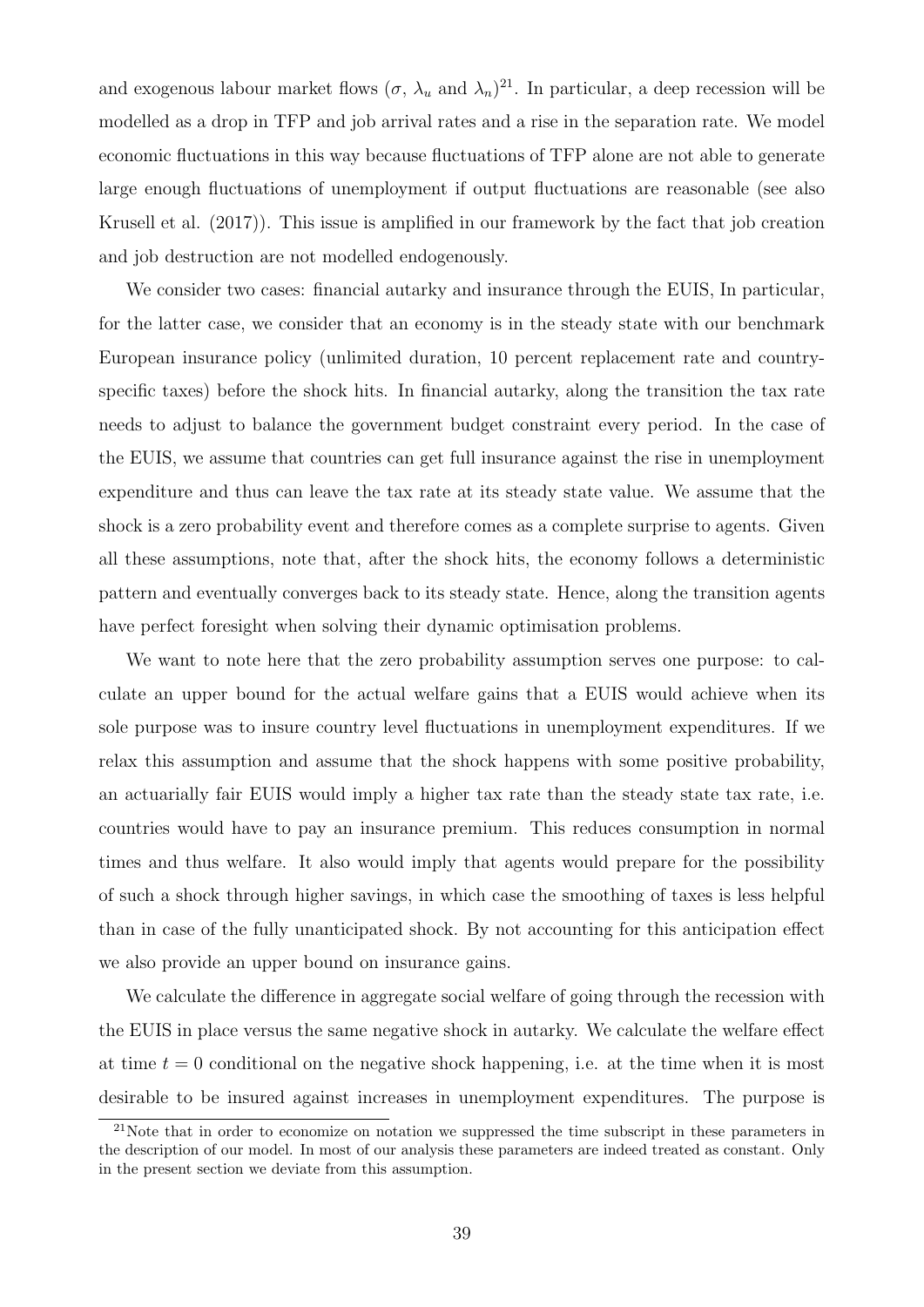again to provide an upper bound for the actual insurance gains. For example, we neglect the possibility of an economic expansion during which under the EUIS taxes would be higher than in autarky and hence participation less desirable.

The argument that we make with this exercise is that, even in a highly stylized scenario which, as described above, is constructed in a way as to increase welfare gains of an EUIS (relative to what we could expect in reality), the effect of insuring country level fluctuations in unemployment benefit taxes are overall small.



<span id="page-39-0"></span>Figure 8: Shock process in France.

The Shocks. The combination of shocks has the following structure. Consider first total factor productivity in country *i*. At  $t = 0$  the country is in steady state, i.e.  $A_0^i = A^i$ . At  $t = 1$  a negative shock of size  $\epsilon_A$  hits,

$$
A_1^i = (1 - \epsilon_A)A^i.
$$

The shock has persistence  $\rho_A$  and moves back to the steady state in a gradual and deter-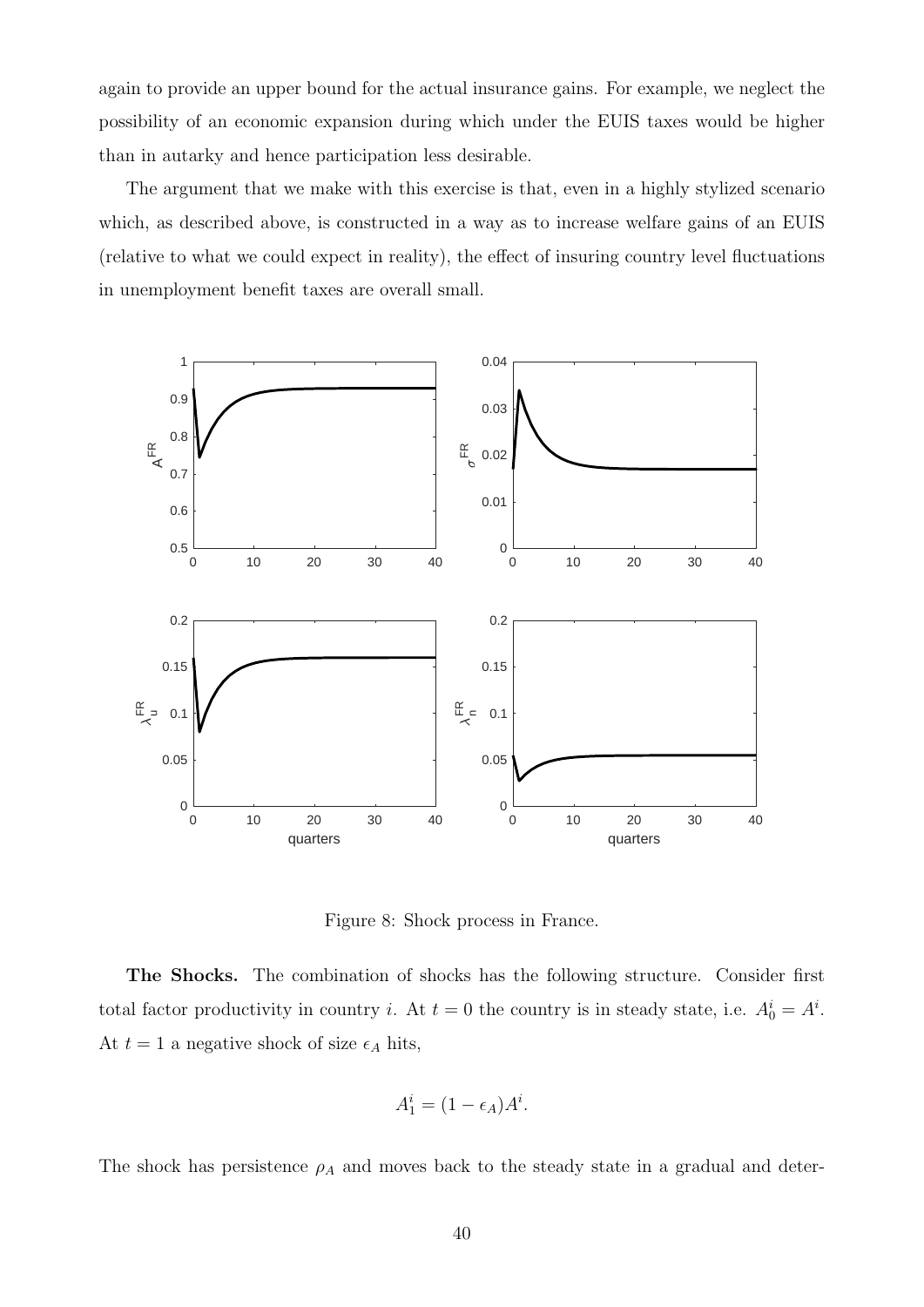ministic way,

$$
\log(A_t^i) = \rho_A \log(A_{t-1}^i) + (1 - \rho_A) \log(A^i) \quad \text{for } t \ge 1.
$$

Similarly, the job separation rate and the job arrival rates are hit in  $t = 1$ ,

$$
\sigma_1^i = (1 + \epsilon_{\sigma})\sigma^i
$$
  

$$
\lambda_{u,1}^i = (1 - \epsilon_{\lambda_u})\lambda_u^i
$$
  

$$
\lambda_{n,1}^i = (1 - \epsilon_{\lambda_n})\lambda_n^i.
$$

After that they gradually return back to their steady state values, i.e. for  $t \geq 1$ 

$$
\sigma_t^i = \rho_\sigma \sigma_{t-1}^i + (1 - \rho_\sigma) \sigma^i
$$

$$
\lambda_{u,t}^i = \rho_{\lambda_u} \lambda_{u,t-1}^i + (1 - \rho_{\lambda_u}) \lambda_u^i
$$

$$
\lambda_{n,t}^i = \rho_{\lambda_n} \lambda_{n,t-1}^i + (1 - \rho_{\lambda_n}) \lambda_n^i
$$

holds.

We consider a deep recession with TFP dropping by 10% ( $\epsilon_A = 0.1$ ), the job separation rate doubling ( $\epsilon_{\sigma} = 1$ ), and the job finding rates being reduced by half ( $\epsilon_{\lambda_u} = \epsilon_{\lambda_n} = 0.5$ ). We further assume that  $\rho_A = \rho_{\sigma} = \rho_{\lambda_u} = \rho_{\lambda_n} = 0.75$ . Figure [8](#page-39-0) depicts the evolution of the shock in the case of France.

The shock induces changes in labour markets, which are depicted in Figure [9.](#page-41-0) To some extent these responses are driven directly by the exogenous shock. For example a higher separation rate reduces employment by construction. But to a substantial degree they result from endogenous decisions of agents. For example, we observe that unemployment decreases at impact and only later rises above its steady state value (second panel) and that at the same time inactivity increases at impact and gradually decreases later (third panel). The reason is that because of lower wages and a lower likelihood to find a job even when searching, many agents are not willing to incur the utility loss of searching and instead decide not to participate. Only later, when economic conditions improved, they start searching for a job again. Furthermore, some not separated agents decide to quit working because of the reduction in wages.

If the country is in financial autarky, this mechanism is amplified through a rise in taxes, distorting incentives to (try to) work even more. Figure [10](#page-42-0) shows how taxes in France would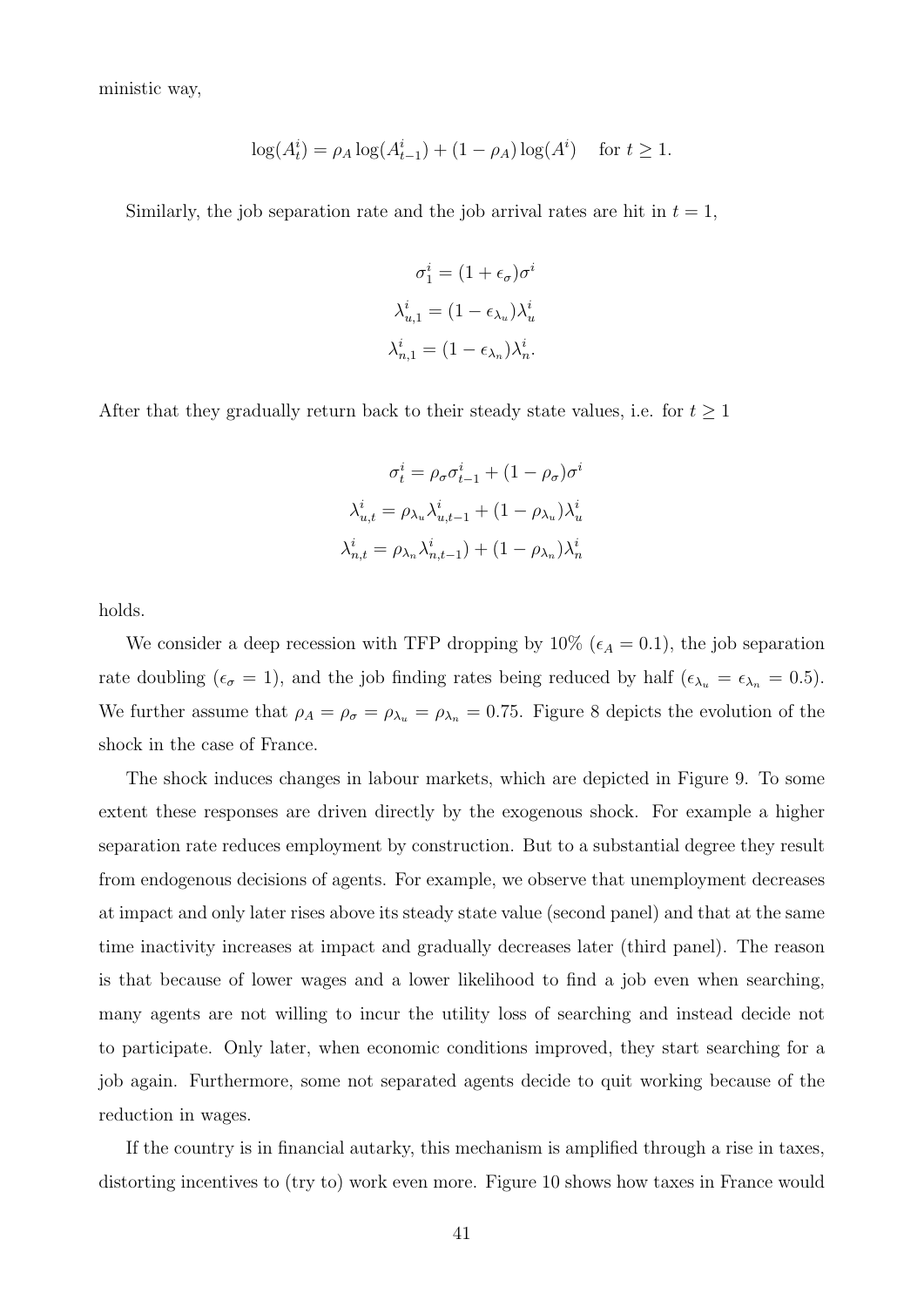

<span id="page-41-0"></span>Figure 9: Labour Market in France.

evolve under autarky (solid line) as opposed to the case in which the country is fully insured against fluctuations in benefit expenditures (dashed line).<sup>[22](#page-0-0)</sup> In France such a shock would result in a gradual increase in the payroll tax that is from 0.75% to about 1.35% at the peak of the recession. Note that this reduction of taxes implies a very significant transfer from the EUIS to France. In particular, at the peak of the unemployment crisis (between quarters 3 and 6), France would receive more than 0.5 percent of its total wage bill as a transfer.

We performed this very same exercise for all 18 countries. Table [11](#page-43-1) shows the average social welfare gains of insuring country level fluctuations in taxes. They are computed conditional on the shock happening using a consumption equivalent measure. Table [11](#page-43-1) shows that all countries have a very modest welfare gain. Only in Latvia is the welfare gain above 0.1 percent of consumption equivalent variation. In the case of France, we have a welfare gain of 0.06 percent of consumption equivalent variation. As we pointed out above, most of the welfare gains are coming from the consumption smoothing benefits of lower taxes

<sup>&</sup>lt;sup>22</sup>Convergence back to the steady state is slow, which is the reason why after 40 quarters, the tax rate is still higher in autarky than in the union (i.e. the steady state).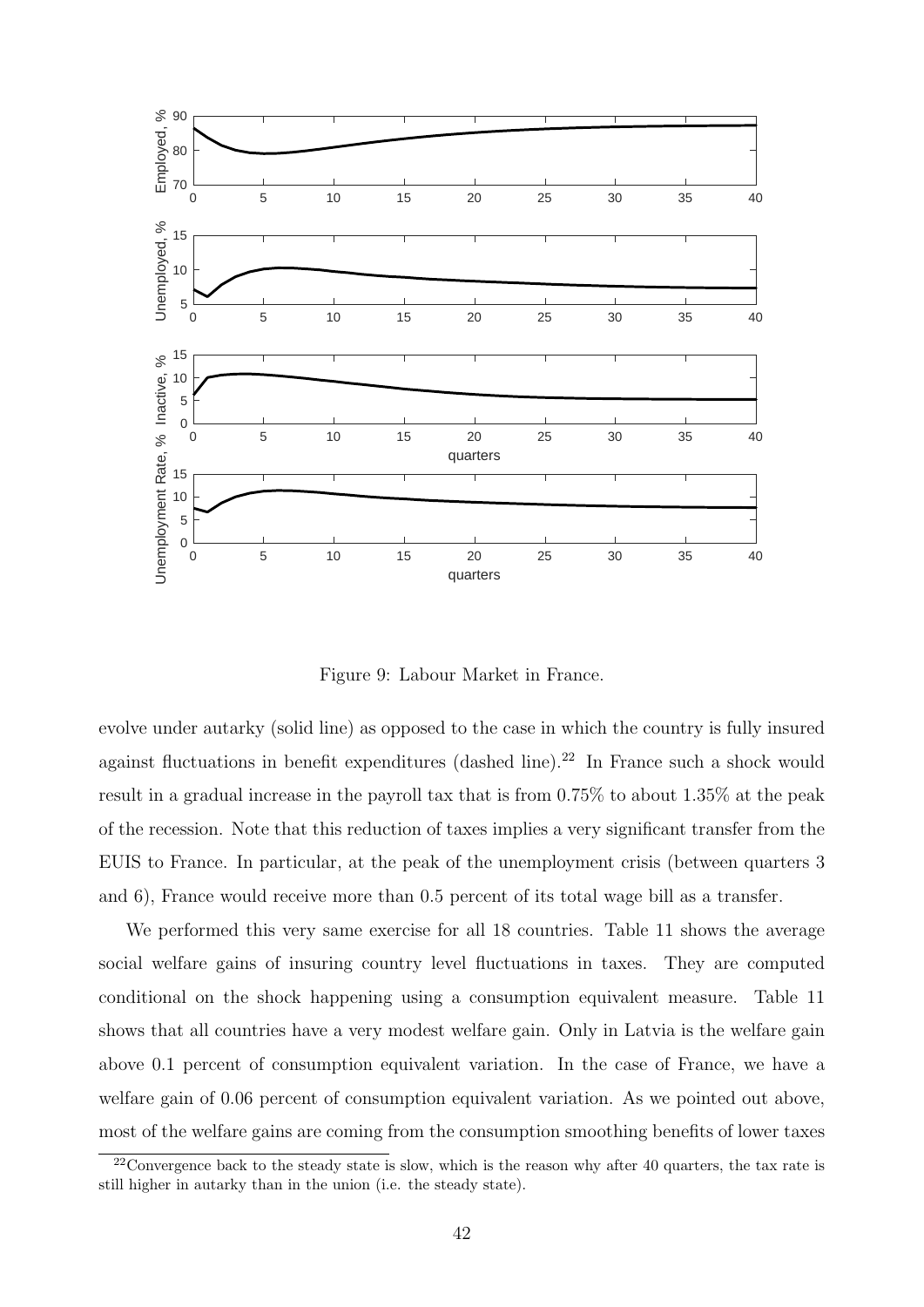

<span id="page-42-0"></span>Figure 10: Taxes in France

for the employed. In fact, the only reason why also unemployed and non-active have positive welfare gains is because they may be employed, and thus paying taxes, in the future.

Why don't the consumption gains described above translate to higher welfare benefits for France? Table [12](#page-44-0) shows the drop of consumption (in net present value) in the first 10 years after the shock. Under the EU-UI system, which allows for taxes to stay constant during the recession, this drop is reduced by 0.12 percent. This is obviously lower then the reduction around the peak. Hence, when we calculate the total welfare gain for the period we obtain smaller welfare gains.

The low additional welfare gains are partially due to the fact that the optimal EUIS in this economy implies a relatively small burden in most countries and this remains to be true (in relative terms) also during recessions. For this reason, we have repeated the same exercise as above with the key difference of the insurance against aggregate tax fluctuations is provided not at the harmonized level of the EUIS but at the status quo unemployment system. The results can be found at the Appendix in Subsection [A.4.](#page-57-1) The welfare gains from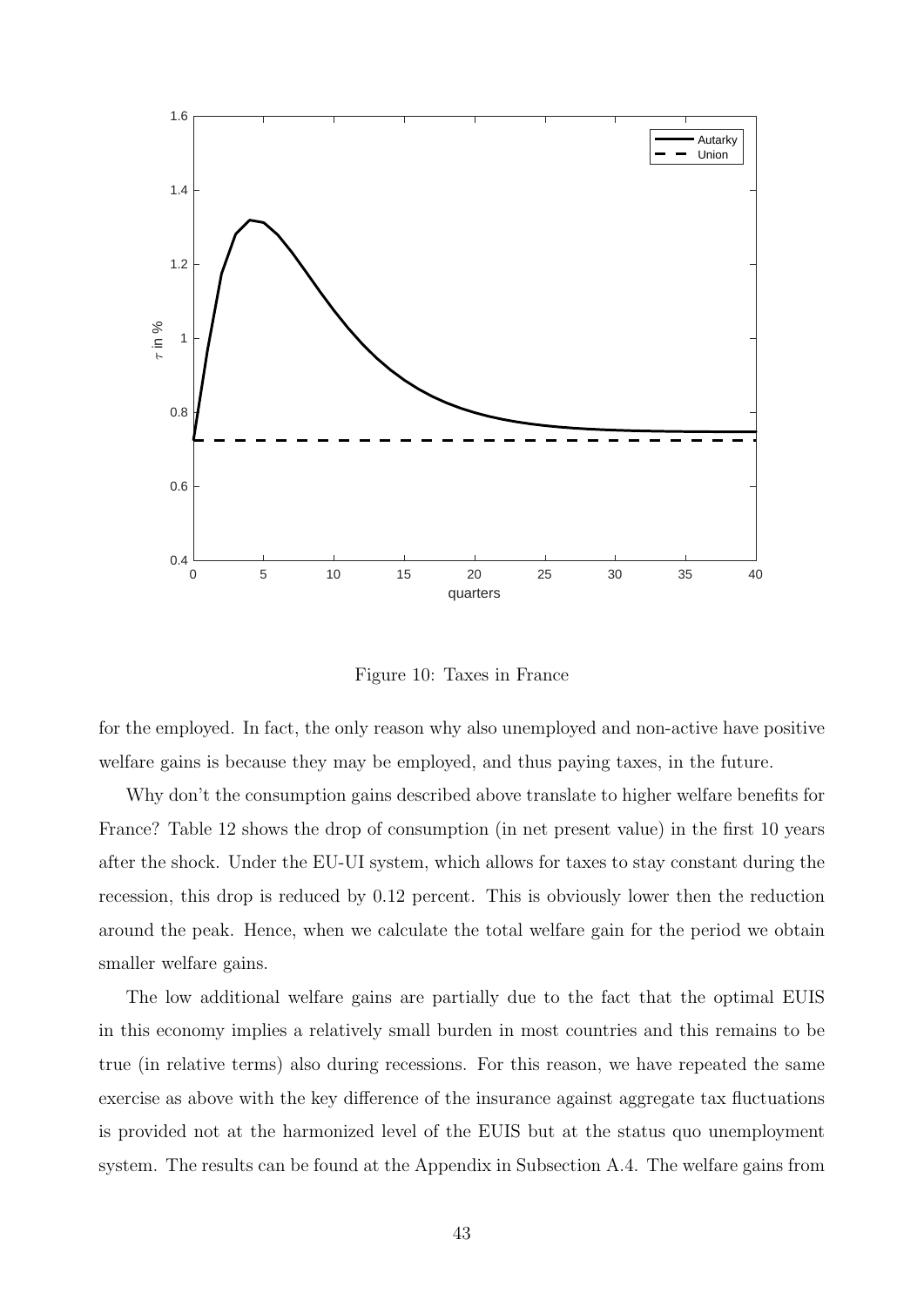providing insurance would be noticeably larger in that case for many countries (especially for those who have high unemployment rates and/or generous benefit systems). However, for most countries, the welfare gains are modest and significantly smaller than moving to our benchmark harmonized EUIS system with country specific tax rates.

|             | Employed | Un. Eligible. | Un. Non-Elig. | Non-Active | Total |
|-------------|----------|---------------|---------------|------------|-------|
| Austria     | 0.05     | 0.06          | 0.058         | 0.04       | 0.05  |
| Belgium     | 0.02     | 0.03          | 0.025         | 0.02       | 0.02  |
| Germany     | 0.05     | 0.02          | 0.020         | 0.01       | 0.04  |
| Estonia     | 0.08     | 0.08          | 0.08          | 0.05       | 0.07  |
| Spain       | 0.12     | 0.11          | 0.10          | 0.06       | 0.10  |
| Finland     | 0.00     | 0.00          |               | 0.00       | 0.00  |
| France      | 0.06     | 0.05          | 0.04          | 0.02       | 0.06  |
| Greece      | 0.11     | 0.10          | 0.09          | 0.05       | 0.09  |
| Ireland     | 0.09     | 0.09          | 0.09          | 0.05       | 0.08  |
| Italy       | 0.11     | 0.10          | 0.09          | 0.05       | 0.09  |
| Lithuania   | 0.11     | 0.09          | 0.08          | 0.04       | 0.10  |
| Luxembourg  | 0.02     | 0.03          | 0.02          | 0.01       | 0.02  |
| Latvia      | 0.13     | 0.12          | 0.11          | 0.07       | 0.12  |
| Malta       | 0.03     | 0.02          | 0.02          | 0.01       | 0.02  |
| Netherlands | 0.04     | 0.03          | 0.03          | 0.01       | 0.04  |
| Portugal    | 0.07     | 0.08          | 0.09          | 0.06       | 0.07  |
| Slovenia    | 0.07     | 0.05          | 0.05          | 0.02       | 0.06  |
| Slovakia    | 0.10     | 0.07          | 0.07          | 0.03       | 0.09  |

<span id="page-43-1"></span>Table 11: Welfare gains in percent CEV

#### <span id="page-43-0"></span>6.6 Implementation

Although it is not the focus of this paper, we briefly consider how this EUIS proposal with a built-in risk-sharing function could be implemented. The basic idea is that it can be implemented through the existing national unemployment insurance systems. For this reason, we have only considered the common form of unemployment benefits defined by their 'replacement rate and duration'. If the national funds had enough borrowing capacity to provide the unemployment benefits without increasing the taxes in times of crisis, and enough commitment to properly accumulate funds in normal and good times, the EUIS would only require policy commitment to implement the policy through country specific EUIS funds. The fact that our proposal results in lower payroll taxes for all euro area countries makes this implementation easier. Nevertheless, the existence of a centralized euro area EUIS fund may facilitate the task of smoothing taxes, without ever having to use sovereign debt, even in severe country recessions, either because (not fully correlated) risks can be shared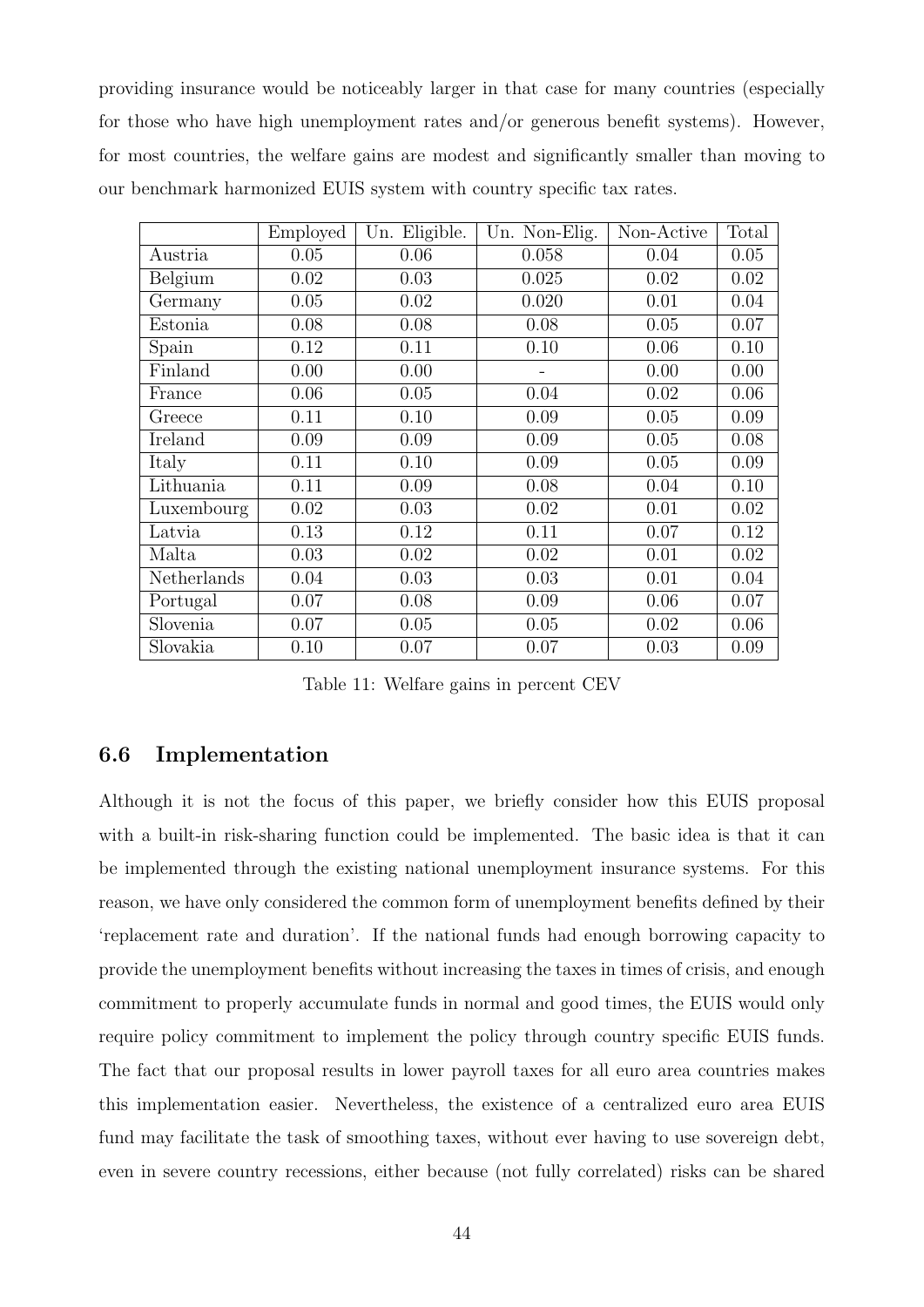across the euro area, or because a centralised EUIS fund has more capacity to borrow from international markets than separate national EUIS funds. Furthermore, the establishment of a proper EUIS, with the centralised fund at its core is an institutional commitment to implement the common EUIS policy, which is a counter-cyclical stabilization policy.

<span id="page-44-0"></span>

|             | Autarky | Union   | Difference |
|-------------|---------|---------|------------|
| Austria     | $-0.77$ | $-0.73$ | 0.04       |
| Belgium     | $-1.45$ | $-1.44$ | 0.00       |
| Germany     | $-2.79$ | $-2.66$ | 0.13       |
| Estonia     | $-1.21$ | $-1.14$ | 0.07       |
| Spain       | $-2.34$ | $-2.21$ | 0.13       |
| Finland     | $-2.84$ | $-2.84$ | 0.00       |
| France      | $-3.09$ | $-2.97$ | 0.12       |
| Greece      | $-1.66$ | $-1.57$ | 0.09       |
| Ireland     | $-0.72$ | $-0.62$ | 0.10       |
| Italy       | $-1.00$ | $-0.96$ | 0.04       |
| Lithuania   | $-3.27$ | $-3.01$ | 0.27       |
| Luxembourg  | $-1.09$ | $-1.07$ | 0.02       |
| Latvia      | $-0.42$ | $-0.42$ | 0.00       |
| Malta       | $-2.33$ | $-2.29$ | 0.05       |
| Netherlands | $-2.73$ | $-2.63$ | 0.10       |
| Portugal    | $-2.59$ | $-2.46$ | 0.13       |
| Slovenia    | $-2.94$ | $-2.81$ | 0.13       |
| Slovakia    | $-2.60$ | $-2.44$ | 0.15       |

Table 12: Net present value of consumption drop during recession, in Autarky and in the Union.

The EUIS central fund can be hosted in the *European Stability Fund*<sup>[23](#page-0-0)</sup> which would have contracts with participating countries stipulating countercyclical (unemployment) transfers between the national funds and the central fund. These contracts have three main features: i) they are based on country-risk assessments (an improved version of our calibration) to determine countries' stationary payroll tax rates and unemployment rates, and these assessments are periodically revised;  $ii)$  the national information regarding the costs of providing unemployment benefits and revenues from the corresponding payroll taxes is shared with the fund;  $iii)$  setting thresholds beyond which fluctuations of funds (revenues - costs) are absorbed by the central fund, guaranteeing that, with respect to every country contract, the fund breaks even in expectation.

While the design is thought as a euro area, or EU, system it can also be implemented

<sup>&</sup>lt;sup>23</sup>In the current setup, in the European Stability Mechanism. See the ESF ADEMU proposal (Chs. 2 and 12) in [Marimon and Cooley \(2018\)](#page-48-12), based on the characterization of constrained efficient ESF contracts by Ábrahám et al.  $(2018)$ .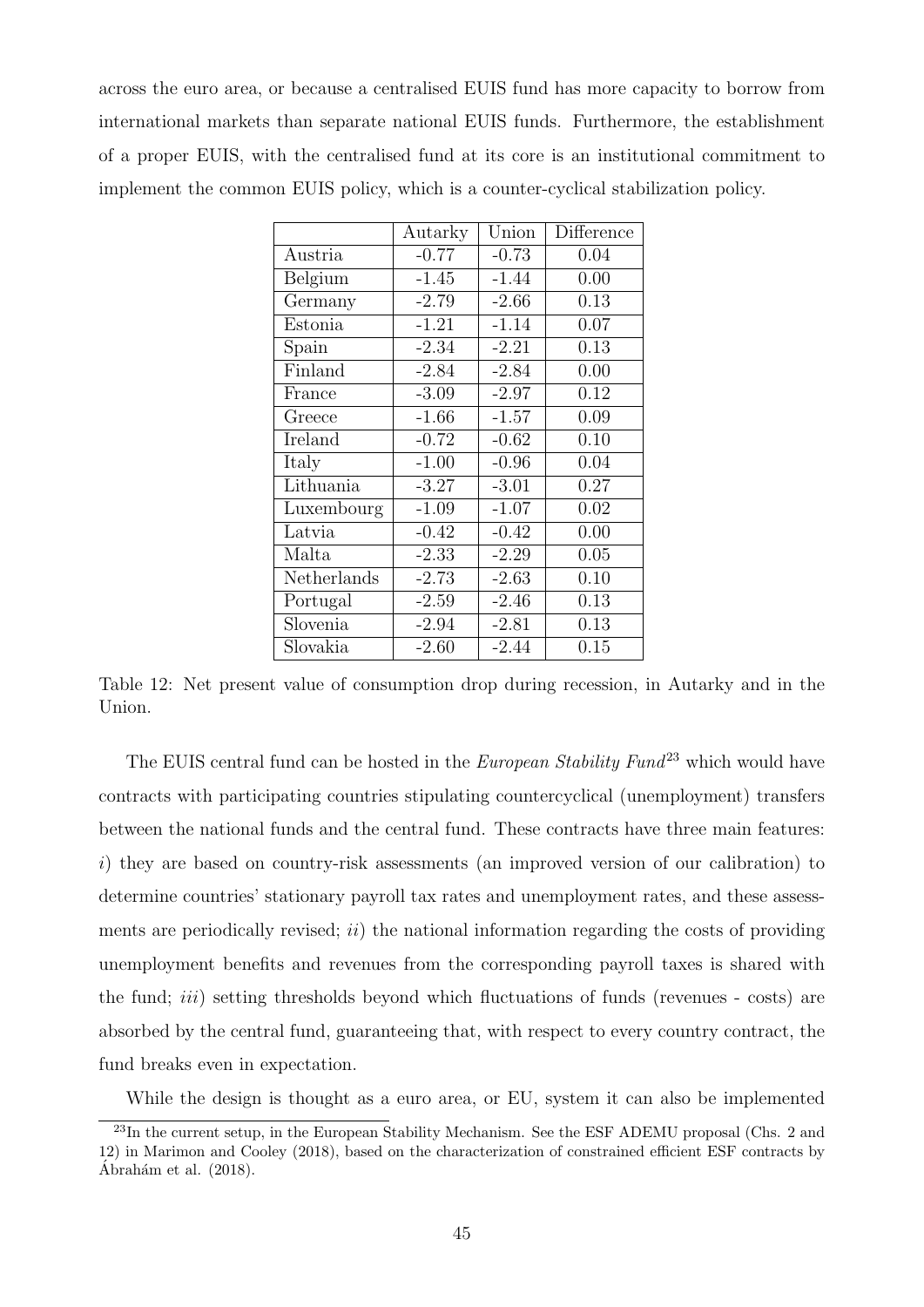with a subset of countries. Similarly, the specific implementation of the last two features can take different forms. A coherent design of an EUIS for the euro area would be to have an integrated EUIS in which the national funds become 'delegated' funds of the central fund and information is shared, and transfers are executed, in a similar fashion as done between the European System of Central Banks and the ECB. In this case, the central fund would absorb all fluctuations corresponding to the common minimal replacement rate. A more decentralised – possibly, transitional – design would be to have the central fund only absorbing extreme fluctuations. In this version, the contract can be a simple insurance contract, where above certain unemployment rate threshold, there is a fixed transfer from the central fund to the national unemployment funds (not to the governments for general  $purpose<sup>24</sup>$  $purpose<sup>24</sup>$  $purpose<sup>24</sup>$ , which is compensated in expected terms by a reverse transfer in normal times where the unemployment rate is below the threshold (i.e. a 'rainy day ' fund), but it can also be a more efficient contract by having more conditional transfers (e.g. the national fund transferring more funds in years where their net position is better), which would enhance the stabilization feature of the EUIS.

### 7 Conclusions

This paper is aimed at assessing the value of a European Unemployment Insurance System (EUIS) and, in particular, how it should be designed to deliver a Pareto improvement compared to the current national systems. We take as a constraint the current labour market institutions which determine differences in job destruction and the likelihood of receiving job offers by the unemployed (searching for a job) and the inactive (not actively searching), we also limit the scope of unemployment insurance contracts to contracts defined by their coverage duration and their replacement rate. Our work provides a quantitative proof of the potential gains that market reforms – not just labour market reforms – can achieve in many European countries. In fact, the first contribution of this paper is to provide a novel diagnosis of European labour markets. The second, which is almost a corollary of the first, is to show quantitatively that country-specific structural parameters play a determinant role in explaining the different performances of labour markets across the EU.

Based on this calibration we perform a set of policy experiments. We show that substantial welfare gains can be achieved by reforming the existing UI systems within European

<sup>24</sup>See the comment on [Ignaszak et al. \(2018\)](#page-48-5) in Section [2.](#page-6-0)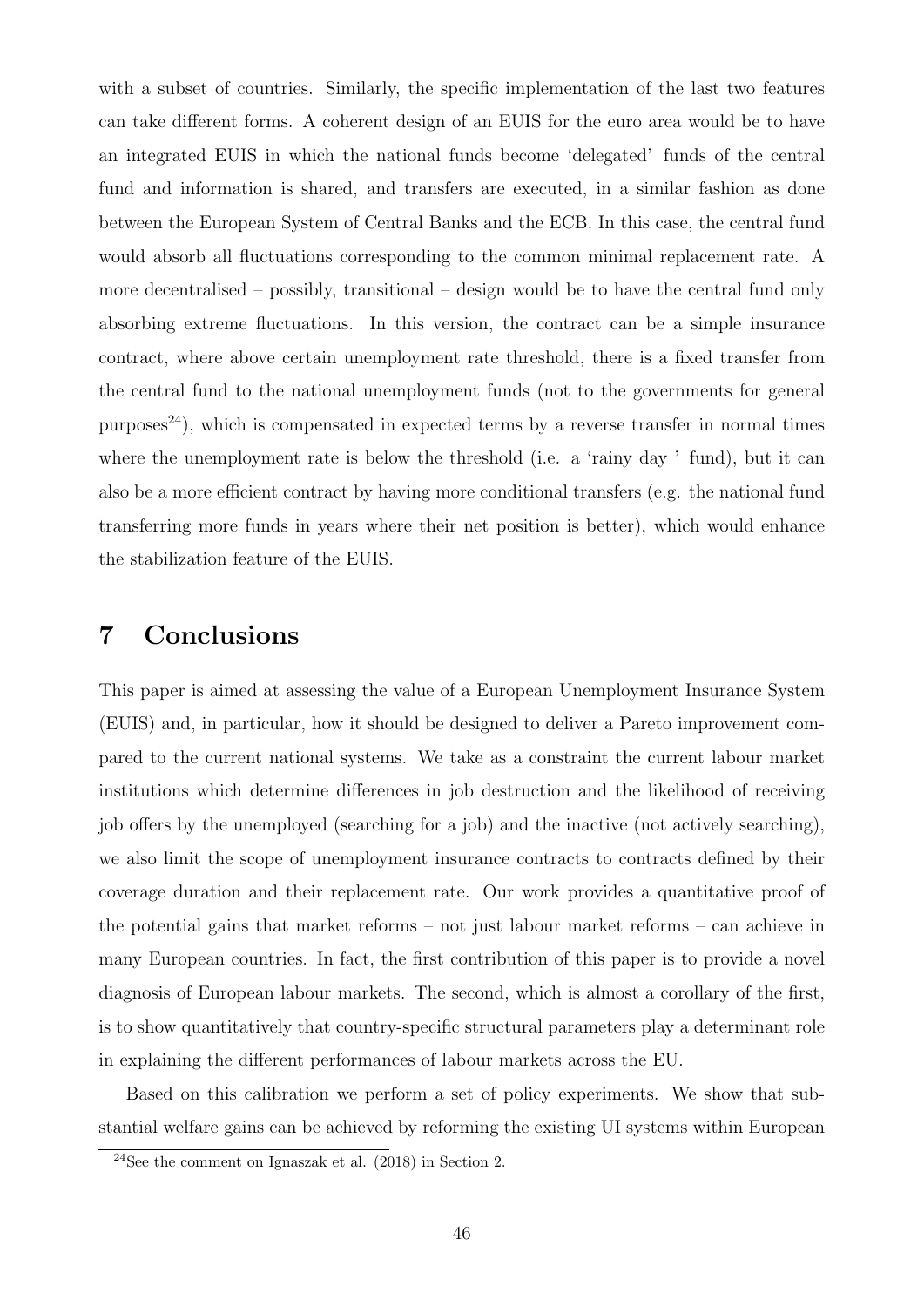countries. Even if, as we document, labour markets are very different, almost surprisingly the (parameterised) UI systems that maximise welfare are similar: unemployment benefits duration should be unlimited and replacement rates more similar across countries than how they are now. It should be noted that in our calibrated economies there are no 'minimum income' programmes that could partially absorb the risk of exhausting unemployment benefits, nor we consider the possibility of having unlimited duration with decreasing replacement rates. These are elements that can complement our analysis, which we think provides the basic features that a EUIS should have.

A harmonized benefit system with an unlimited duration and a replacement rate of 10% is welfare improving in all countries, when it is financed by country specific contribution payments. The welfare gains are large for most countries and almost unanimous within countries. Unanimity within countries may be achieved if countries can top-up their replacement rates, although national top-ups may have general equilibrium effects that need to be internalised: there is a need to coordinate unemployment insurance reforms at the union level. As it happens, the proposed EUIS has almost no general equilibrium effects, that is there are only small variations on Eurozone's aggregate savings and employment, as well as interest rates and wages. However, individual agents change their employment and savings, but significant national variations of employment and savings mutually cancel-out.

In our benchmark analysis, we require that each country runs a balanced budget, thereby eliminating permanent cross-country transfers. As an extension, we introduced country risk and no aggregate European risk, hence the steady-state country-specific constant taxes would also provide risk-sharing, with short-run cross-country transfers across the EUIS. There are additional welfare gains associated with this risk-sharing capacity, but for most countries they are modest. This could possibly be implemented with the support of a centralized fund as we discussed. Even with European aggregate risk the EUIS would play a major stabilising role: taxes would not be constant, unless the fund has borrowing capacity, but still provide risk-sharing across countries and agents; in fact, the EUIS central fund should have more borrowing capacity than the country funds.

Even if we show that significant welfare gains can be achieved by introducing a well designed EUIS, we may be underestimating these gains for three reasons. First, we do not endogenize job creation, while lower payroll taxes and giving more time, if needed, to the unemployed to find a proper match, are two effects that are likely to increase job creation leading to higher job arrival rates and lower unemployment. Second, we also assume that the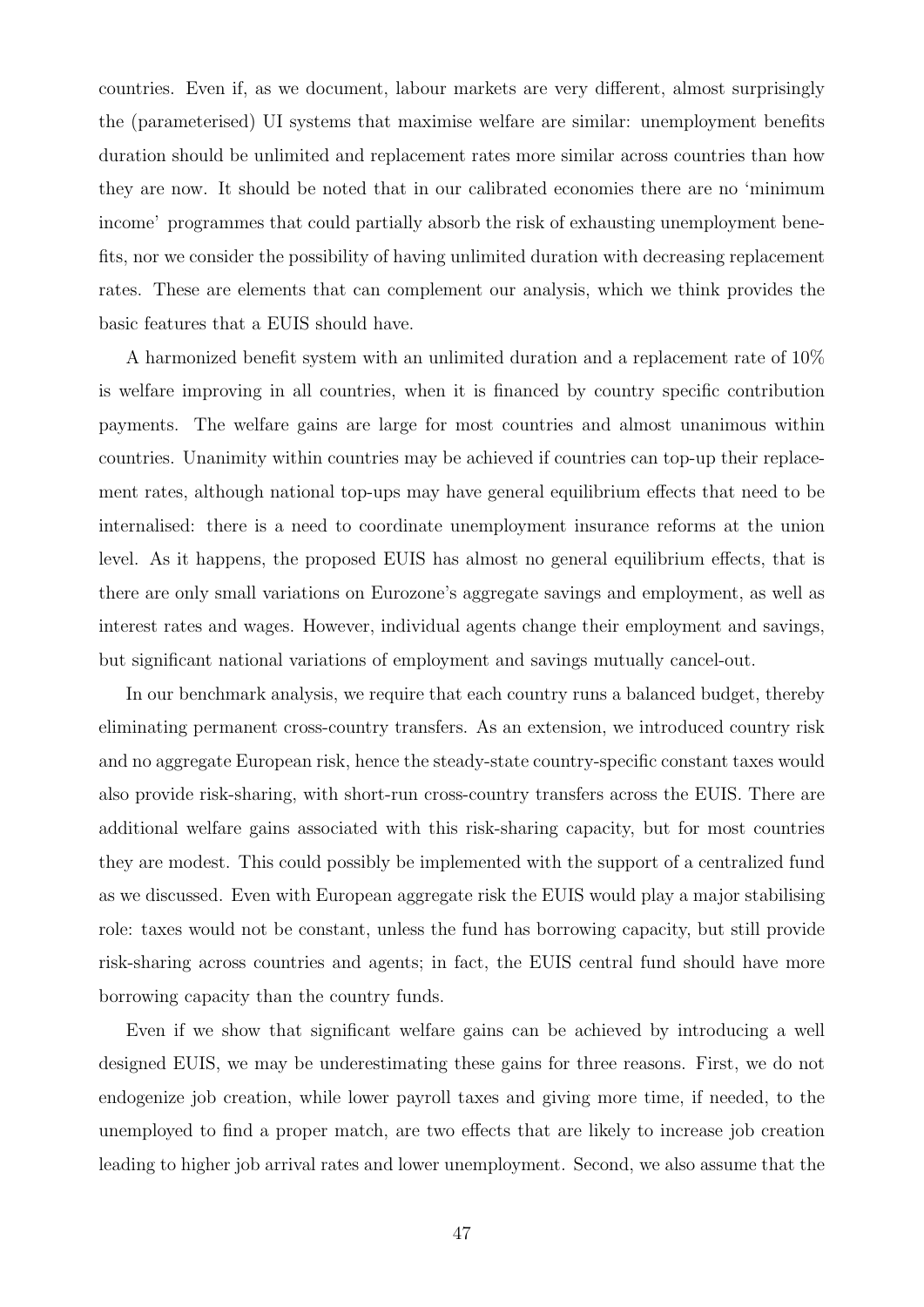national 'labour market institutions' do not change with the introduction of EUIS, but the resulting tax differences across countries, reflecting their structural labour market differences, in terms of job creation and destruction, provide clear incentives for labour market reforms. Third, a EUIS should also contribute in making the European labour market more integrated and cohesive, a social and political gain which is not accounted for in our computations either. One potential future research avenue to quantify these gains would be the introduction of labor mobility into our framework.

We leave some of these issues for future research, but we do not expect that pursuing further this inquire will change our basic results regarding the gains from transforming the current European designs of unemployment insurance benefits and introducing a well designed EUIS, and on what it means for a EUIS to be well designed, within its current structure: unlimited duration and low (around  $10\%$ ) replacement rates, with possible national top-ups (policy changes that need coordination among EUIS participants), and smooth – possibly constant – national 'experience-rated' payroll taxes, to finance the average unemployment benefits expenditures avoiding permanent transfers across member participants.

### References

- <span id="page-47-1"></span>Abdulkadiroğlu, A., B. Kuruşçu and A. Şahin (2002): Unemployment Insurance and the Role of Self-Insurance, Review of Economic Dynamics (5), 681–703.
- <span id="page-47-6"></span>Abrahám, A., E. Carceles-Poveda, Y. Liu and R. Marimon (2018): On the optimal design of a Financial Stability Fund, ADEMU Working Paper No. 2018/105.
- <span id="page-47-4"></span>Beblavy, M. and K. Lenaerts (2017): Feasibility and Added Value of a European Unemployment Benefits Scheme, CEPS Special Report.
- <span id="page-47-0"></span>Böwer, U. and G. Catherine (2006): Determinants of Business Cycle Synchronization across Euro Area Countries, ECB Working Paper No. 587.
- <span id="page-47-3"></span><span id="page-47-2"></span>Claveres, G. and M. Clemens (2017): Unemployment Insurance Union, Working Paper.
- Dolls, M., C. Fuest, D. Neumann and A. Peichl (2015): An Unemployment Insurance Scheme for the Euro Area? A Comparison of Different Alternatives Using Micro Data, CESifo Working Paper No. 5581.
- <span id="page-47-5"></span>Dullien, S., J. Fernandez, M. López, G. Maass, D. del Prado and J. von Weizsäcker (2018): Fit for Purpose: German-Spanish proposal for a robust European Unemployment In-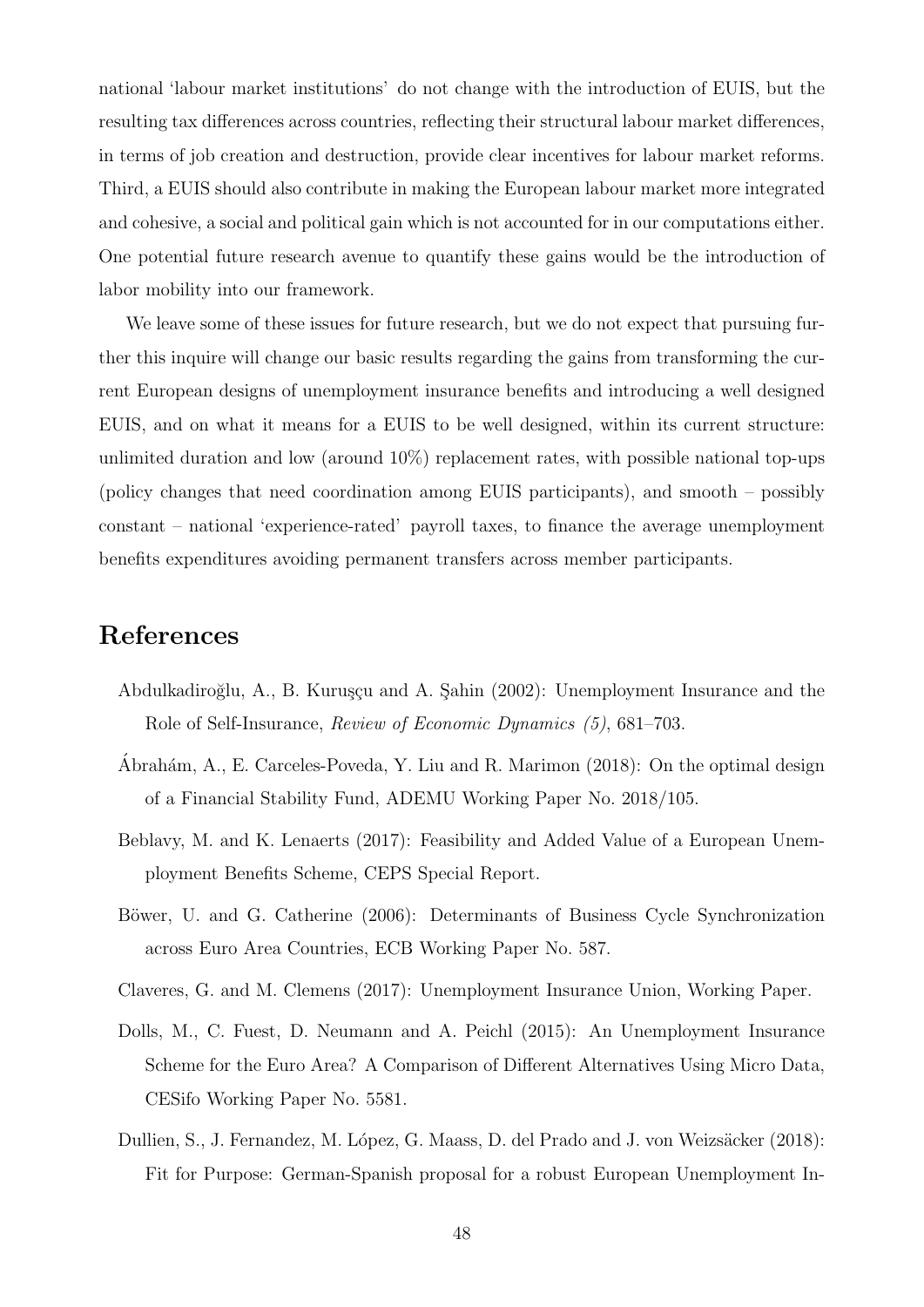surance.

- <span id="page-48-10"></span>Esser, I., T. Ferrarini, K. Nelson, J. Palme and O. Sjöberg (2013): Unemployment Benefits in EU Member States, Technical report, Directorate-General for Employment, Social Affairs and Inclusion, EC.
- <span id="page-48-0"></span>Giannone, D., M. Lenza and L. Reichlin (2009): Business Cycles in the Euro Area, ECB Working Paper No. 1010.
- <span id="page-48-7"></span>Hartung, B. (2019): Optimal UI Policies in Heterogeneous Labor Markets, Working Paper.
- <span id="page-48-11"></span>Hopenhayn, H. and J. P. Nicolini (1997): Optimal Unemployment Insurance, Journal of Politcal Economy 105 (2), 412–438.
- <span id="page-48-5"></span>Ignaszak, M., P. Jung and K. Kuester (2018): Federal Unemployment Insurance: Theory, and an Application to Europe, Working Paper.
- <span id="page-48-2"></span>Krusell, P., T. Mukoyama, R. Rogerson and A. Sahin (2011): A Three State Model of Worker Flows in General Equilibrium, Journal of Economic Theory 146, 1107–1133.
- <span id="page-48-3"></span>Krusell, P., T. Mukoyama, R. Rogerson and A. Sahin (2017): Gross Worker Flows over the Business Cycle, American Economic Review (11), 3447–3476.
- <span id="page-48-9"></span>Lalé, E. and L. Tarasonis (2017): The Life-cycle Profile of Worker Flows in Europe, Working Paper.
- <span id="page-48-8"></span>Lenarčič, A. and K. Kari (2018): A Case for a European Rainy Day Fund, ESM Discussion Paper/5.
- <span id="page-48-12"></span>Marimon, R. and T. Cooley (2018): The EMU after the Euro Crisis: Lessons and Possibilities - Findings and Proposals from the Horizon 2020 ADEMU Project, VoxEU.org Book.
- <span id="page-48-6"></span>Moyen, S., N. Stähler and F. Winkler (2016): Optimal Unemployment Insurance and International Risk Sharing, Deutsche Bundesbank Discussion Paper No 33/2016.
- <span id="page-48-1"></span>Saiki, A. and S. H. Kim (2014): Business Cycle Synchronization and Vertical Trade Integration: A Case Study of the Eurozone and East Asia, DNB Working Paper No. 407.
- <span id="page-48-4"></span>Shimer, R. and I. Werning (2008): Liquidity and Insurance for the Unemployed, American Economic Review 5 (98), 1922–1942.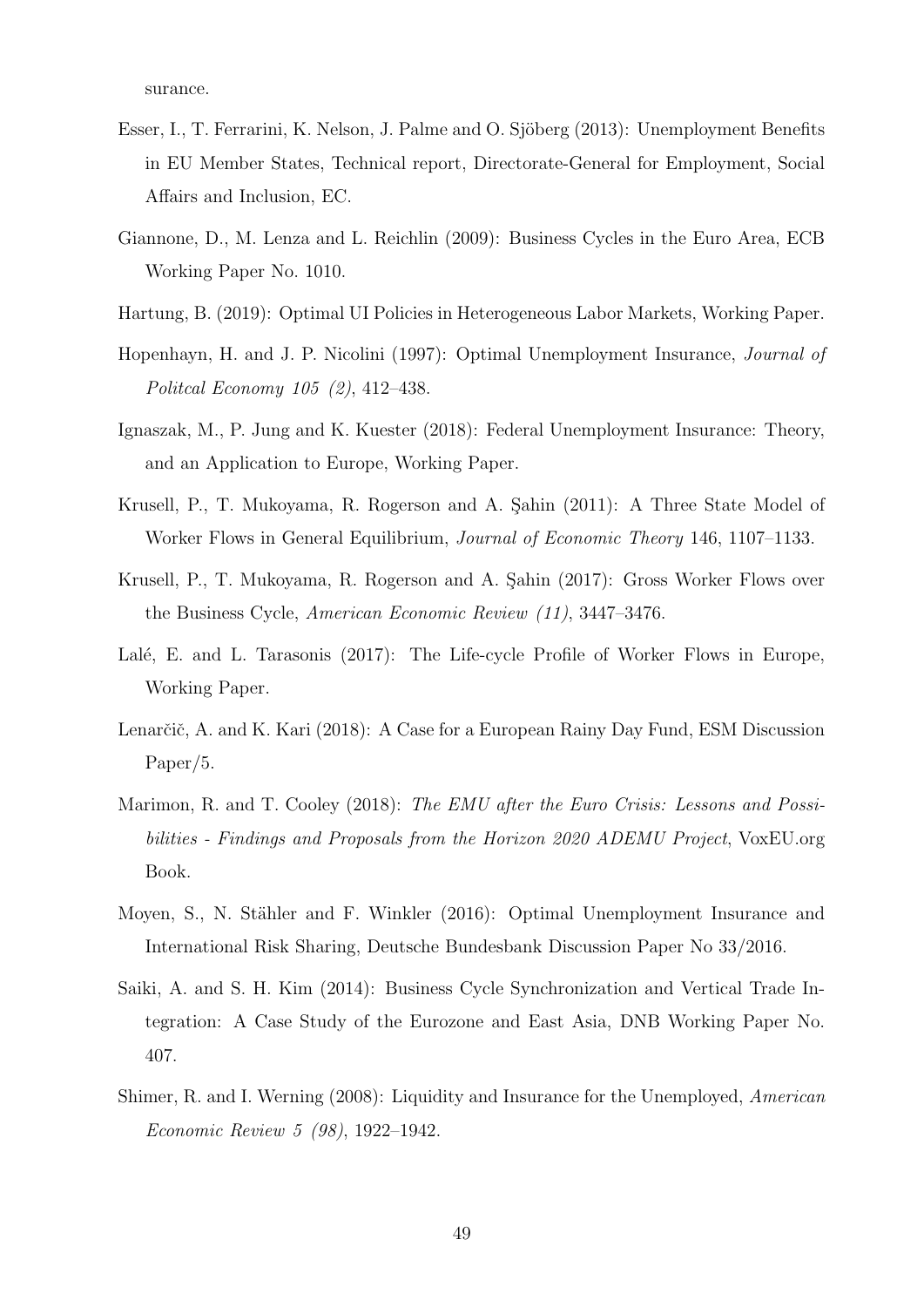# A Appendix

#### A.1 Transition Function

The transition function  $T_t^i((a, z, x); \mathcal{A}\times\mathcal{Z}\times\mathcal{X})$  describes the probability that an agent, who is in state  $(a, z, x)$  in period t, is in any state  $\{(a', z', x') : a' \in A, z' \in \mathcal{Z}, x' \in \mathcal{X}\}\$ in period  $t+1$ . This function is quite involved as it captures exogenous shocks and endogenous decisions of the agent. Next period's assets  $a'(a, z, x)$  are purely endogenous as they are chosen from the agent in period  $t$  and not subject to any shock. Next period's productivity level  $z'$  is purely exogenous and depends on the Markov transition probabilities. Next period's employment state  $x' \in \{e, u^e, u^n, n\}$  depends on a combination of exogenous shocks (job separation, job finding) and endogenous decisions (work, search), which in turn depend on assets and individual productivity.

We can write the transition function as

$$
T_t((a, z, x); \mathcal{A} \times \mathcal{Z} \times \mathcal{X}) =
$$
  

$$
\mathbb{1}_{a_{t+1}^i(a, z, x) \in \mathcal{A}} \cdot \sum_{z' \in \mathcal{Z}} p(z'|z) \Big\{ \mathbb{1}_{e \in \mathcal{X}} \cdot xe\big(a_{t+1}^i(a, z, x), z'\big) + \mathbb{1}_{u^e \in \mathcal{X}} \cdot xu^e\big(a_{t+1}^i(a, z, x), z'\big) +
$$
  

$$
\mathbb{1}_{u^n \in \mathcal{X}} \cdot xu^n\big(a_{t+1}^i(a, z, x), z'\big) + \mathbb{1}_{n \in \mathcal{X}} \cdot xn\big(a_{t+1}^i(a, z, x), z'\big) \Big\},
$$

where  $xe(a_{t+1}^i(a, z, x), z')$  describes the probability of moving from labour market state  $x \in \{e, u^e, u^n, n\}$  into employment, conditional on saving  $a_{t+1}^i(a, z, x)$  and on drawing productivity shock  $z'$ . Similarly,  $xu^e(.)$  is the conditional probability of moving into unemployment and being eligible for benefits, and so on.

It is useful to define the decision to search for a job next period, conditional on being not eligible for unemployment benefits by

$$
s_{t+1}(a', z', 0) = \begin{cases} 1 & \text{if } \arg \max_{x' \in \{u^n, n\}} V_{t+1}^i(a', z', x') = u^n \\ 0 & \text{else} \end{cases}
$$

and the decision to search for a job conditional on being eligible for unemployment benefits by

$$
s_{t+1}a', z', 1) = \begin{cases} 1 & \text{if } \arg \max_{x' \in \{u^e, n\}} V_{t+1}^i(a', z', x') = u^e \\ 0 & \text{else} \end{cases}
$$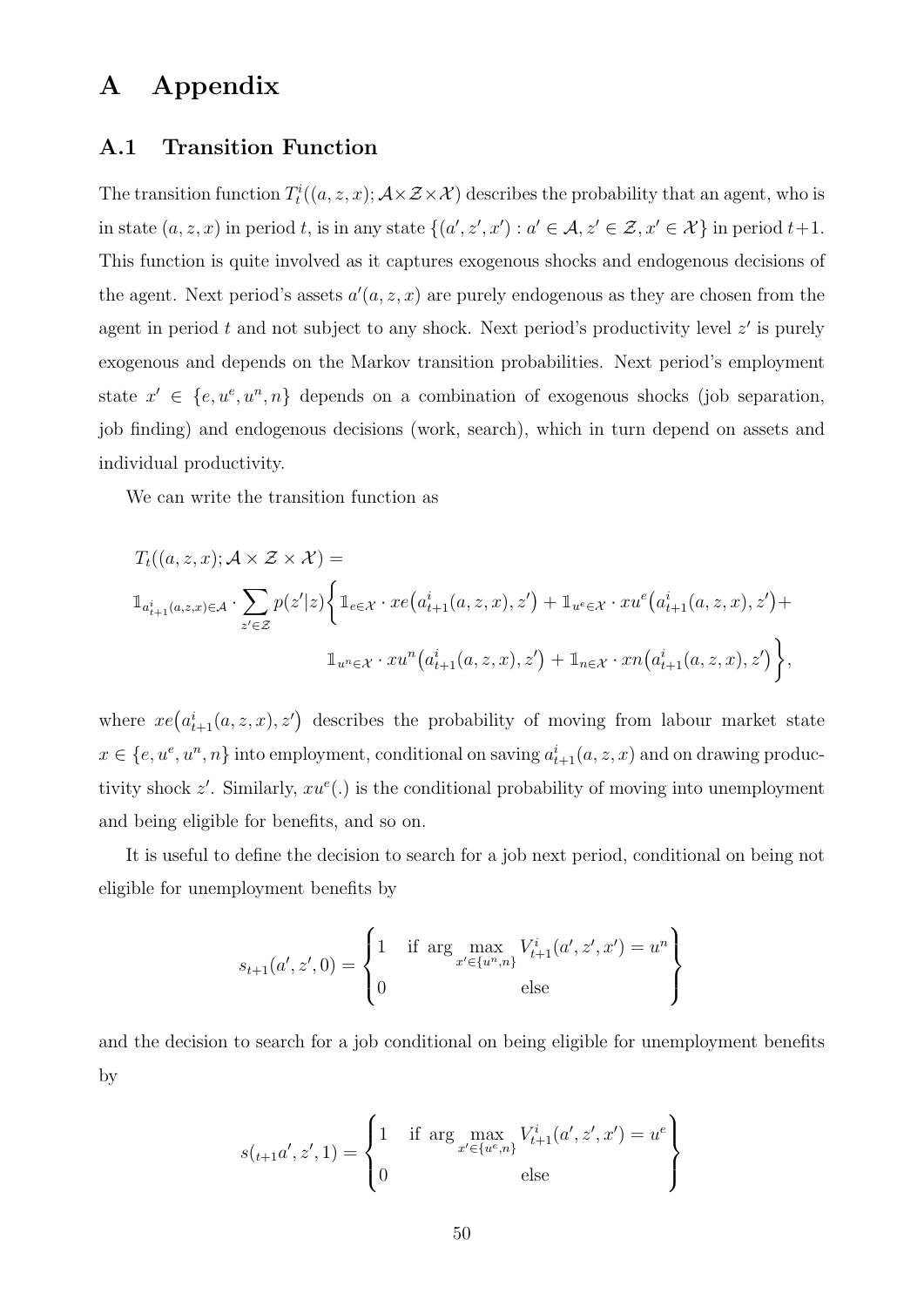Similarly, define the decision to work next period, conditional on being not eligible for unemployment benefits by

$$
w_{t+1}(a', z', 0) = \begin{cases} 1 & \text{if } \arg \max_{x' \in \{e, u^n, n\}} V_{t+1}^i(a', z', x') = e \\ 0 & \text{else} \end{cases}
$$

and the decision to work conditional on being eligible for unemployment benefits by

$$
w_{t+1}(a', z', 1) = \begin{cases} 1 & \text{if } \arg \max_{x' \in \{e, u^e, n\}} V_{t+1}^i(a', z', x') = e \\ 0 & \text{else} \end{cases}
$$

The conditional transition probability from employment into employment is then given by

$$
ee(a_{t+1}^i(a,z,x),z') = (1-\sigma^i)w_{t+1}^i(a_{t+1}^i(a,z,e),z',0) + \sigma^i\lambda_u^i w_{t+1}^i(a_{t+1}^i(a,z,e),z',1).
$$

There are two possibilities how an agent, who is employed in period  $t$ , is also employed in t + 1: (i) the agent does not get separated, which happens with probability  $1 - \sigma^i$  and does not quit his job, which is the case if the work decision  $w_{t+1}^i(a_{t+1}^i(a,z,e), z', 0) = 1$ . Since job quitters are not eligible for benefits the last entry of the work decision is zero; (ii) the agent gets separated from his job (with probability  $\sigma^i$ ) but immediately finds a new job (with probability  $\lambda_u^i$ ) and decides to work. In case of exogenous separation the agent would be eligible for unemployment benefits, therefore the last entry in the work decision is equal to one. One can observe that this conditional probability is a mixture of exogenous probabilities and endogenous decisions.

Similarly, we can define the other conditional probabilities: The probability of moving from employment to unemployment and being eligible for benefits is

$$
eu^{e}(a_{t+1}^{i}(a,z,x),z') = \sigma^{i}s_{t+1}^{i}(a_{t+1}^{i}(a,z,e),z',1)\bigg[(1-\lambda_{u}^{i}) + \lambda_{u}^{i}(1-w_{t+1}^{i}(a_{t+1}^{i}(a,z,e),z',1))\bigg].
$$

Eligibility next period requires that the worker is exogenously separated, which happens with probability  $\sigma^i$  and that the agent is actively searching for a job, i.e.  $s_{t+1}^i(.) = 1$ . There are again two possibilities to be unemployed next period: (i) With probability  $1 - \lambda_u^i$  the agent does not immediately find a new job (ii) with probability  $\lambda_u^i$  the agent immediately finds a new job but he decides not to accept the offer  $(w_t^i(.) = 0)$ .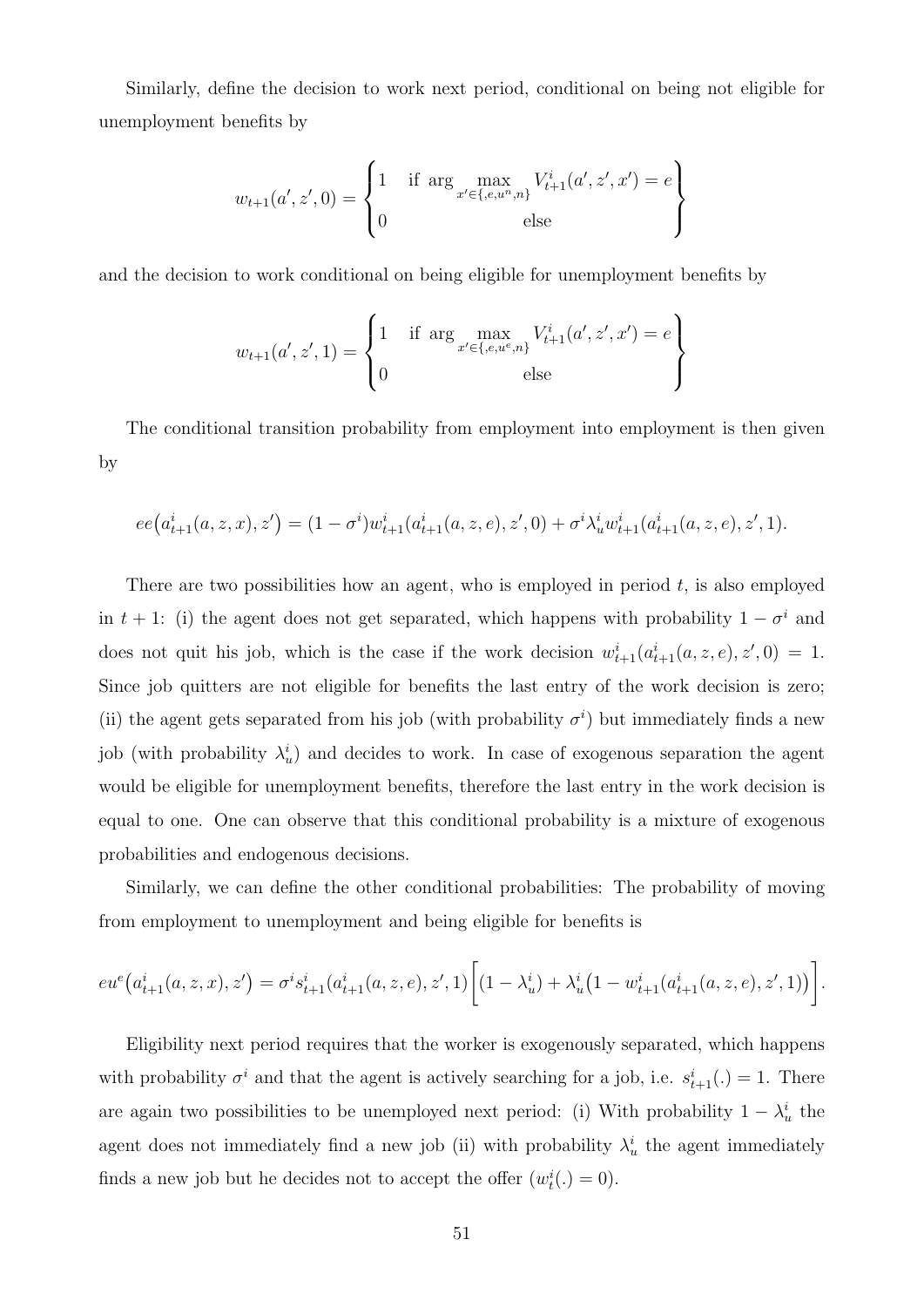The conditional probability of moving from employment into unemployment and being not eligible for benefits is equal to the probability of not being separated (once you are separated you are automatically eligible for benefits), given that the agent decides to quit  $w(.) = 0$  and to search for a new job  $s(.) = 1$ :

$$
eu^n\big(a_{t+1}^i(a,z,x),z'\big)=(1-\sigma^i)\big(1-w_{t+1}^i(a_{t+1}^i(a,z,e),z',0)\big)s_{t+1}^i(a'(a,z,e),z',0).
$$

Finally, the conditional probability of moving from employment into inactivity is given by

$$
eu^{n}(a_{t+1}^{i}(a,z,x),z') = (1-\sigma^{i})(1-w_{t+1}^{i}(a_{t+1}^{i}(a,z,e),z',0))(1-s_{t+1}^{i}(a_{t+1}^{i}(a,z,e),z',0)) + \sigma^{i}\left(1-\lambda_{u}^{i}+\lambda_{u}^{i}(1-w_{t+1}^{i}(a_{t+1}^{i}(a,z,e),z',1))\right)(1-s_{t+1}^{i}(a_{t+1}^{i}(a,z,e),z',1)).
$$

The agent can become inactive either if he does not get exogenously separated but decides to quit working and searching (first line) or if he gets separated and does not search for a new job (second line).

We now described all the possible cases for an agent who is employed in period  $t$ , i.e.  $x_t = e$ . In an analogous way this can be done for all other initial labour market states, i.e. for  $x_t \in \{u^e, u^n, n\}.$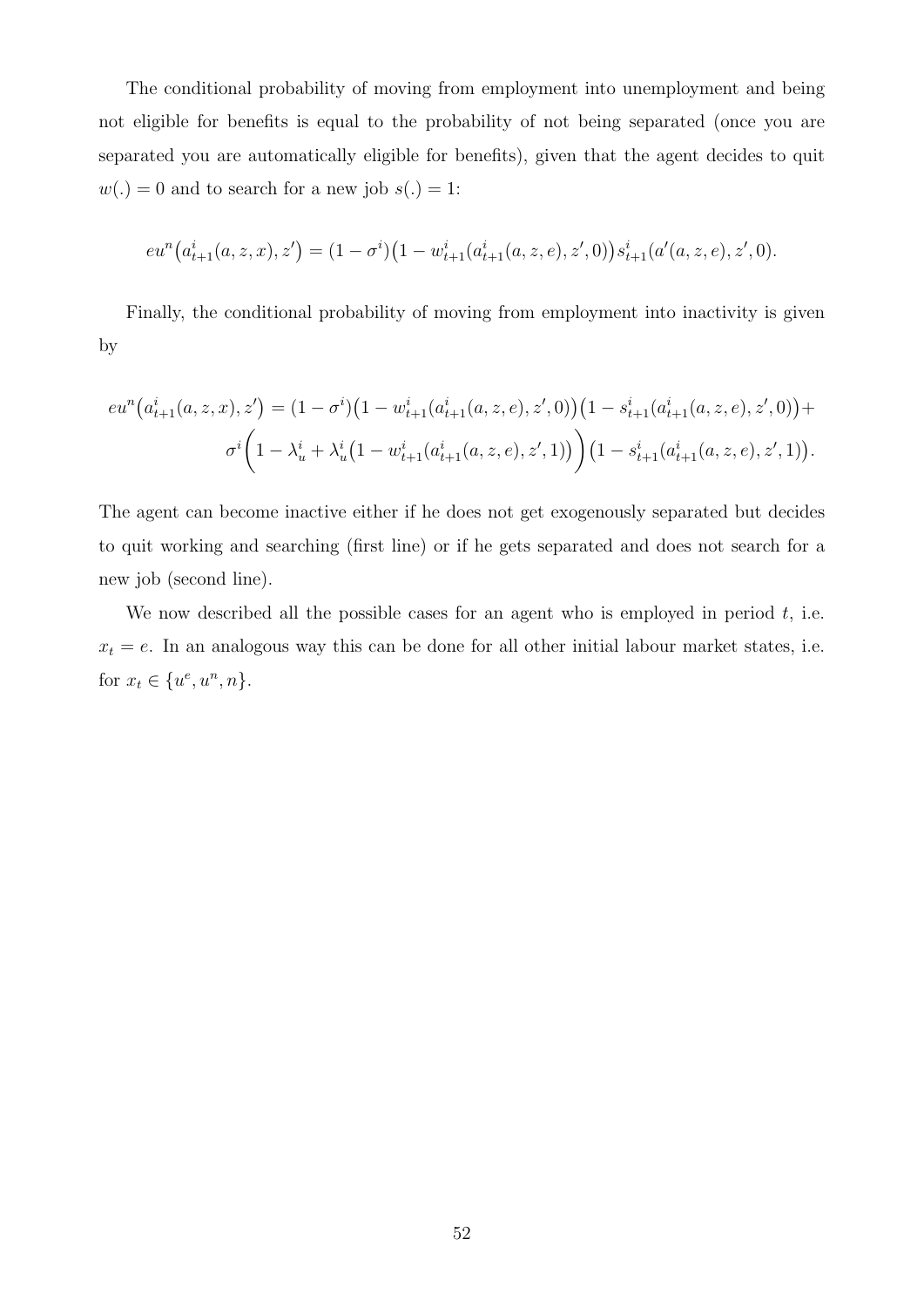# A.2 Figures



Figure A.1: Unemployment.



Figure A.2: Employment-Employment Flows.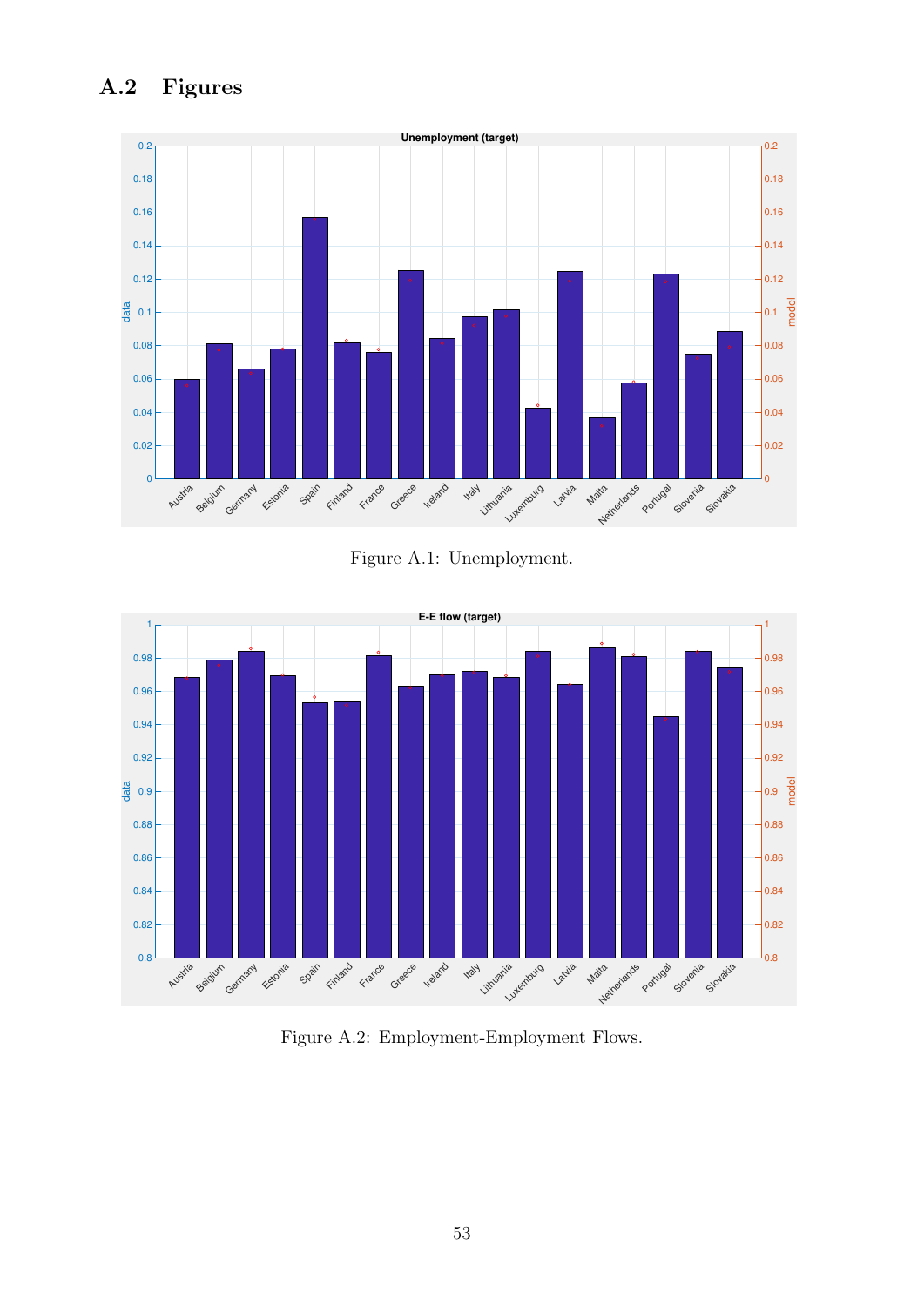

Figure A.3: Unemployment-Employment Flows.



Figure A.4: Inactivity-Employment Flows.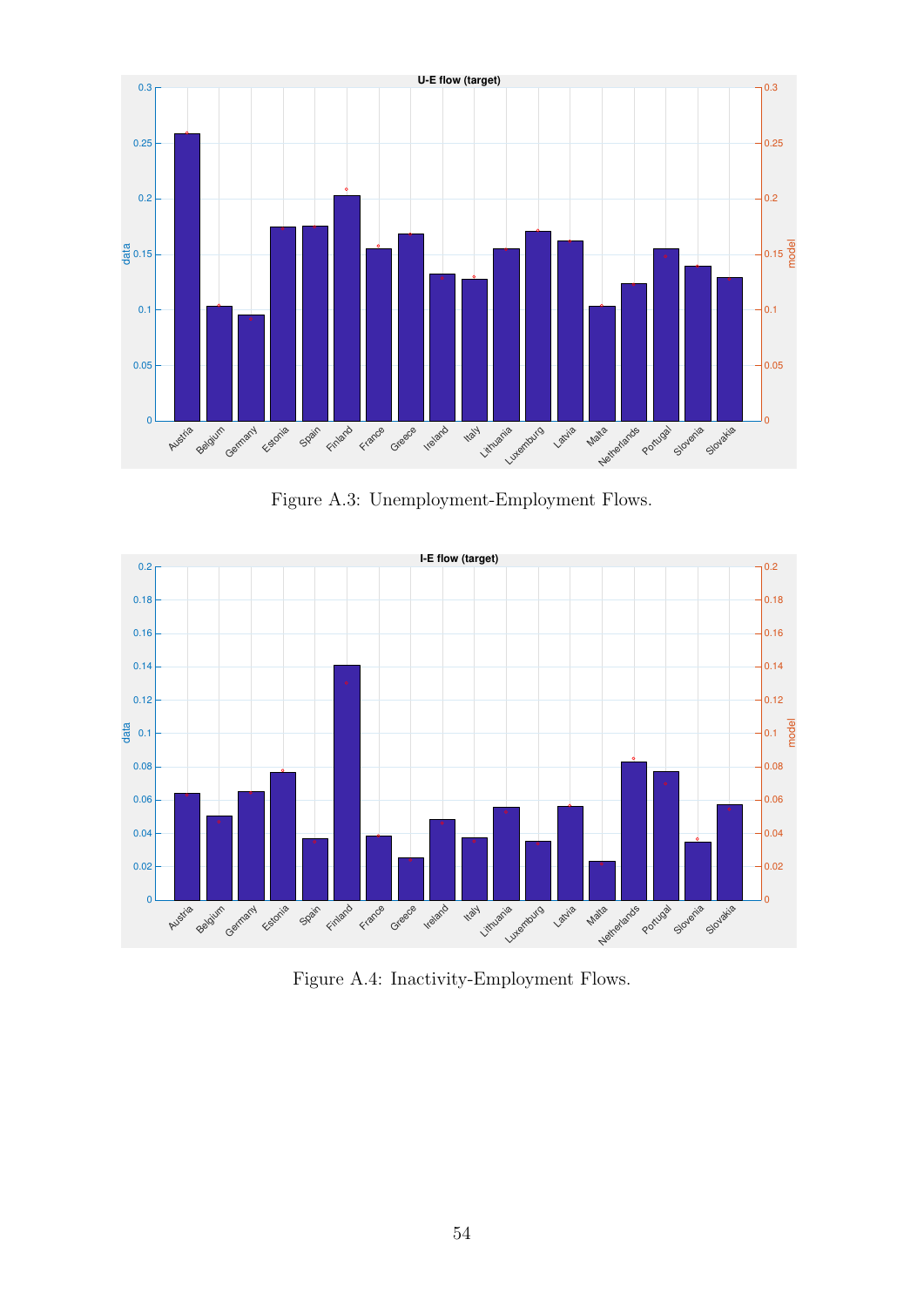

Figure A.5: Employment.



Figure A.6: Inactivity to Inactivity Flows.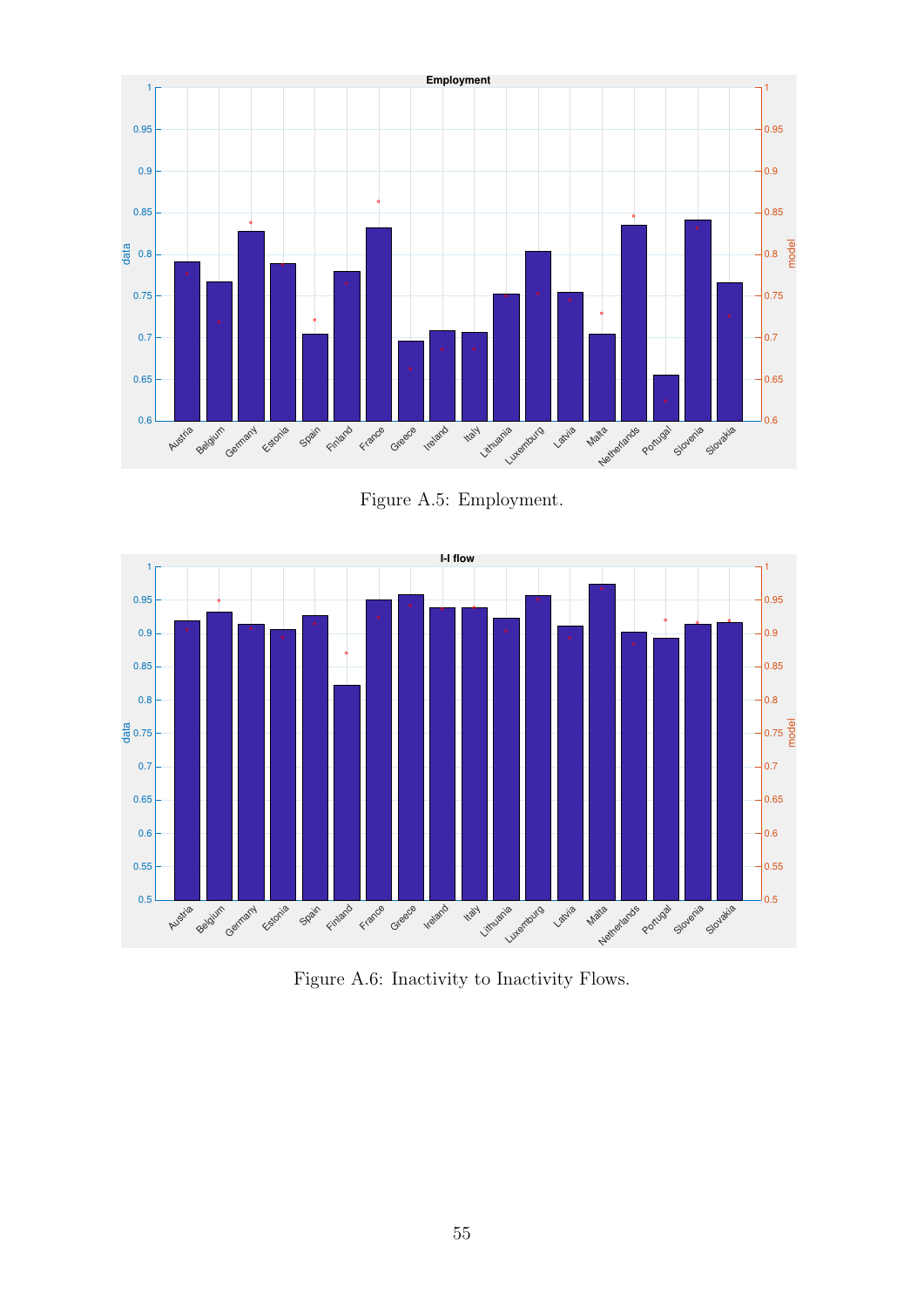

Figure A.7: Aggregate Labour Market States with Harmonized UI Benefit System.

### A.3 Further Post-Reform Changes

In this section we summarize how the distribution of employed, unemployed eligible, unemployed non-eligible and inactive (Table [13\)](#page-56-0) as well as savings (Table [14\)](#page-57-0) change once the EUIS with an unlimited duration and a 10% replacement rate is introduced.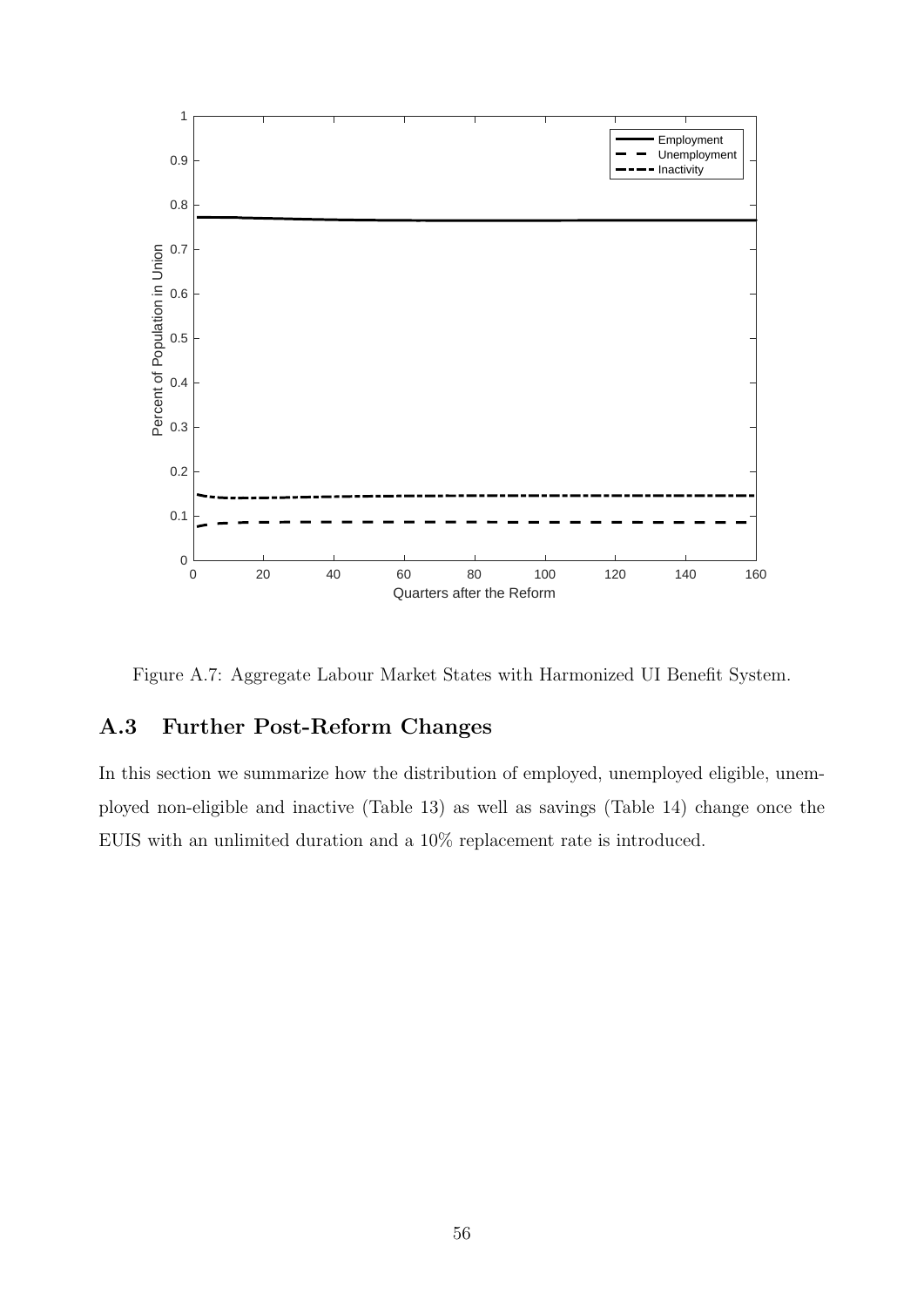|             |              | Employed          | Un. Eligible.    | Un. Non-Elig.    | Non-Active        |
|-------------|--------------|-------------------|------------------|------------------|-------------------|
| Austria     | baseline     | 77.6              | 2.8              | 2.8              | 16.8              |
|             | <b>EUIS</b>  | 72.4              | $2.9\,$          | 1.4              | 23.3              |
| Belgium     | baseline     | 71.8              | 6.8              | 0.9              | $20.5\,$          |
|             | <b>EUIS</b>  | 62.2              | 1.4              | 0.7              | 35.4              |
| Germany     | baseline     | 83.8              | 2.2              | 4.2              | 9.9               |
|             | <b>EUIS</b>  | 85.5              | 8.4              | 0.7              | 5.3               |
| Estonia     | baseline     | 78.7              | 5.1              | $\overline{2.7}$ | 13.5              |
|             | <b>EUIS</b>  | 71.9              | $4.0\,$          | 1.0              | 23.1              |
| Spain       | baseline     | 72.1              | 10.5             | $5.0\,$          | 12.4              |
|             | <b>EUIS</b>  | 66.3              | 9.4              | $2.6\,$          | 21.6              |
| Finland     | baseline     | $\overline{76.5}$ | 8.3              | 0.0              | 15.2              |
|             | <b>EUIS</b>  | 73.6              | 0.1              | 0.0              | 26.3              |
| France      | baseline     | 86.3              | 4.8              | 3.0              | 5.9               |
|             | <b>EUIS</b>  | 86.6              | 6.2              | 0.9              | 6.2               |
| Greece      | baseline     | 66.2              | 5.6              | $\overline{6.3}$ | $21.9\,$          |
|             | <b>EUIS</b>  | 68.3              | 8.6              | $3.0\,$          | 20.1              |
| Ireland     | baseline     | 68.6              | 4.3              | 3.8              | 23.3              |
|             | <b>EUIS</b>  | 68.0              | 5.4              | 1.6              | $25.0\,$          |
| Italy       | baseline     | 68.8              | $\overline{3.3}$ | $5.9\,$          | $\overline{22.2}$ |
|             | <b>EUIS</b>  | 69.9              | 7.7              | 1.9              | $20.6\,$          |
| Lithuania   | baseline     | 75.0              | 2.6              | $\overline{7.2}$ | 15.3              |
|             | <b>EUIS</b>  | 81.4              | 11.4             | 0.9              | 6.2               |
| Luxembourg  | baseline     | 75.2              | 2.4              | 2.0              | 20.4              |
|             | <b>EUIS</b>  | 66.2              | 1.3              | 1.4              | $31.0\,$          |
| Latvia      | baseline     | 74.5              | 5.4              | 6.4              | 13.7              |
|             | <b>EUIS</b>  | 69.8              | 9.0              | $1.6\,$          | 19.6              |
| Malta       | baseline     | 72.9              | 0.3              | 2.9              | 24.0              |
|             | <b>EUIS</b>  | $80.3\,$          | $3.2\,$          | $1.3\,$          | 15.3              |
| Netherlands | baseline     | 84.6              | $2.9\,$          | 2.9              | 9.6               |
|             | EUIS         | 86.5              | $5.7\,$          | $0.6\,$          | $7.2\,$           |
| Portugal    | baseline     | 62.4              | 10.1             | 1.7              | 25.8              |
|             | <b>EUIS</b>  | 64.1              | 3.8              | 1.2              | 30.9              |
| Slovenia    | baseline     | 83.1              | 1.9              | 5.3              | 9.7               |
|             | <b>EUIS</b>  | 86.4              | 7.0              | 0.9              | $5.7\,$           |
| Slovakia    | baseline     | 72.6              | $2.5\,$          | 5.4              | 19.5              |
|             | ${\rm EUIS}$ | 79.7              | 10.6             | $0.8\,$          | 8.8               |

<span id="page-56-0"></span>Table 13: Labour market states (in percentage points) pre and post reform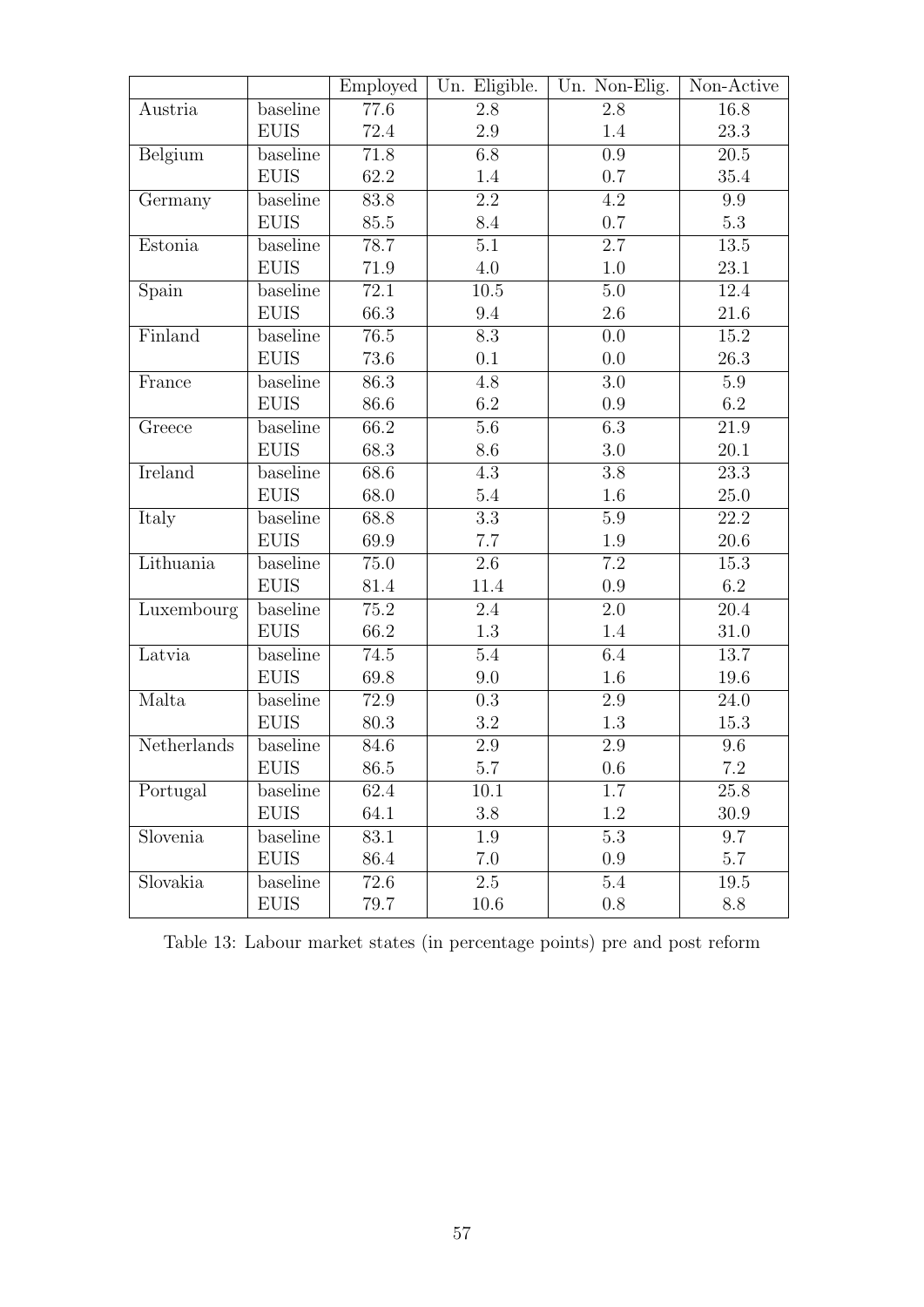<span id="page-57-0"></span>

|             | $(in\%)$<br>Savings Change |
|-------------|----------------------------|
| Austria     | $+18.3$                    |
| Belgium     | $+37.0$                    |
| Germany     | $-17.6$                    |
| Estonia     | $+25.0$                    |
| Spain       | $+21.9$                    |
| Finland     | $+36.8$                    |
| France      | $+0.2$                     |
| Greece      | $-8.5$                     |
| Ireland     | $+0.1$                     |
| Italy       | $-7.1$                     |
| Lithuania   | $-25.7$                    |
| Luxembourg  | $+29.2$                    |
| Latvia      | $+17.6$                    |
| Malta       | $-25.8$                    |
| Netherlands | $-7.6$                     |
| Portugal    | $+3.4$                     |
| Slovenia    | $-21.6$                    |
| Slovakia    | $-26.0$                    |

Table 14: Savings change (in %) after the reform

# <span id="page-57-1"></span>A.4 Cross-country risk sharing with Current Benefit Systems

In this section we perform an experiment analogous to the one in section [6.5](#page-37-0) with the difference that we let all countries' keep their current UI benefit systems.

|             | Employed | Un. Eligible. | Un. Non-Elig. | Non-Active | Total |
|-------------|----------|---------------|---------------|------------|-------|
| Austria     | 0.10     | 0.07          | 0.09          | 0.04       | 0.09  |
| Belgium     | 0.39     | 0.22          | 0.28          | 0.14       | 0.32  |
| Germany     | 0.05     | 0.01          | 0.02          | 0.01       | 0.04  |
| Estonia     | 0.19     | 0.07          | 0.11          | 0.04       | 0.16  |
| Spain       | 0.68     | 0.32          | 0.39          | 0.11       | 0.55  |
| Finland     | 0.65     | 0.26          |               | 0.24       | 0.55  |
| France      | 0.20     | 0.09          | 0.11          | 0.02       | 0.18  |
| Greece      | 0.31     | 0.14          | 0.17          | 0.05       | 0.23  |
| Ireland     | 0.15     | 0.05          | 0.08          | 0.02       | 0.11  |
| Italy       | 0.13     | 0.04          | 0.06          | 0.02       | 0.10  |
| Lithuania   | 0.06     | 0.02          | 0.03          | 0.01       | 0.05  |
| Luxembourg  | 0.18     | 0.10          | 0.13          | 0.05       | 0.15  |
| Latvia      | 0.23     | 0.08          | 0.12          | 0.04       | 0.19  |
| Malta       | 0.00     | 0.00          | 0.01          | 0.00       | 0.00  |
| Netherlands | 0.10     | 0.01          | 0.03          | 0.00       | 0.08  |
| Portugal    | 0.63     | 0.06          | 0.36          | 0.00       | 0.41  |
| Slovenia    | 0.08     | 0.02          | 0.03          | 0.01       | 0.07  |
| Slovakia    | 0.08     | 0.02          | 0.03          | 0.01       | 0.06  |

Table 15: Welfare gains in percent CEV